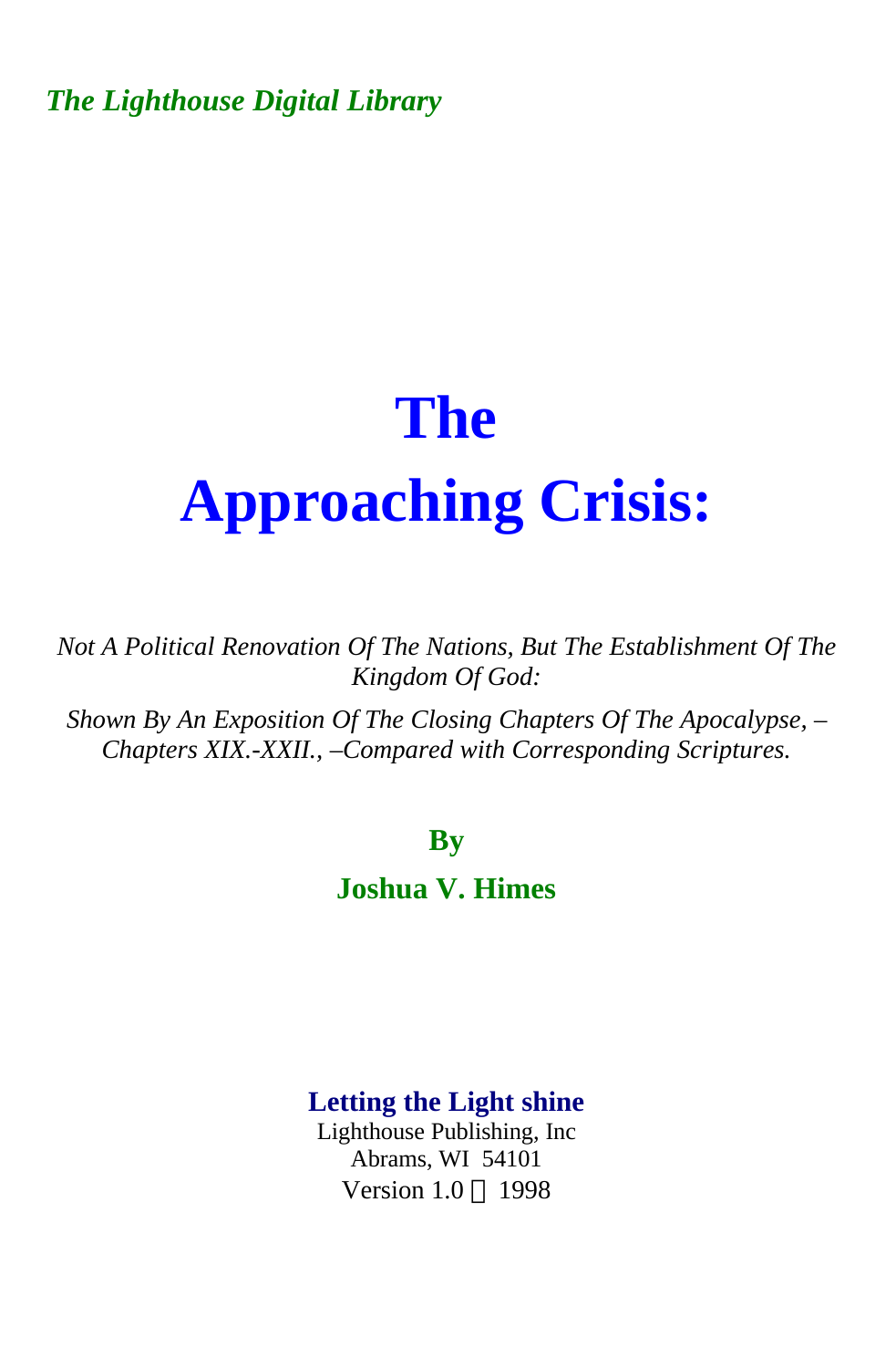# **Contents**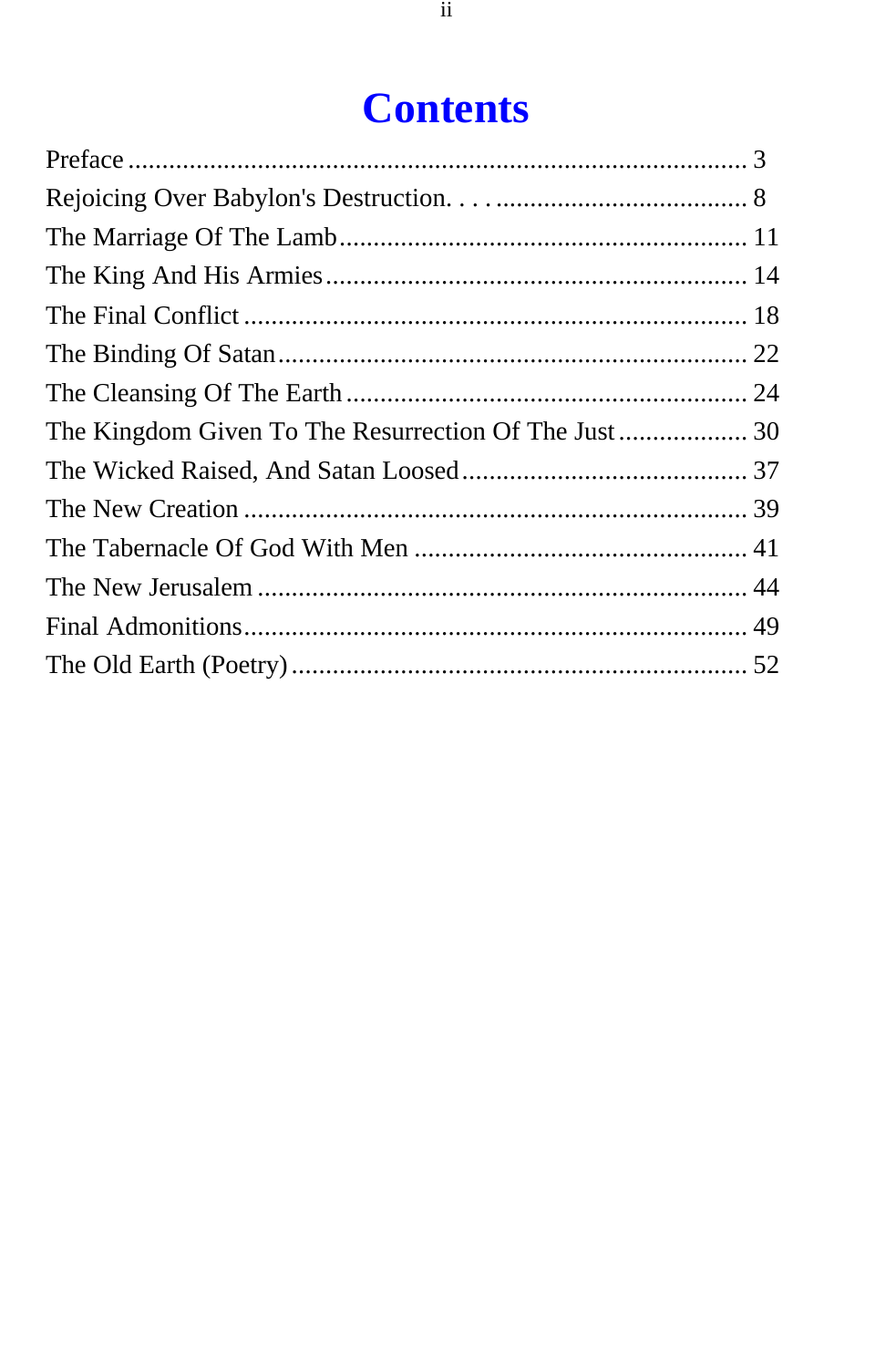# **PREFACE.**

<span id="page-2-0"></span>THAT the nations are approaching a crisis of no common magnitude, is the concurrent testimony of all observers of the present time. Respecting its nature, men differ; but of its proximity, all are persuaded. This is apparent from the writings and speeches of persons in all ranks and conditions of life.

M. Kossuth, in his forcible and expressive language, has spoken of it in various speeches as "the turning point of centuries in the destinies of mankind," the "approach of universal danger," the "decisive struggle," – the "last in mankind's history," the "approaching death of despotic governments," "the drawing near of the judgment,' "the hour when the trumpet of the resurrection, of the enslaved nations shall sound," &c.

Tyssowksi, who was Dictator of the Republic of Poland at Cracow in 1846, in his interview with Kossuth at Washington Jan. 1, 1852, spoke of "the generally prevalent conviction in Europe that the year 1852 was to change the destinies of mankind."

Hon. Mr. Choate of Boston, in a late speech in Faneuil Hall remarked: "It has seemed to me as it the prerogatives of crowns, and the rights of men, and the hoarded-up resentments and revenges of a thousand years, were about to unsheath the sword for a conflict, in which blood shall flow, as in the Apocalyptic vision, to the bridles of the horses, and in which a whole age of men shall pass away – in which the great bell of time shall sound out another hour in which society itself shall be tried by fire and steel– whether it is of nature and of nature's God, or not."

Hon. R. J. WALKER, late Secretary of the United States Treasury, in a letter declining an invitation to a banquet in Southampton England, spoke of the expected crisis as "the last triumphant battle for the liberties of mankind." *The New York Daily Times* sees in the mission of M Kossuth a pledge of "a free millennial future for the world."

*The New York Herald* affirms that "we are certainly on the threshold of great events." And a correspondent of that paper, in view of the then expected election in France,–afterwords superseded by NAPOLEON'S "*coup d'etat,"* predicted that it would be "the signal for the great battle of Armageddon."

The London Times has said: "The foundations of the great political deep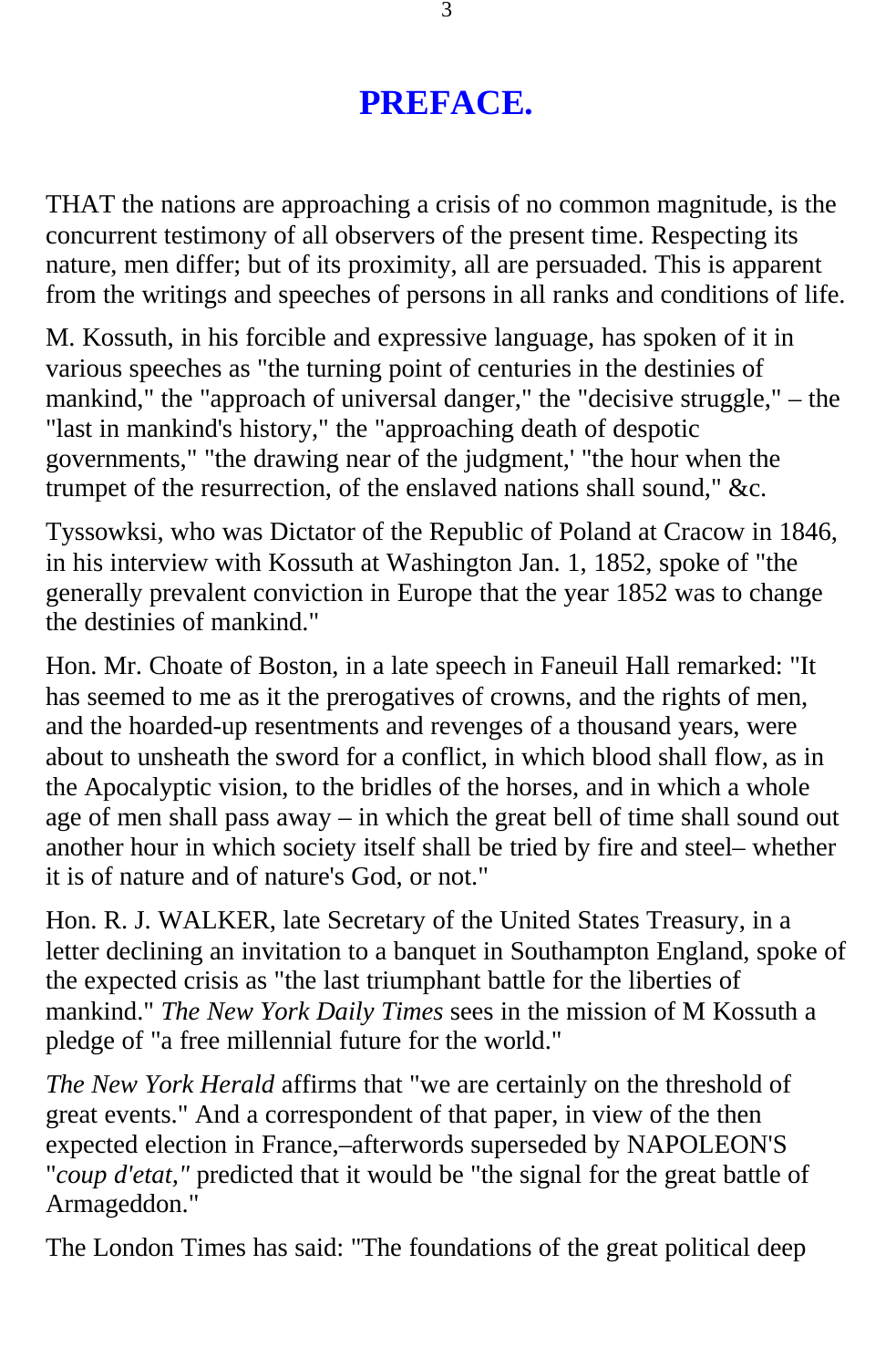seem breaking up."

*The Christian Luminary* admit that "important scenes are about to be opened to the view of an astonished world."

The London Episocal Recorder says: "There is an undefinable impression abroad upon all spirits of a coming crisis, and a better day. All things seem to travel onward to a general crisis and a new era."

*The British Banner* says: "A dread uncertainty hangs over the future of the nations of Europe."

Rev. H.W. BEECHER, at the Press banquet given to Kossuth, in New York, said: "Either stop praying 'Thy kingdom come, or else when it does come recognize it."

M. Kossuth said in the church of Mr. Beecher: "The temporal power of the Pope is about to fall down forever [cheers]; that is my conviction. The temporal power of the Pope will probably fall down in the next revolution, which is already in the air, pointed out by the finger of God. I say this prophetically. I have already read it in the book of Providence, which is made to be a revelation to mankind."

Dr. SAMUEL HANSON COX, in a sermon before the A. B. C. F. M. in November 1849, said: "Can we not discern the signs of the times? What need be more intelligible than the late events in Europe, as far as they go, touching the man of sin, the son of perdition, that ANOMOS of prophecy, whom the *Lord* shall consume with the spirit of his mouth, and shall destroy with the brightness of his coming?*"* 

The *Christian Statesman* (Washington, D. C.) says: "The black clouds of despotism still lower with fearful import over the destinies of Europe, and threaten to break in thunderbolts of war and revolution."

The *Hartford Courant* says: "The events of 1852 bid fair to be important to the destinies of the world. Europe may be convulsed to its very centre. Thrones may be shaken, and revolutions plough up the smooth surface of despotism. The result cannot be foreseen. We cannot predict whether all these flashes of light are to herald in the dawn of a better day–a bright day of sunny liberty; or whether they are a meteoric glare to usher in a long, dark night of loathsome tyranny."

The *Sabbath Recorder* says: "A moral and political earthquake is maturing, and the heaving of the earth shows that the elements are in motion. It is the preparation and commencement of the great battle of Armageddon,' the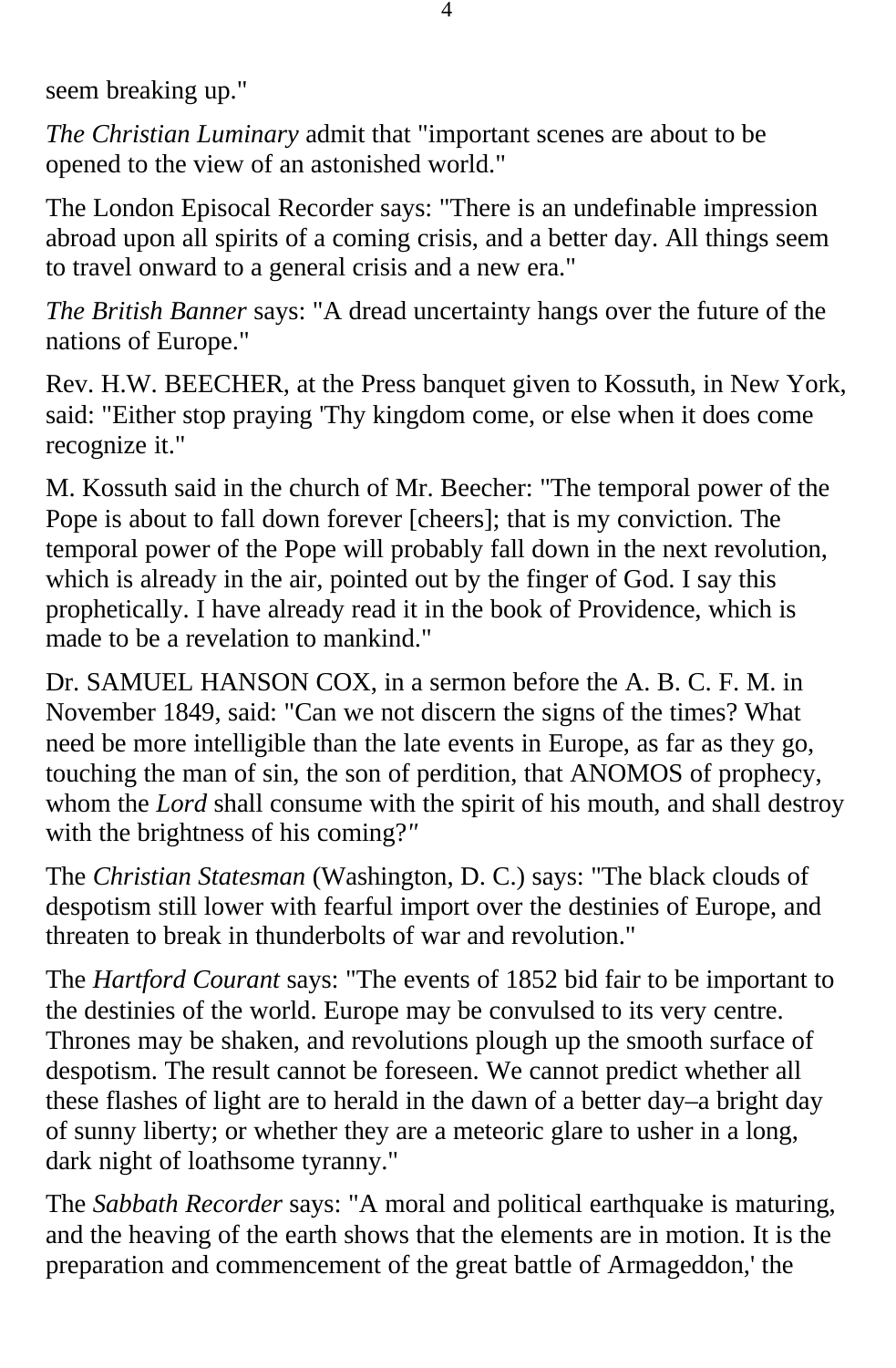breaking up of absolute powers, and the undermining of Anti-Christian predominance. It must and will terminate in a triumph for civil and religious liberty."

Says O. A. BROWNSON, in his *Review:* "There is sufficient evidence to warrant the belief that 1852 will be the prophetic year of blood."–Pilot, Jan. 24, 1852.

Says the New Orleans *Delta:* "That the great fight *will* be fought, that the *world-battle is as* inevitable as tomorrow, is no dream of dispepsia or threat of a lunatic; it is evident to any one who will take the trouble to open his eyes and look around him." Extracts like the foregoing might be multiplied to any extent, expressive of the general expectation of an approaching crisis of some sort, showing that "coming events cast their shadows before;" or, – in the expressive language of the hymn of the Rev. A. C. COXE, of Hartford, Ct.,–that here is a general impression that,

> "We are living, we are dwelling, In a grand and awful time, In an age on ages telling: To be living is sublime. Hark! The walking up of nations, Gog and Magog to the fray; Hark! What soundeth? 'Tis creation's Groaning for its latter day."

Views differing widely are entertained respecting nature of expected events. Some are looking merely political changes, and others for religious. The politician in symptoms of change sees only the overthrow of despotic governments and the establishment of republics in their place. The social reformers fancy "a good time coming" in the reconstruction of domestic institutions and the social state. Those who look for the world's conversion before the advent, see in these omens of national convulsion evidence of the near approach of the temporal millennium. Said Mr. MORRIS, in a work published in Hartford Conn., some years since, "Who cannot see that all things are now ready for the sounding of the seventh trumpet ?" And Professor BUSH affirms that "we are living in an age expressly foretold by prophecy, and just opening upon the crowning consummation of all prophetic declarations."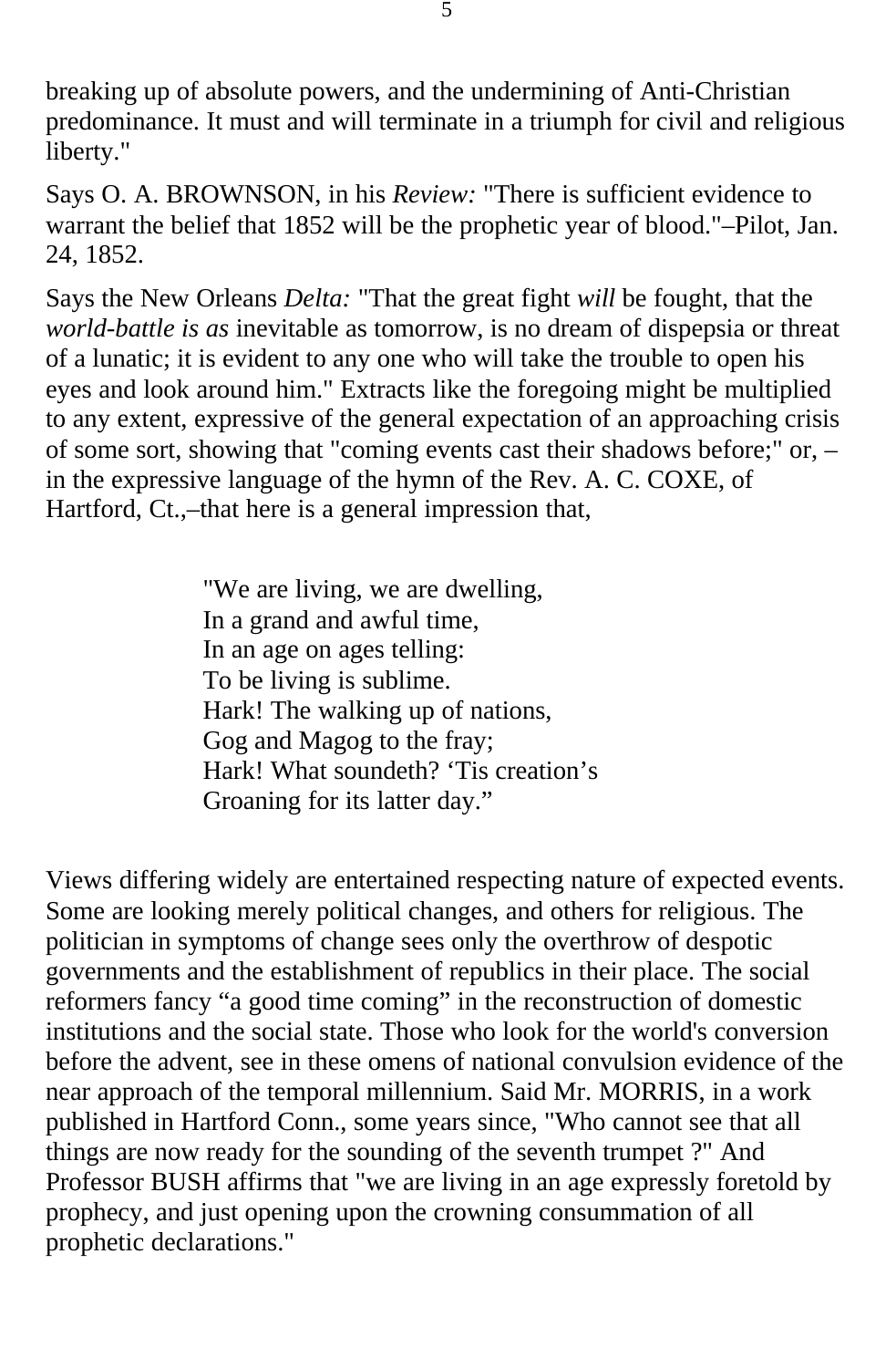In view of this general expectation we may seriously ask, what is the nature of the crisis that we are approaching This can only be determined by the testimony of Scripture. To answer this question, we have given an exposition of the closing chapters of the Apocalypse, as they appear to harmonize with the concurrent testimony of other Scriptures; which, if correctly given, shows that we are not to look for any political regeneration of the nations, or marked change in the religious or social condition of man as the result of coming conflicts. For no such results are the subjects of prophecy; and it is only to the pages of inspiration that we can look for light respecting the future.

The general expectation which looked to 1852 for an outbreak in Europe, being in view of a presidential election under the constitution in France in May, and that having been superseded by the action of rite president, the time of the crisis may have been deferred; but there is no expectation that it has been averted. Bayonets and prisons may keep the people quiet for a while; but come the outbreak must, and that not far in the future.

While looking for the "coming of the Son of man" to establish God's everlasting kingdom, as the *result* of the approaching "distress of nations with perplexity," no effort is made to show the duration of the period which is to be occupied by the strifes and animosities of nations: it may be for a shorter, or for a longer period; but of the final result, the testimony of Scripture is unambiguous.

It will be noticed that the very terms which are applied to the expected crisis by politicians and others, as, "the last trump," the "battle of Armageddon," the "resurrection of the nations," &c, are the ones which inspiration applies to the consummation of the world's history. Looking, therefore, for these events, we must receive the Scriptural testimony respecting their nature. If they are merely a moral regeneration of the nations, then it must follow that no resurrection of the body, personal advent of CHRIST, &c., are taught in the Bible; but if taught, as the church has ever believed, the harmony of Scripture requires that they should precede the millennium. For the little horn of Daniel 7th prevails against the saints till they receive the kingdom. The man of sin (2 Thess. 2:8) is only to be destroyed by the brightness of CHRIST's coming, He will judge the quick and dead at his appearing and kingdom, 2 Tim. 4: 1. He comes in flaming fire, taking vengeance on them who know not God, 2 Thess. 1: 7. This earth is reserved unto fire till the day of judgment and perdition of ungodly men, 2 Pet. 8. At the seventh trump, CHRIST takes to himself his great power and reigns, Rev. 11:15–19. Till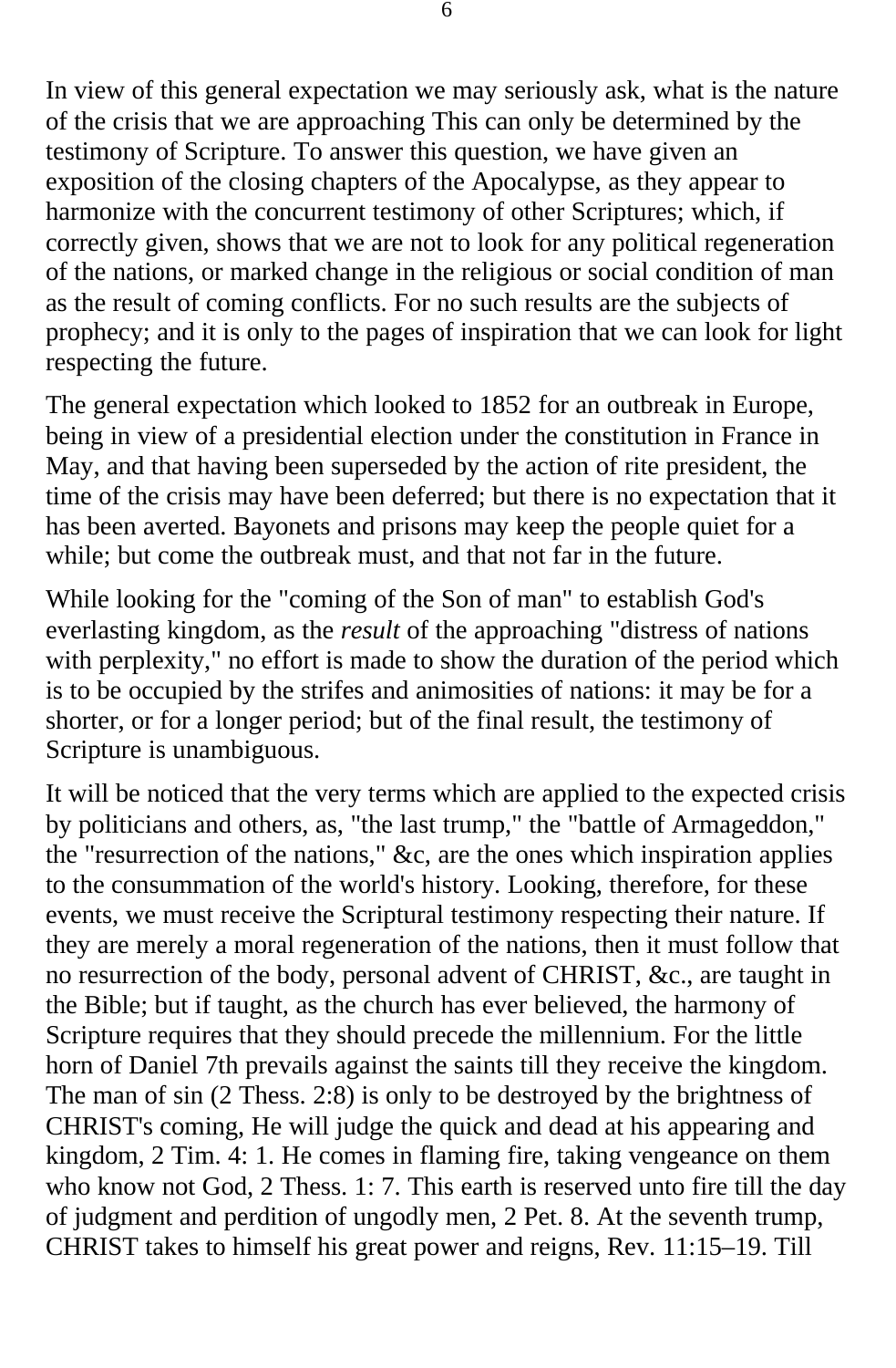the end of the world the tares and wheat grow together (Matt. 18: 30, 39), and when they are separated, then shall the righteous shine forth as the sun in the kingdom of their Father. And this consummation of all prophetic declarations enters largely into the expectations of those who believe that the crisis is imminent. A knowledge of the testimony of Scripture is therefore of no small importance, that our opinions of the nature of coming events may be in accordance with the teachings of the Holy Spirit.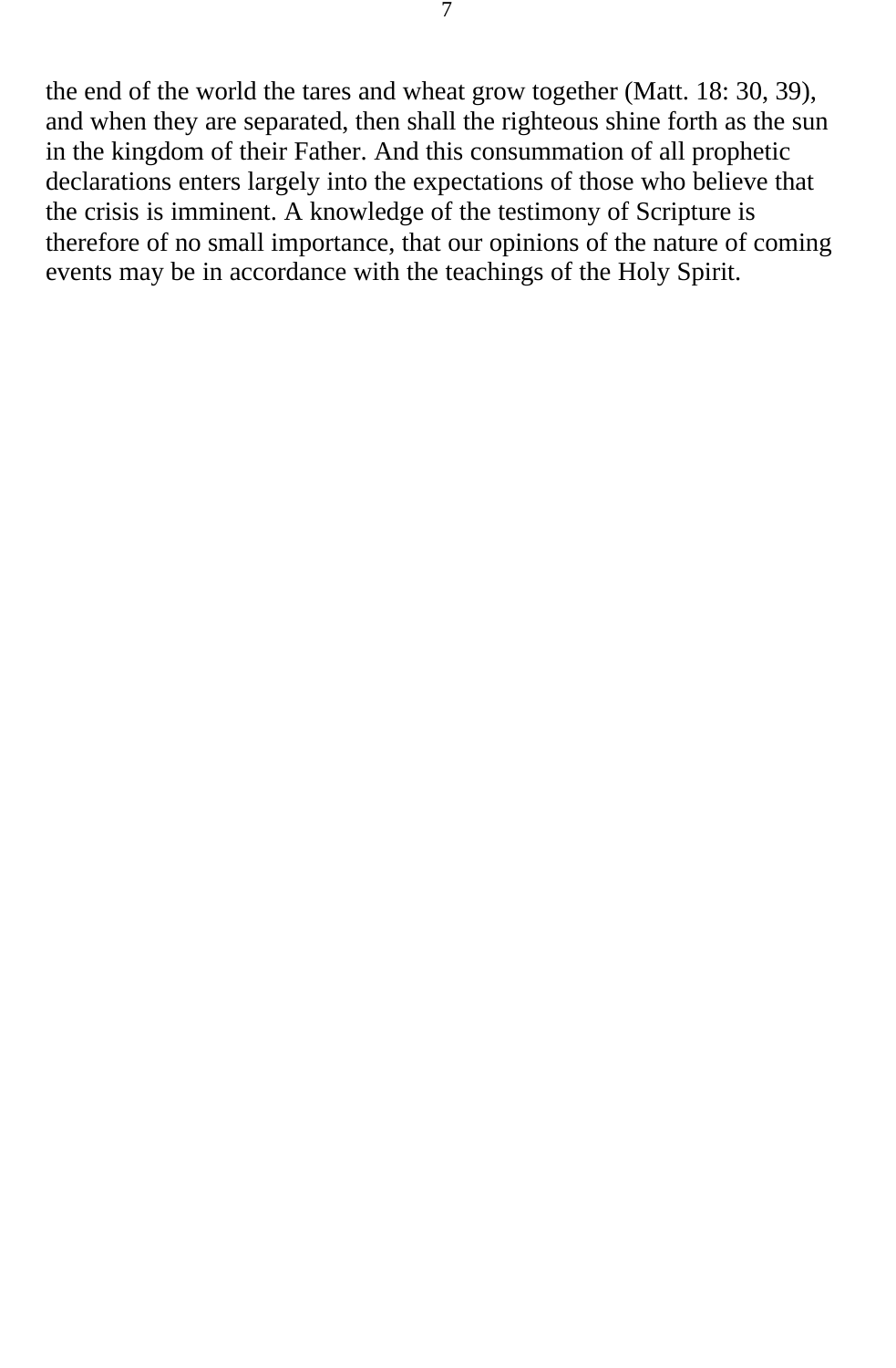# **The Crisis.**

# **Rejoicings Over Babylon's Destruction.**

<span id="page-7-0"></span>"And after this, I heard a loud voice of a mighty crowd in heaven, saying, Praise ye Jehovah! The salvation, and the glory, and the power of our God! For true and righteous are his judgments; for he hath judged the great *harlot,* who corrupted the earth with her fornication, and hath avenged the blood of his servants at her hand! And again they said, Praise ye Jehovah! And her smoke ascendeth for ever and ever. And the twenty-four elders and the four living beings fell down and worshipped God, who sat on the throne, saying, So be it! Praise ye Jehovah!" Rev. 19:1–4.–*Prof. Whiting's Translation.* 

The Babylon of the Apocalypse being a symbol of the Papal hierarchy,–the same as the image of the beast (13: 14), and the woman seated on the beast on whose forehead was a "name written: MYSTERY, BABYLON THE GREAT, THE MOTHER OF HARLOTS AND ABOMINATIONS OF THE EARTH," (l7:3, 5)–its destruction must symbolize the final overthrow of the Romish Church.

Daniel, in vision, saw the same persecuting power symbolized by a "Little Horn," having "eyes like the eyes of a man and a mouth speaking great things;" and he beheld, "and the same Horn made war with the saints, and prevailed against them, until the Ancient of days came, and judgment was given to the saints of the Most High, and the time came  $\cdot$  that the saints possessed the kingdom," Dan. 7:8, 21, 22. And Paul testified of that Wicked" who was to be revealed, that he was the "Man of Sin," "whom the Lord shall consume with the spirit of his mouth, and shall destroy with the brightness of his coming," 2d Thess. 2:3–8. The destruction of that which was thus symbolized and predicted, must, consequently, be at the epoch of Christ's second coming and of the establishment of the kingdom of God.

It is also at the epoch anticipated by "the souls of them that were slain for the word of God and for the testimony which they held," who, from under the altar, on the opening of the "fifth seal," "cried with a loud voice, saying, How long, O Lord, holy and true, dost thou not judge and avenge our blood on them that dwell on the earth?" 6:9, 10. The epoch which they anticipated not having then arrived, "white robes were given unto every one of them; and it was said unto them, that they should rest yet for a little season, until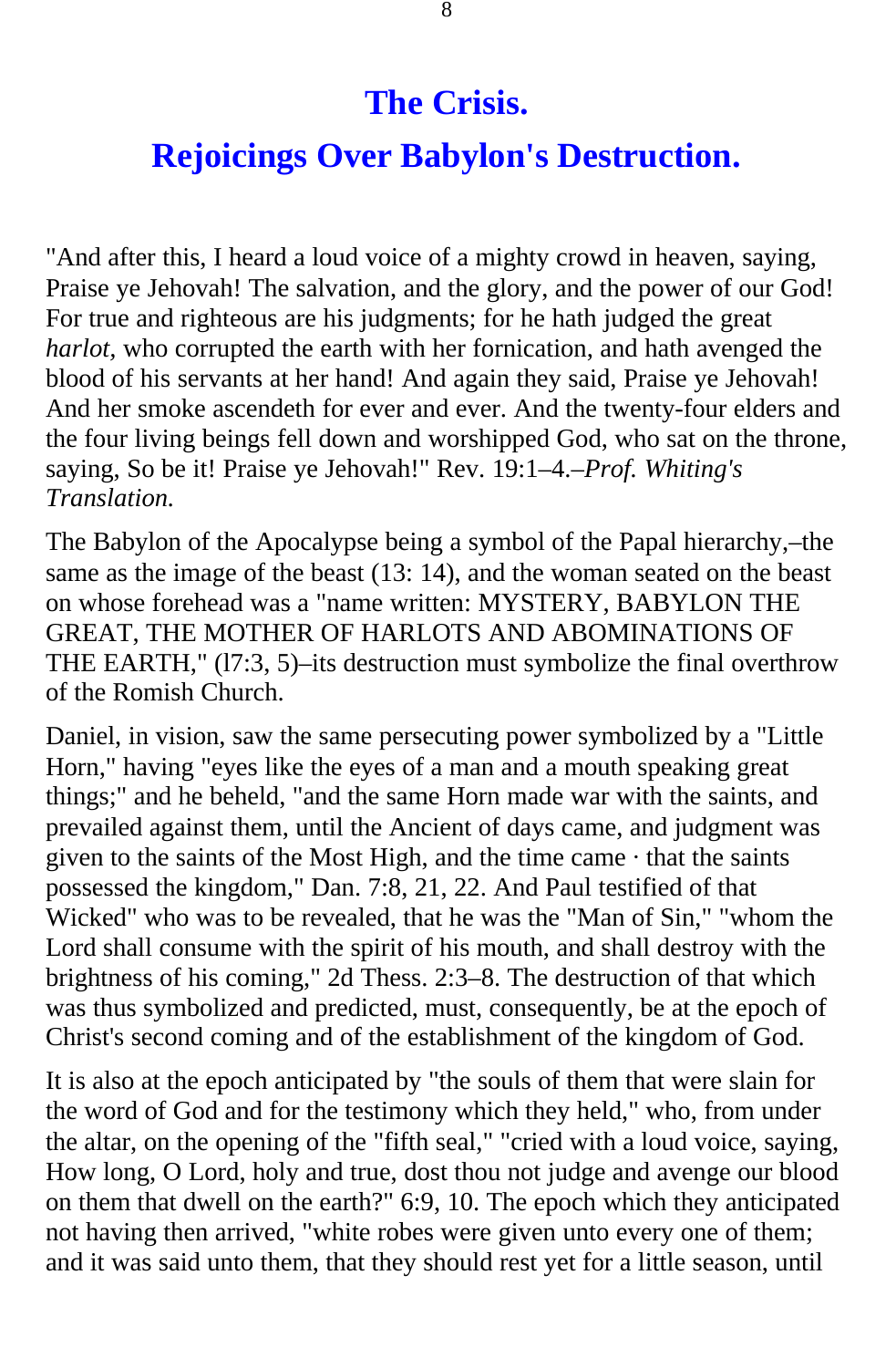their fellow servants also, and their brethren that should be killed as they were, should be fulfilled" (6: 11), –i. e., till their number should be filled up. As the destruction of that hierarchy, in which "was found the blood of prophets and of saints and of all that were slain upon the earth" (18: 24), had just been symbolized (in the 18th chap.), and as these rejoicings are because God "hath judged the great whore which did corrupt the earth with her fornication, and hath avenged the blood of his servants at her hand" (19:2), it follows that the epoch here symbolized is that to which the saints were to wait, and that they are now to be crowned with their reward.

As the destruction of Babylon is a little anterior to that of the beast and false prophet (19: 20), and is to be destroyed by the brightness of Christ's coming (2 Thess. 2:8), at a time when the kingdom is to be given to the saints of the Most High (Dan. 7:22), it explains how it is that the kingdom is set up in the days (of the kings symbolized by the divided toes of Nebuchadnezzar's image: symbolic of the same as the horns of the beast in Dan. 7:7, 24, and Rev. 17: 3, 12, 16; for "in the days of these kings shall the God of heaven set up a kingdom which shall never be destroyed, and the kingdom shall not be left to other people, but it shall break in pieces and consume all these kingdoms, and it shall stand forever," Dan. 2: 44.

The kingdom is therefore commenced previous to the descent of the Lord to the earth, by the saints being caught up to meet him in the air. "For the Lord himself shall descend from heaven with a shout, with the voice of the archangel and the trump of God; and the dead in Christ shall rise first; then we which are alive and remain shall be caught up together with them in the clouds, to meet the Lord in the air: and so shall we ever be with the Lord," I Thess. 4:16, 17.

This epoch, then, is that of the sounding of the seventh trumpet; for "in the days of the voice of the seventh angel, when he shall begin to sound, the mystery of God shall be finished, as he hath declared to his servants the prophets," 10:7. This mystery Paul thus explains: "Now this I say, brethren, that flesh and blood cannot inherit the kingdom of God, neither doth corruption inherit incorruption. Behold, I show you a mystery: We shall not all sleep, but we shall all be changed, in a moment, in the twinkling of an eye, at *the last trump:* for the trumpet shall sound, and the dead shall be raised incorruptible, and we shall be changed," 1 Cor. 15: 50–54. This "saying" was thus written by Isaiah,–" He will swallow up death in victory; and the Lord God will wipe away tears from off all faces; and the rebuke of his people shall he take away from off all the earth; for the Lord hath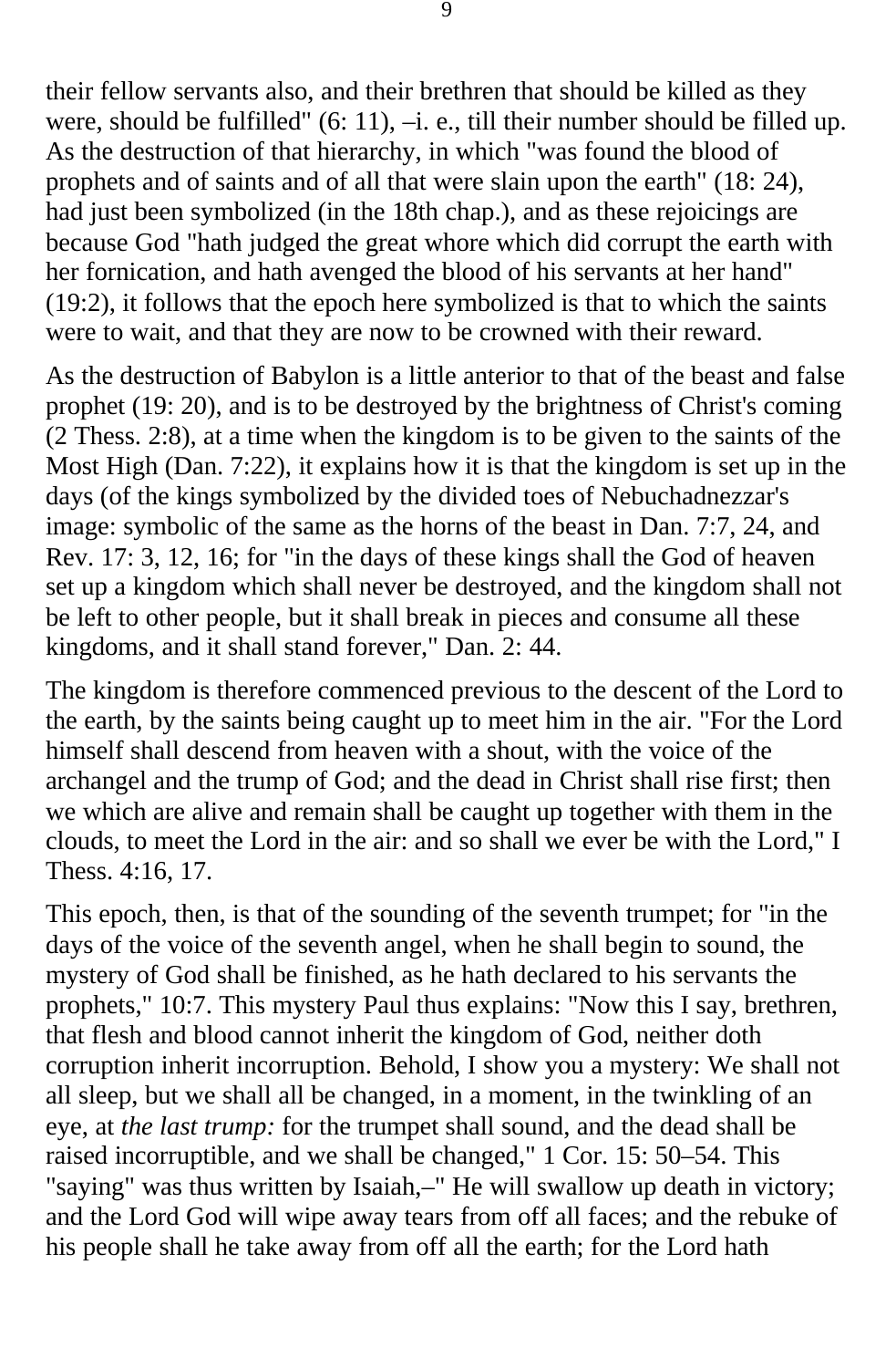spoken it. And it shall be said in that day, Lo, this is our God; we have waited for him, and he will save us: this is the Lord; we have waited for him, we will be glad and rejoice in his salvation," Isa. 25:8, 9. It follows, then, that the voices heard in heaven, shouting "Alleluia," and ascribing "salvation, and glory, and honor, and power, unto the Lord our God" (v. 1), synchronize with those heard when "the seventh angel sounded: and there were great voices in heaven, saying, the kingdoms of this world are become the kingdoms of our Lord, and of his Christ; and he shall reign for ever and ever.–And the four and twenty elders, which sat before God on their seats, fell upon their faces and worshipped. God, saying, We give thee thanks, O Lord God Almighty, which art, and wast, and art to come; because thou hast taken to thee thy great power, and hast reigned: And the nations were angry, and thy wrath is come, and the time of the dead, that they should be judged, and that thou shouldest give reward unto thy servants the prophets, and to the saints, and them that fear thy name, small and great; and shouldest destroy them which destroy the earth," Rev. 11:15–18.

The time of the dead being come that they should be judged, and the saints rewarded, is another evidence that this epoch is that of the second advent and kingdom of Christ, "who shall judge the quick and the dead at his appearing and kingdom," 2 Tim. 4: 1. Consequently it must synchronize with that of the marriage of the Lamb.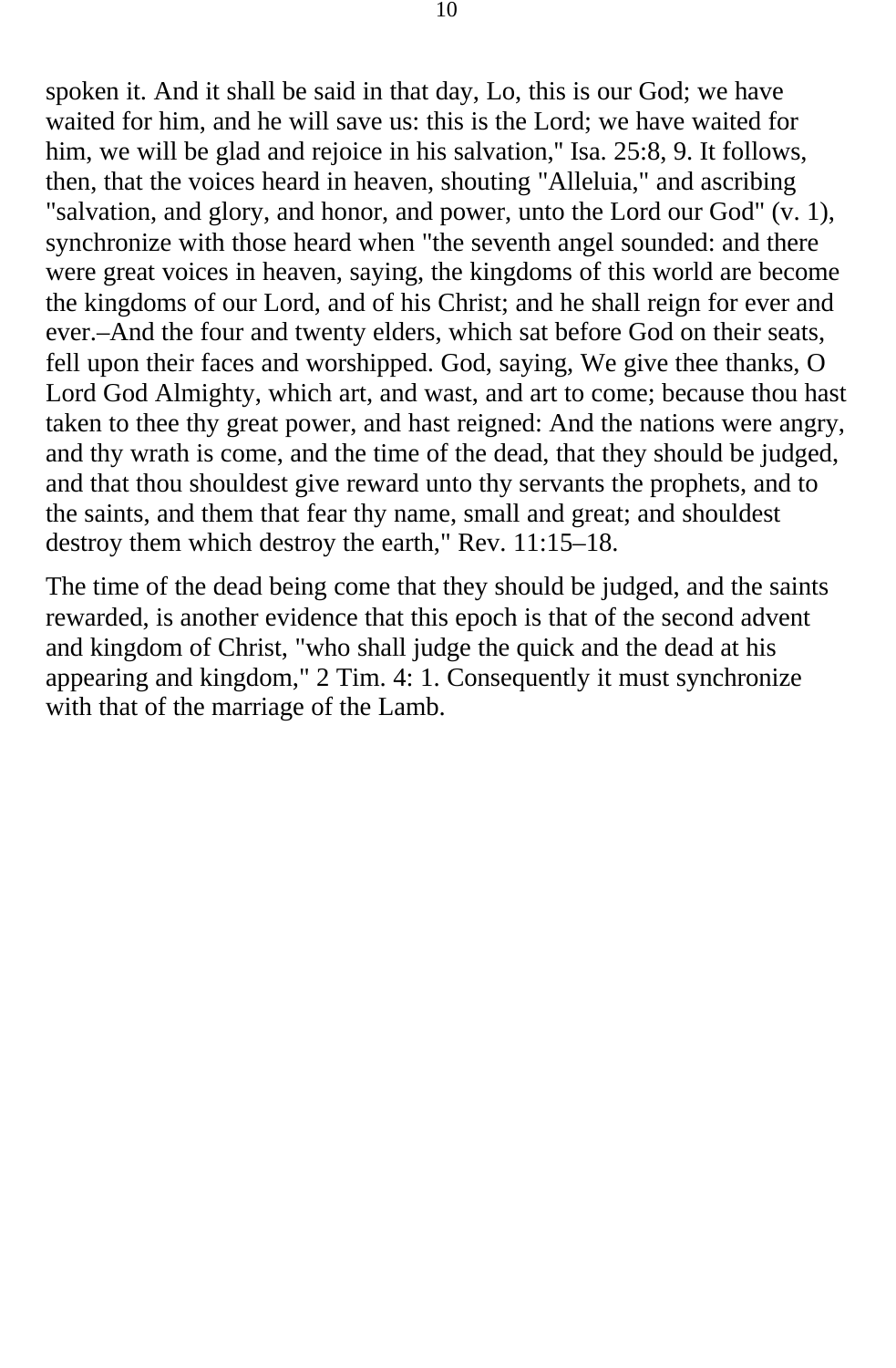#### **The Marriage Of The Lamb.**

<span id="page-10-0"></span>"And a voice came from the throne saying, Praise our God, all ye his servants, and ye that fear him, both the small and the great! And I heard a voice like that of a great crowd, and like the voice of many waters, and like the voice of mighty thunders, saying, Praise ye Jehovah! for the Lord God Almighty reigneth. Let us rejoice and exult, and give glory to him: for the marriage of the Lamb hath come, and his wife hath prepared herself! And it was granted to her to be arrayed in fine linen, clean and white: (for the fine linen is the righteousness of the saints.) And he saith to me, Write, Happy are those called to the marriage-supper of the Lamb. And he saith to me, These are the true words of God. And I fell before his feet to worship him. And he saith to me, See thou do it not: I am thy fellow-servant and one of thy brethren, who have the testimony of Jesus: worship God: for the testimony of Jesus is the spirit of prophecy." Rev. 19: 5–10.

The marriage of the Lamb is at the epoch when "the kingdoms of this world are to become our Lord's and his Christ's"–when the Lord God Almighty takes to himself his great power and reigns, 11:15, 17. Therefore, in connection, are heard the mighty thunderings, saying, "Alleluia; for the Lord God Omnipotent reigneth," 9:16. This scripture, then, corresponds with that in Matt. 24:30, 31, when "they shall see the Son of Man coming in the clouds of heaven with power and great glory; and he shall send his angels with a great sound of a trumpet, and they shall gather together his elect from the four winds, from one end of heaven to the other." For, "when the Son of Man shall come in his glory, and all the holy angels with him, then shall he sit upon the throne of his glory: and before him shall be gathered all nations: and he shall separate them one from another as a shepherd divideth his sheep from the goats–the one on his right hand and the other on his left," Matt. 25:31, 32. Those on his right, we learn from 1 Cor. 15:51, and 1 Thess. 4:16, 17, are the elect, gathered by the angels from all parts under heaven, who are caught up to meet the Lord in the air–and those on the left are consequently the living wicked, who are to be slain by the sword which proceedeth out of the mouth of the Lamb, 19:21.

The wife who "hath made herself ready," is shown by the foregoing scriptures to be a symbol of the church triumphant–the redeemed, who have been raised out from among the dead, and the living saints, caught up together to meet the Lord in the air, to welcome him in his coming to reign.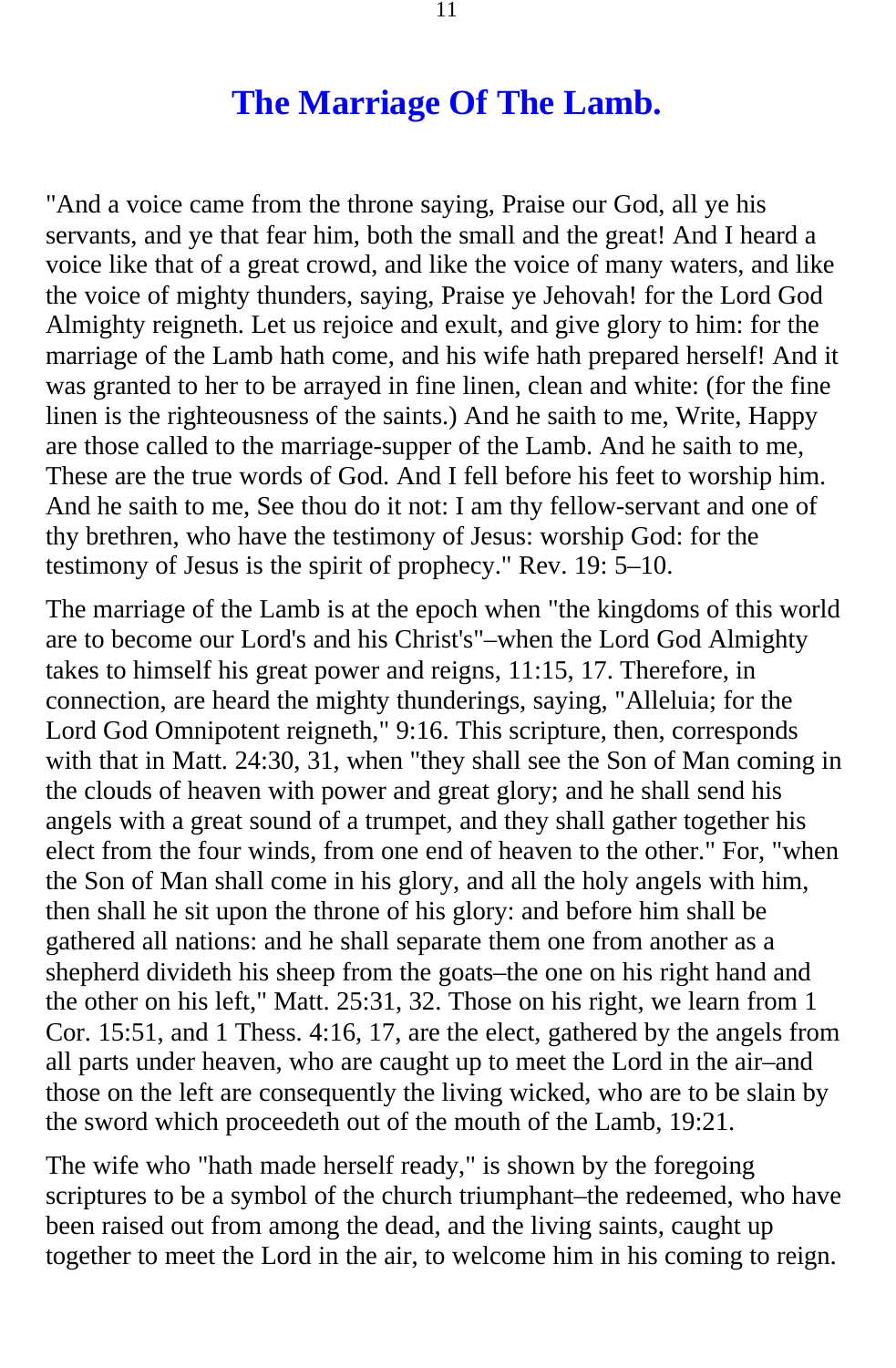These constitute the bride, the Lamb's wife; for as "the husband is the head of the wife," even so "Christ is the head of the *church,"* Eph. 5:23. He "loved the church, and gave himself for it, that he might sanctify and cleanse it with the washing of water by the word, that he might present it to himself a glorious church, not having spot or wrinkle, or any such thing; but that it should be holy and without blemish," Eph. 5:25–27. This accords with God's ancient promises to his people. Thus Isaiah saith: "Thy Maker is thy husband; the Lord of hosts is his name, and thy Redeemer the *Holy* One of Israel: the Lord of the whole earth shall he be called," Isa. 54:5. Also Hosea: "And it shall be at that day, saith the Lord, that thou shalt call me Shi," my husband; "and shalt call me no more Baali," my Lord. "And. I will betroth thee unto me in righteousness, and in judgment, and in loving kindness, and in mercies. I will even betroth thee unto me in faithfulness; and thou shalt know the Lord," Hos. 2:16, 19. Thus is the church "espoused to one husband," to be presented "as a chaste virgin to Christ," 2 Cor. 11:2.

The epoch of this presentation being here symbolized, it synchronizes with that part of the parable of the "ten virgins which took their lamps and went forth to meet the Bridegroom," when, the Bridegroom having come, "they that were ready went in with him to the marriage, and the door was shut"– those left without, afterwards crying in vain for admittance, Matt. 25:10. The wife had been made ready by its having been "granted that she should be arrayed in fine linen, clean and white–[mar. "bright"]; for the fine linen is the righteousness of the saints," 19: 8. Such were the "white robes" given to those who cried from under the altar (6: 11), and who afterwards, at an epoch synchronizing with the marriage of the Lamb, appeared, "a great multitude which no man could number, of all nations, and. kindreds, and people, and tongues," who "stood before the throne, and before the Lamb, clothed with white robes, and palms in their hands, and cried with a loud voice, saying, Salvation to our God which sitteth upon the throne, and unto the Lamb," 7:9, 10. These were they of whom one of the elders asked, saying, "What are these which are arrayed in white robes? and whence came they?" and who was answered: "These are they which came out of great tribulation, and have washed their robes and made them white in the blood of the Lamb. Therefore are they before the throne of God, and serve him day and night in his temple: and he that sitteth on the throne shall dwell among them. They shall hunger no more, neither thirst any more; neither shall the sun light on them, nor any heat. For the Lamb which is in the midst of the throne shall feed them, and shall lead them unto living fountains of waters; and God shall wipe away all tears from their eyes," 7:13-17. These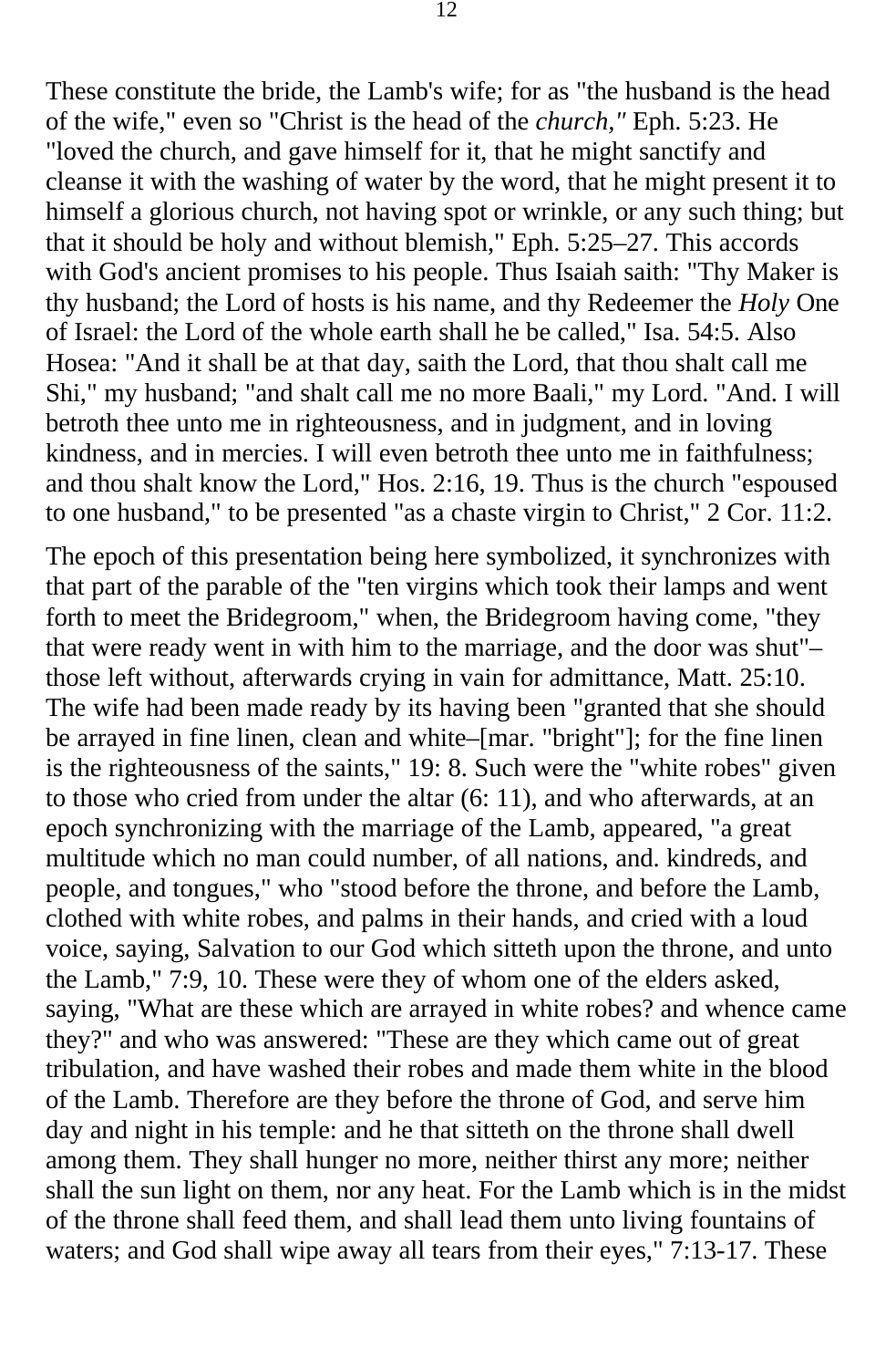had complied with the condition to the promise: "He that overcometh, the same shall be clothed in white raiment; and I will not blot out his name out of the book of life, but I will confess his name before the Father and before his holy angels," 3:5. "These are they which follow the Lamb whithersoever he goeth. These were redeemed from among men, being the first fruits unto God and to the Lamb," 14: 4.

"Blessed are they which are called unto the marriage supper of the Lamb," 19:9. Truly are they blessed; for "they shall hunger no more, neither thirst any more; neither shall the sun light on them, nor any heat," 7:16. They attain the promised blessing: "Blessed and holy is he that hath part in the first resurrection*,"* 20:6. "And God shall wipe away all tears from their eyes; and there shall be no more death, neither sorrow, nor crying, neither shall there be any more pain: for the former things are passed away," 21:4. So entranced was the apocalyptic seer at these symbols of the glorified redeemed, that he fell at his feet to worship the angel who showed him these things. But his fellow servant shrank back from the reception of homage, and pointed to God as the only object of adoration.

The union of the saints to Christ in the clouds of heaven being symbolized, they receive the gracious welcome: "Come, ye blessed of my Father, inherit the kingdom prepared for you from the foundation of the world," Matt. 25:34. But first it is necessary to redeem the "purchased possession" (Eph. 1:14), to reconquer the revolted province, which, since the fall, has been subject to "the god of this world" (2 Cot. 4:4), the prince of the power of the air" (Eph. 2: 2), to rescue it from the dominion of the usurper, and deliver it from its present misrule "up to God the Father" (1 Cor. 15: 24), who will bestow it on One who is worthy to wear its crown. For when Daniel saw that "the judgment was set and the books were opened," he also "saw in the night visions, and, behold, one like the Son of man came in the clouds of heaven, and came to the Ancient of days, and they brought him near before him; and there was given him dominion, and glory, and a kingdom, that all people, nations, and languages, should serve him: his dominion is an everlasting dominion, which shall not pass away, and his kingdom that which shall not be destroyed," Dan. 7:10, 13, 14. He comes, then, to dispossess the usurper, and to take possession of his kingdom. The next representation, then, symbolizes the coming of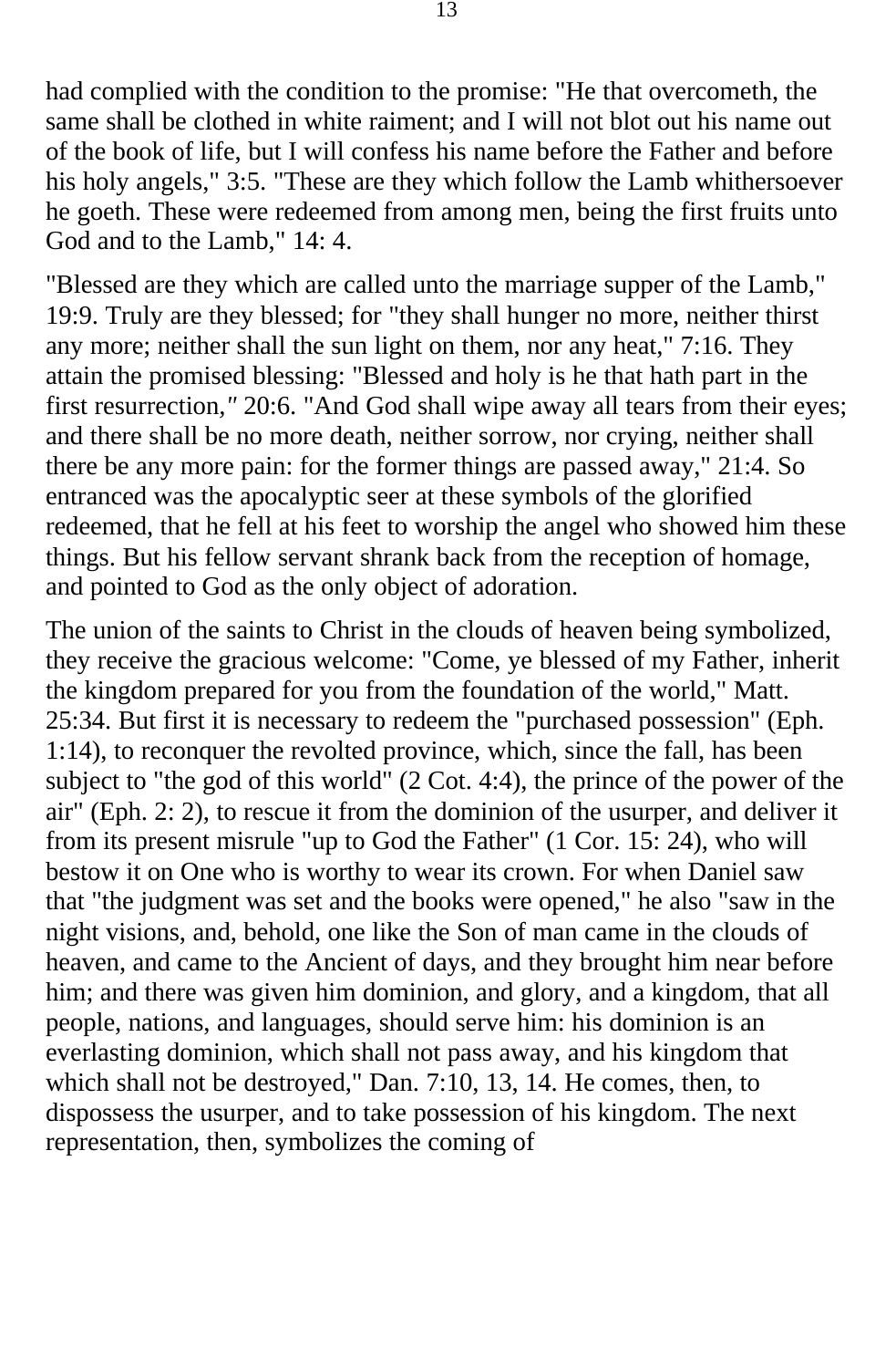#### **The King And His Armies.**

<span id="page-13-0"></span>"And I saw heaven opened, and behold, a white horse: and he who sat on him was called Faithful and True, and in righteousness he judgeth and maketh war. His eyes were like a flame of fire, and on his head were many diadems; and he had a name written which no one knew except himself. And he was clothed with a garment dipped in blood: and his name is called The Word of God. And the armies in heaven followed him on white horses, clothed in fine linen, white and clean. And from his mouth goeth forth a sharp sword, that he may smite the nations with it: and he will rule them with a rod of iron: and he treadeth the winepress of the furious wrath of God, the Almighty. And he hath on his garment and on his thigh a name written, KING OF KINGS AND LORD OF LORDS." Rev. 19:11–16.

According to the significance of symbolic language, Christ is here represented as coming personally. The heavens open and he appears m resplendent majesty, in accordance with the predictions respecting his second advent. When the clouds of heaven had received the ascending Saviour, the shining ones who stood by said to the gazing disciples, "This same Jesus which is taken up from you into heaven, shall so come in like manner as ye have seen him go into heaven," Acts 1:11. "And they shall see the Son of man coming in the clouds of heaven with power and great glory," Matt. 24:30. "Behold, he cometh with clouds; and every eye shall see him, and they also which pierced him: and all kindreds of the earth shall wail because of *him,"* Rev. 1:7.

The white horse of the King, and those of his armies, are symbols of the pomp and graudeur of their descent, and show that they will triumph in victory.

The names ascribed to the descending Monarch are applicable only to Christ. He was "the Faithful and True Witness" who commanded John to write "to the angel of the church of the Laodiceans," (3:14); for he who commanded John to "write in a book and send it unto the seven churches" of Asia (1:11), was the One whom John saw "in the midst of the seven candlesticks, like unto the Son of man" (1:13), and who announced himself as "the Alpha and Omega, the beginning and the ending, saith the Lord, which is, and which was, and which is to come–the Almighty," 1:8. "The Word of *God,"* was the "Word" that was "in the beginning," that "was with *God,"* and that "was God," the same that was "in the beginning with God,"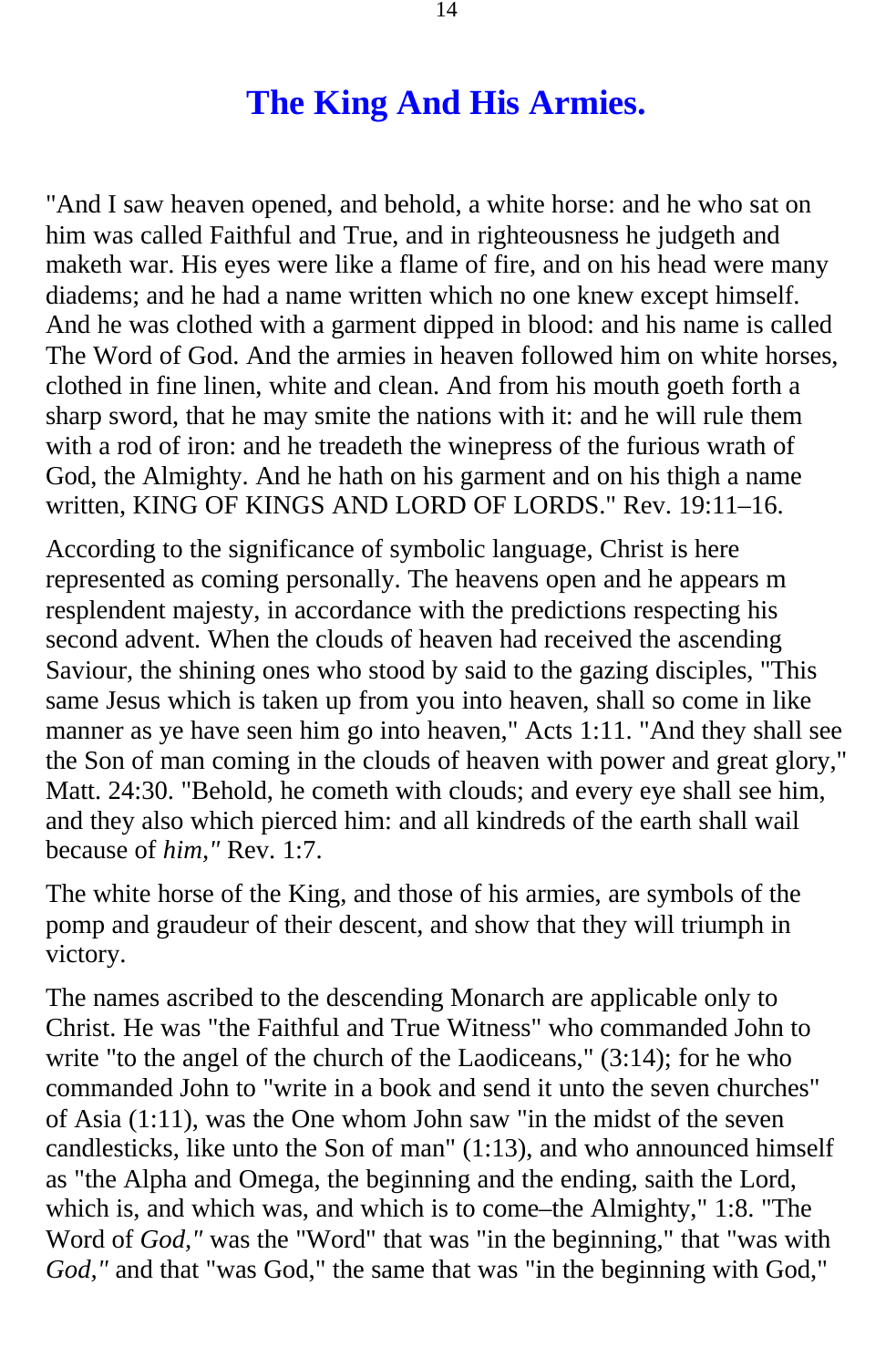and which "was made flesh and dwelt among us, and we beheld his glory, the glory as of the only begotten of the Father, full of grace and truth," John 1: 1–14. Jesus is "the Lamb of God which taketh away the sin of the world," *(Ib.,* 29); and "the Lamb" "is Lord of lords and King of kings," 17:14. It is "Jesus Christ, who is the faithful witness, and the first begotten of the dead, and the Prince of the kings of the earth," (1:5); and he alone is possessed of that incomprehensible "Name" which no man knoweth, and which he hath promised to write on "him that *overcometh,"* 3:12.

That the visible and personal coming of Christ, and not any providential interpositions is here symbolized, is self-evident. For, while no created object can adequately symbolize Him, it would derogate from the dignity of his character and position to be a symbol of some inferior object. In all mere providential interpositions, foreshown by symbolic imagery, the predicted events are represented by corresponding acts of symbolic agents. War between nations is symbolized by beasts, representatives of the nations, contending with each other. (See Dan. 8th chap.) Pestilence and famine are symbolized by analogous results, and not by Christ's appearing. When, therefore, he is seen coming in person, it must symbolize his personal advent.

His eyes "as a flame of fire," show his identity with the one "like unto the Son of man" in the "midst of the seven candlesticks'' (1:13), the author of the message to "the church in Thyatira;" which "things saith the Son of *God,* who hath his eyes like unto a flame of fire, and his feet like unto fine brass," 2:18.

His "many crowns" are symbols of his sovereignty. Rome undivided and mistress of the world, when symbolized by the seven-headed and tenhorned dragon, is represented with the crowns on the heads, which were the seven successive kinds of government by which its sovereignty was enforced, 12:3, and 17:9, 10. But when its imperial had given place to its decem-regal forms and it is to be shown under the government of ten contemporaneous kingdoms, "the crowns," the symbols of sovereignty, are represented as encircling the "horns" of the beast," 13: 1. So, when "the King of kings" cometh, to take to himself his great power, and to reign, and "the kingdoms of this world are become those of our Lord and of his Christ" (11:15, 17), He, "the head of all principality and power" (Col. 2:10), at whose name "every knee should bow" (Phil. 2:9), is shown the wearer of "many crowns."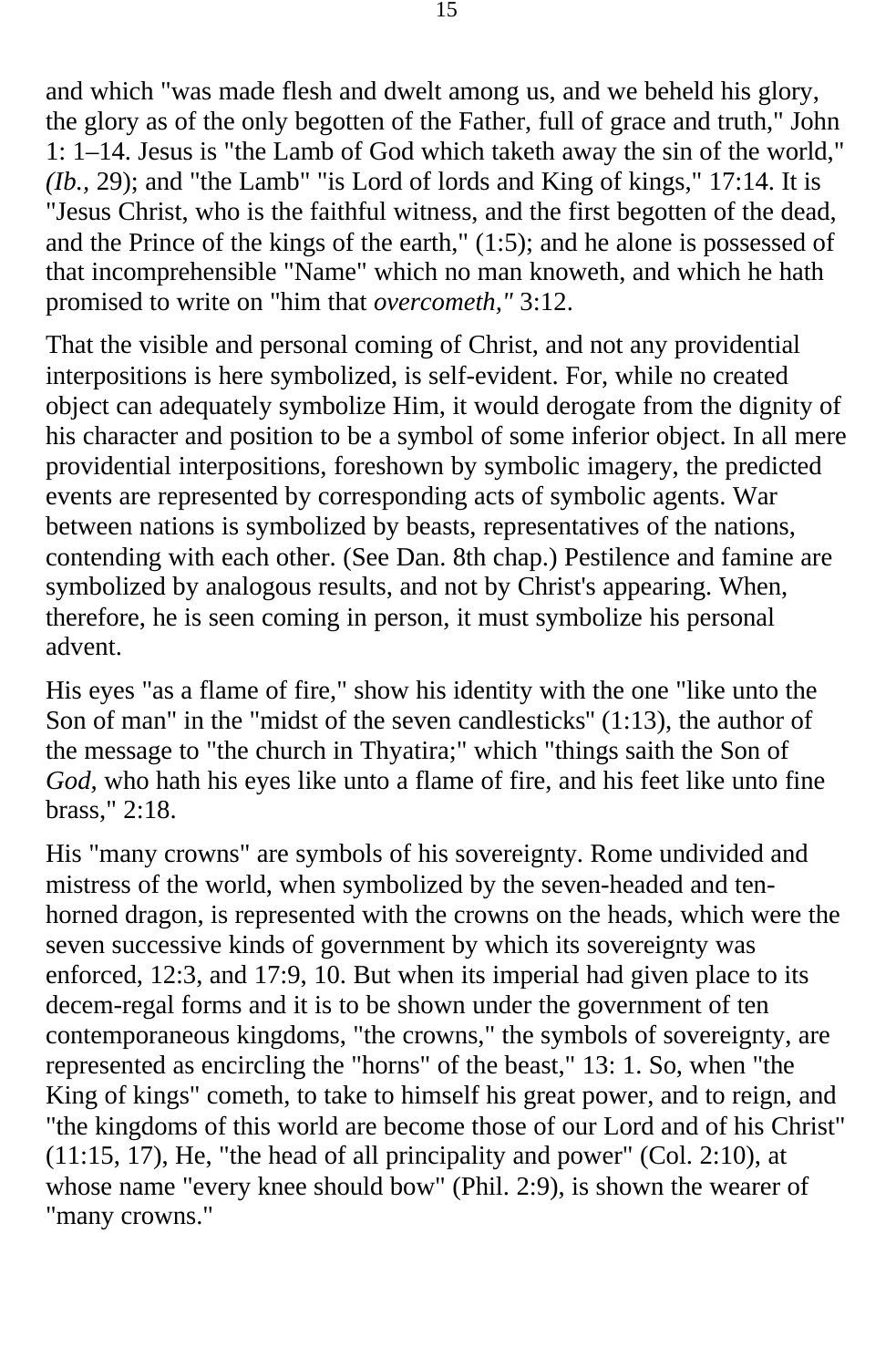"Come, then, and, added to thy many crowns, Receive yet one, the crown of all the Earth, Thou who alone art worthy! It was thine By ancient covenant, ere nature's birth; And thou hast made it thine by purchase since, And overpaid its value with thy blood." *Cowper's Task.* 

His "vesture dipped in blood" is symbolic of his coming to tread "the winepress of the fierceness and wrath of Almighty God" (19:15), when he shall "smite the nations," and "rule them with a rod of iron," (Ib.) Thus Isaiah prophesied: "Who is this that cometh from Edom, with dyed garments from Bozrah? this that is glorious in his apparel, travelling in the greatness of his strength? I that speak in righteousness, mighty to save. Wherefore art thou red in thine apparel, and thy garments like him that treadeth in the wine-fat? I have trodden the wine-press alone: and of the people there was none with me: for I will tread them in mine anger, and trample them in my fury; and their blood shall be sprinkled upon my garments, and I will stain all my raiment. For the day of vengeance is in my heart, and the year of my redeemed is come. And I looked, and there was none to help; and I wondered that there was none to uphold: therefore mine own arm brought salvation unto me; and my fury, it upheld me. And I will tread down the people in mine anger, and make them drunk in my fury, and I will bring down their strength to the earth," Isa. 63:1–6.

The "armies" which follow him, symbolize the attending saints and angels who will accompany his advent. They are all "clothed in fine linen, white and clean," which constituted the wedding garments of those who were called to the marriage-supper of the Lamb, and which was worn by those who had washed their robes, and made them white in his blood, (7:14); "for the finelinen " is the righteousness of saints, 19:8. The righteous being caught up in the clouds to meet the Lord in the air (1 Thess. 4:17), "when Christ, who is our life shall appear," they will "appear with him in glory," (Col. 3:4); so that "the Lord my God shall come and all the saints with thee," Zech. 14:5. "Enoch also, the seventh from Adam, prophesied of these, saying, Behold, the Lord cometh with ten thousand of his saints, to execute judgment upon all, and to convince all that are ungodly among them of all their ungodly deeds which they have ungodly committed, and of all their hard speeches which ungodly sinners have spoken against him," Jude 14, 15.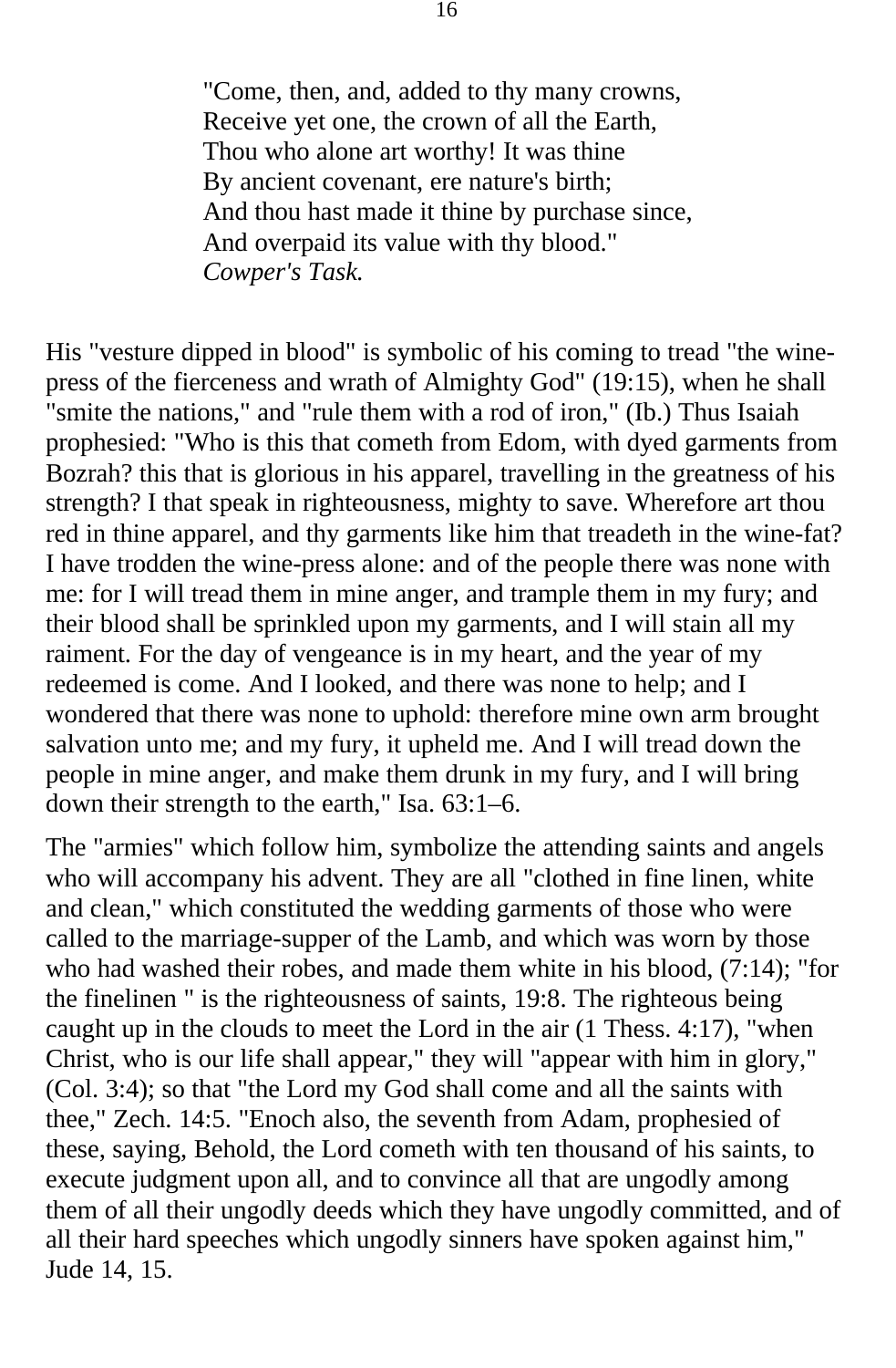Not only saints, but angels also, will attend his coming. For "when the Son of man shall come in his glory," there will be "all the holy angels with him," Matt. 25:31. "He cometh in the glory of his Father, with the holy angels," Mark 8:38. "The Lord Jesus shall be revealed from heaven with his mighty angels," 2 Thess. 1:7.

The "sharp sword," going out of his mouth, must be a symbol of his word. He speaks, and it is done, Ps. 33:9. "For the word of God is quick and powerful, and sharper than any two-edged sword, piercing even to the dividing asunder of soul and spirit, and of the joints and marrow, and is a discerner of the thoughts and intents of the heart," Heb. 4:12. As "he shall smite the earth with the rod of his mouth, and with the breath of his lips shall he slay the wicked," (Isa. 11: 4); and as "the Lord shall consume" "that Wicked" one "with the spirit of his mouth" (2 Thess. 2:8), it follows that the sword proceeding out of his mouth is a symbol of the words he shall speak for their destruction; for with it he smites the nations, 19:15. And this he does when he comes to "rule them with a rod of iron" (*Ib.)* and tread them in "the wine-press" of the wrath of God. This brings us to the object of his coming, which is to "judge and make war," 19:11.

And first, "To judge." This proves, that Christ's second advent is here symbolized; for, as before quoted, he is to "judge the quick and the dead at his appearing and kingdom," 2 Tim. 4:1. This is at the sounding of the seventh trumpet, for then is "the time of the dead that they should be judged," 11:18. "With righteousness shall he judge the poor, and reprove with equity for the meek of the earth," when he "shall smite the earth with the rod of his mouth, and with the breath of his lips shall he slay the wicked," Isa. 11:4. "Let the heavens rejoice, and let the earth be glad; let the sea roar, and the fullness thereof. Let the field be joyful, and all that is therein: then shall all the trees of the wood rejoice before the Lord: for he cometh to judge the earth: he shall judge the world with righteousness, and the people with truth," Ps. 96: 11–13. He cometh "to execute judgment upon all," Jude 15.

To "make war." That this is another object of his coming, is shown by the final conflict.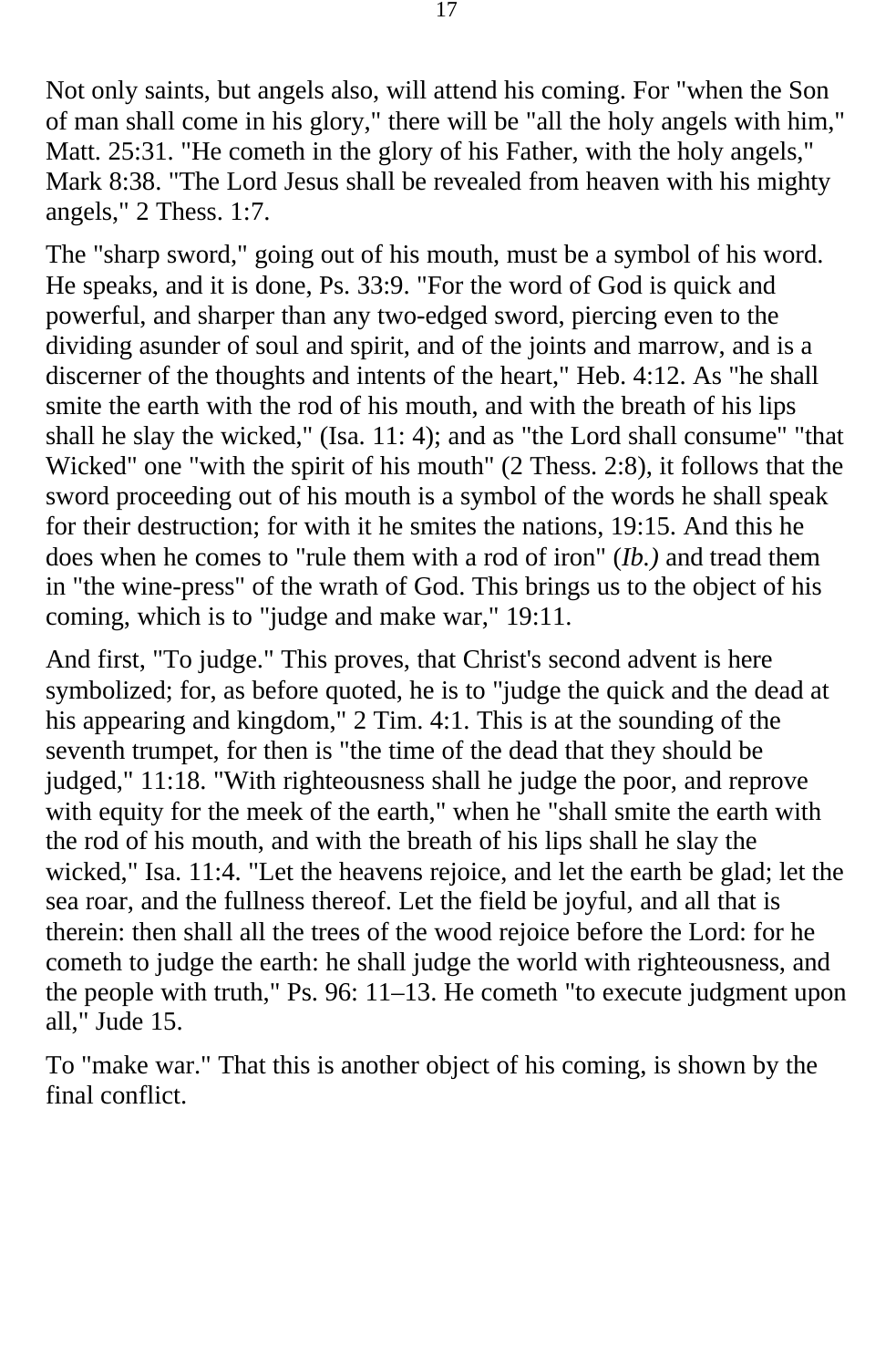#### **The Final Conflict.**

<span id="page-17-0"></span>"And I saw an angel standing in the sun; and he cried with a loud voice, saying to all the birds flying in the midst of heaven, Come! gather yourselves to the great supper of God; that ye may eat the flesh of kings, and the flesh of commanders, and the flesh of the mighty, and the flesh of the horses, and of those who sit on them, and the flesh of all, both free and bond, both small and great. And I saw the wild beast, and the kings of the earth, and their armies, gathered to make war with him, who sat on the horse, and with his army. And the wild beast was taken, and with him the false prophet, who wrought signs in his sight, with which he had deceived those who received the mark of the wild beast, and those who worshipped his image. These two were cast alive into the lake of fire burning with brim stone. And the rest were slain with the sword of him who sat on the horse, which sword goeth forth from his mouth; and all the birds were filled with their flesh." Rev. 19: 17–21.

The contest being between the Lord and his armies on the one part, and the wicked nations on the other, the angel seen standing in the sun and performing an important act in connection with the Lord's army, must represent one of his attending angels; for the acts to be performed are to be by their instrumentality: "In the end of this world, the Son of man shall send forth his angels, and they shall gather out of his kingdom all things that offend, and them which do iniquity*;* and shall cast them into a furnace of fire," Matt. 13:40-42.

His crying to the fowls of heaven to come and sup on the bodies of the slain, is indicative of the certainty of victory and of the entire overthrow of those who war against rise Lamb. As birds gather on fields of slaughter to feast on the slain, so a cry to "all the fowls of heaven" is expressive of the extent and thoroughness of the destruction to be inflicted. It is the same cry which is made in Ezekiel, 39:17, when the armies of Gog are slain on the mountains of Israel. The beast and the kings of the earth symbolize the various governments in the world. The "beast" is that which had seven heads and ten horns (13:1, and 17:3), and was a symbol of Rome in its decem-regal form. It was said of this beast, It shall "go into perdition," (17:8); so that under some manifestation, it must continue till the end of the world: the earth being "reserved unto fire against the day of judgment, and perdition of ungodly men," 2 Pet. 3:7. As only in its divided form, the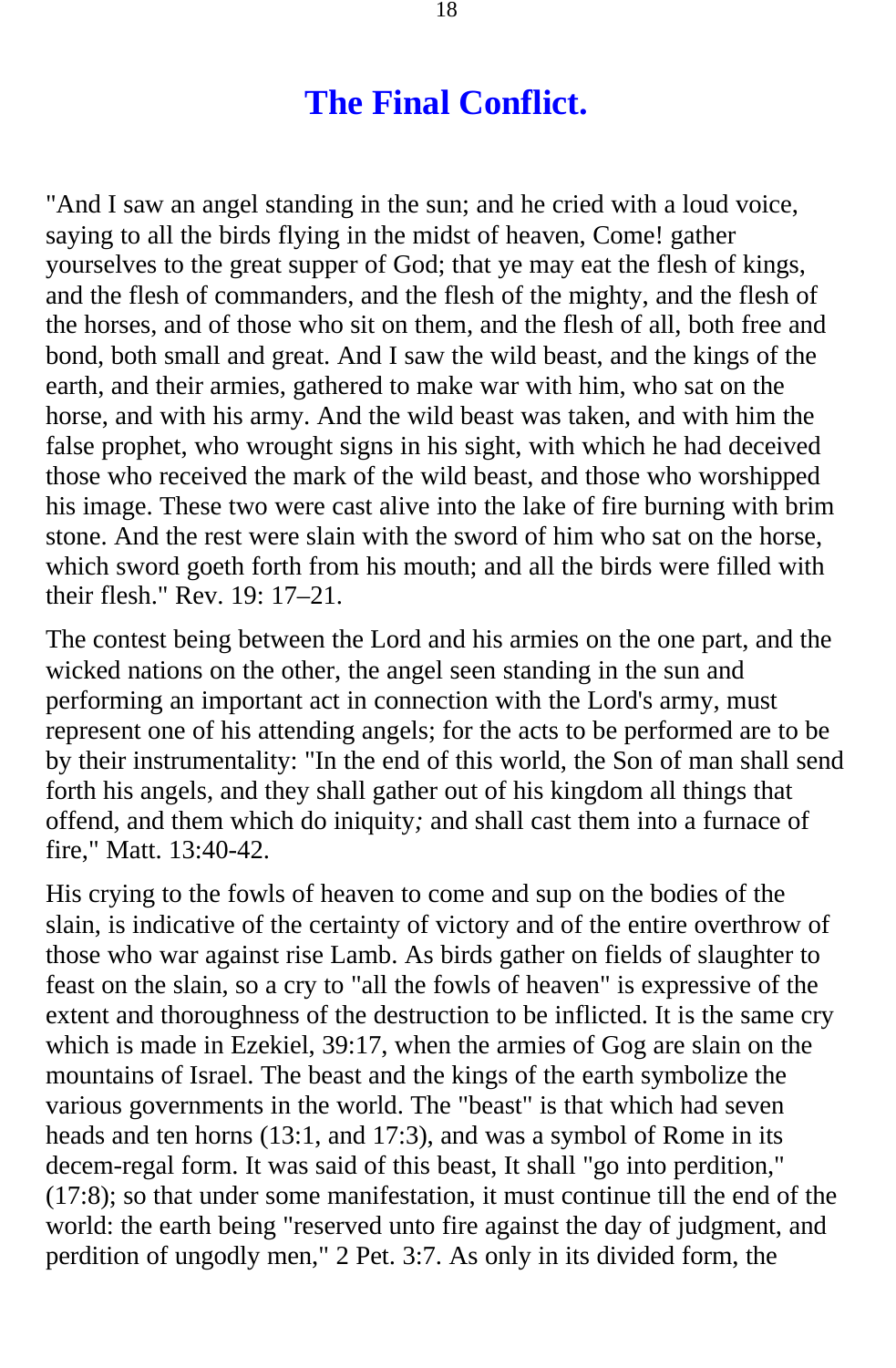Roman empire continues till then, the beast is here significant of the divisions represented by its ten horns–the governments of modern Europe. "These shall war with the Lamb, and the Lamb shall overcome them: for he is Lord of lords and King of kings; and they that are with him are called and chosen and faithful," 17:14.

"The false prophet," which is taken with the beast, is described as the one "that wrought miracles before him, with which he deceived them that had received the mark of the beast and them that worshipped his image," v. 20. This identifies him as the two-horned beast of Rev. 13. (13:11–17). The two-horned beast being a representative of the Eastern Roman empire, when that was subverted by the Turks it became the seat of the false prophet, –the Mahometan hierarchy.

The kings of the earth must be the remaining governments which are not represented by those two. By their subsequently warring with the Lamb, it follows that the previous resurrection and translation of the saints does not produce a cessation of all government. Those events may not be apparent to all eyes; or they may serve only to madden the unbelieving, and to make them more desperate in their infidelity.

They gather their armies to war against the Lamb. They resist his authority. They will not have Him to reign over them. They are instigated to oppose him by "unclean spirits like frogs" (16:13), which "are the spirits of devils [demons, understood by the Jews to be spirits of the wicked dead] working miracles, which go forth unto the kings of the earth and. of the whole world, to gather them to the battle of that great day of God Almighty, *Ib.* v. 14. This is when Christ is to "come as a thief;" and they are to be gathered "into a place called in the Hebrew tongue Armageddon," 16:15, 16. This was the name of the valley at the foot of Mount Megiddo (Judg. 5:19), which was famous as a valley of slaughter. In it Jehu fought against Ahaziah and Joram, and slew both the kings of Israel and Judah, 2 Kings 9:27. It was afterwards memorable for the death of king Josiah, when Pharaoh-necho fought against him, (2 Kings 23:29); so that the mourning as "in the valley of Megiddon," became a proverbial expression in Israel for great mourning, Zech. 12:11, 12. It is therefore significantly applied to the final battle.

Thus do "the kings of the earth set themselves, and the rulers take counsel together against the Lord, and against his Anointed;" but "He that sitteth in the heavens shall laugh; the Lord shall have them in derision.'' For the decree has gone forth: "I shall give thee the heathen for thine inheritance, and the uttermost parts of the earth for thy possession. Thou shalt break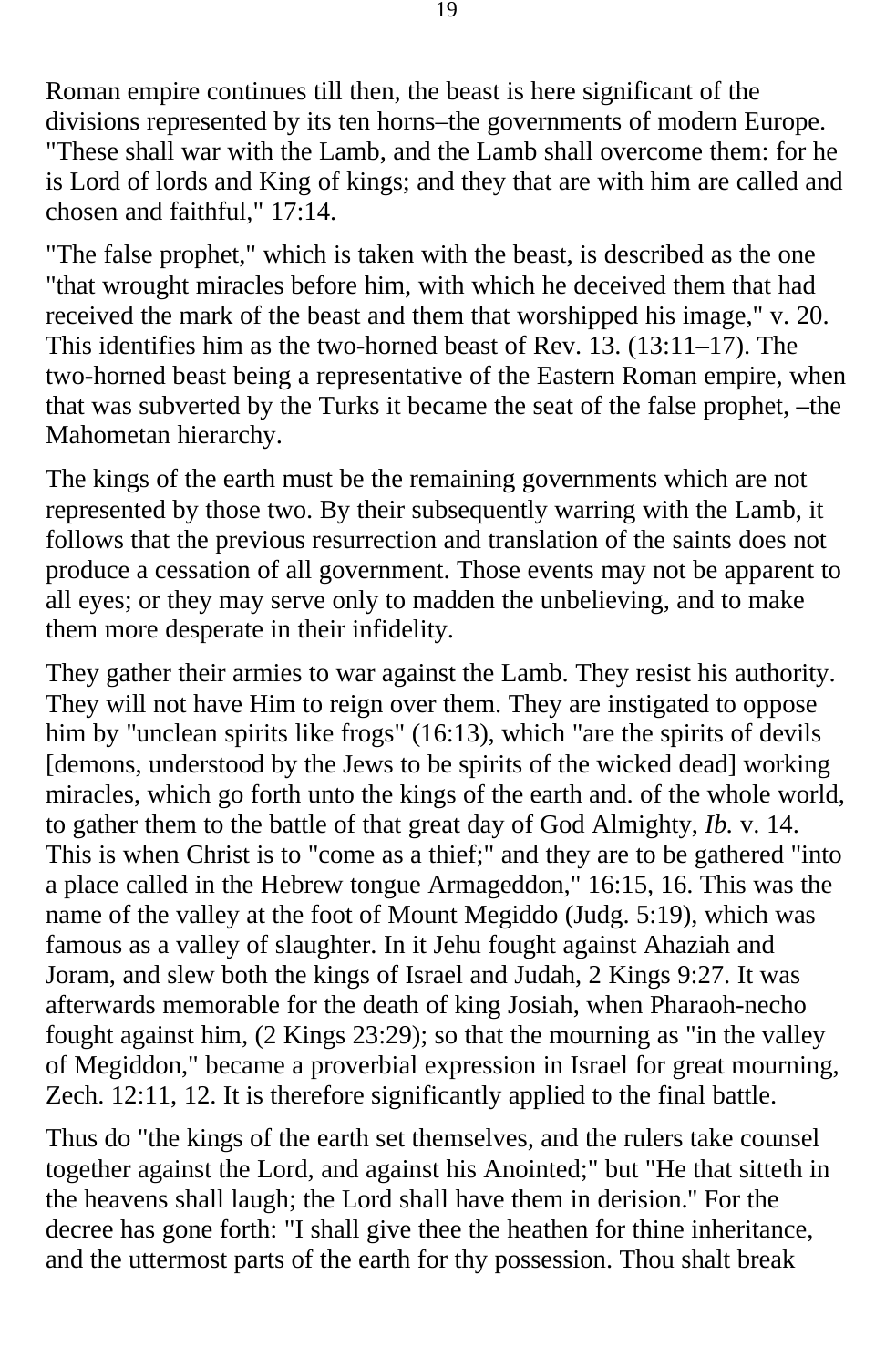them with a rod of iron; thou shalt dash them in pieces like a potter's vessel," Ps. 2:2–9. In this victory the saints, also, have a part; for it is written: "He that overcometh, and keepeth my works unto the end, to him will I give power over the nations, and he shall rule them with a rod of iron; as the vessels of a potter shall they be broken to shivers: even as I received of my Father," 2:26, 27.

As thus predicted, in this final conflict the nations are smitten, 19:15. Those symbolized by the beast and false prophet are cast alive into the burning flame; *i. e., the* individuals constituting the bodies of those beasts are cast therein: their governments cease when taken by the Lamb and his armies. This is in accordance with what Daniel saw, who "beheld, even till the beast was slain, and his body destroyed and given to the burning flame," Dan. 7:11.

"The remnant" also are slain; so that there are none left alive on the earth of all the wicked. Thus Daniel interpreted to king Nebuchadnezzar his dream: "Thou sawest till that a stone was cut out without hands, which smote the image [representing the governments of earth] upon his feet, that were of iron and clay, and brake them to pieces. Then was the iron, the clay, the brass, the silver, and the gold broken to pieces together, and became like the chaff of the summer threshing-floors; and the wind carried them away, that no place was found for them," Dan. 2:34, 35. It will "break in pieces, and consume all these kingdoms" *(Ib.),* according to the prediction: "The nation and kingdom that will not serve thee shall perish; yea, those nations shall be utterly wasted," Isa. 60:12. "And this shall be the plague wherewith the Lord will smite all the people which have fought against Jerusalem: Their flesh shall consume away while they stand upon their feet, and their eyes shall consume away in their holes, and their tongues shall consume away in their mouth," Zech. 14: 12. For, behold, the day cometh, that shall burn as an oven; and all the proud, yea, and all that do wickedly shall be stubble, and the day that cometh shall burn them up, saith the Lord of hosts, that it shall leave them neither root nor branch," Mal. 4:1. "Behold, the day of the Lord cometh, cruel both with wrath and fierce anger, to lay the land desolate: and he shall destroy the sinners thereof out of it," Isa. 13:9. Thus will the Saviour come "in flaming fire, taking vengeance on them that know not God, and obey not the gospel of our Lord Jesus Christ; who shall be punished with everlasting destruction, from the presence of the Lord, and from the glory of his power, when he comes to be glorified in his saints, and to be admired in all them that believe in that day," (2 Thess. 1:8–10): saying to the nations on his left, "Depart from me ye cursed, into everlasting fire,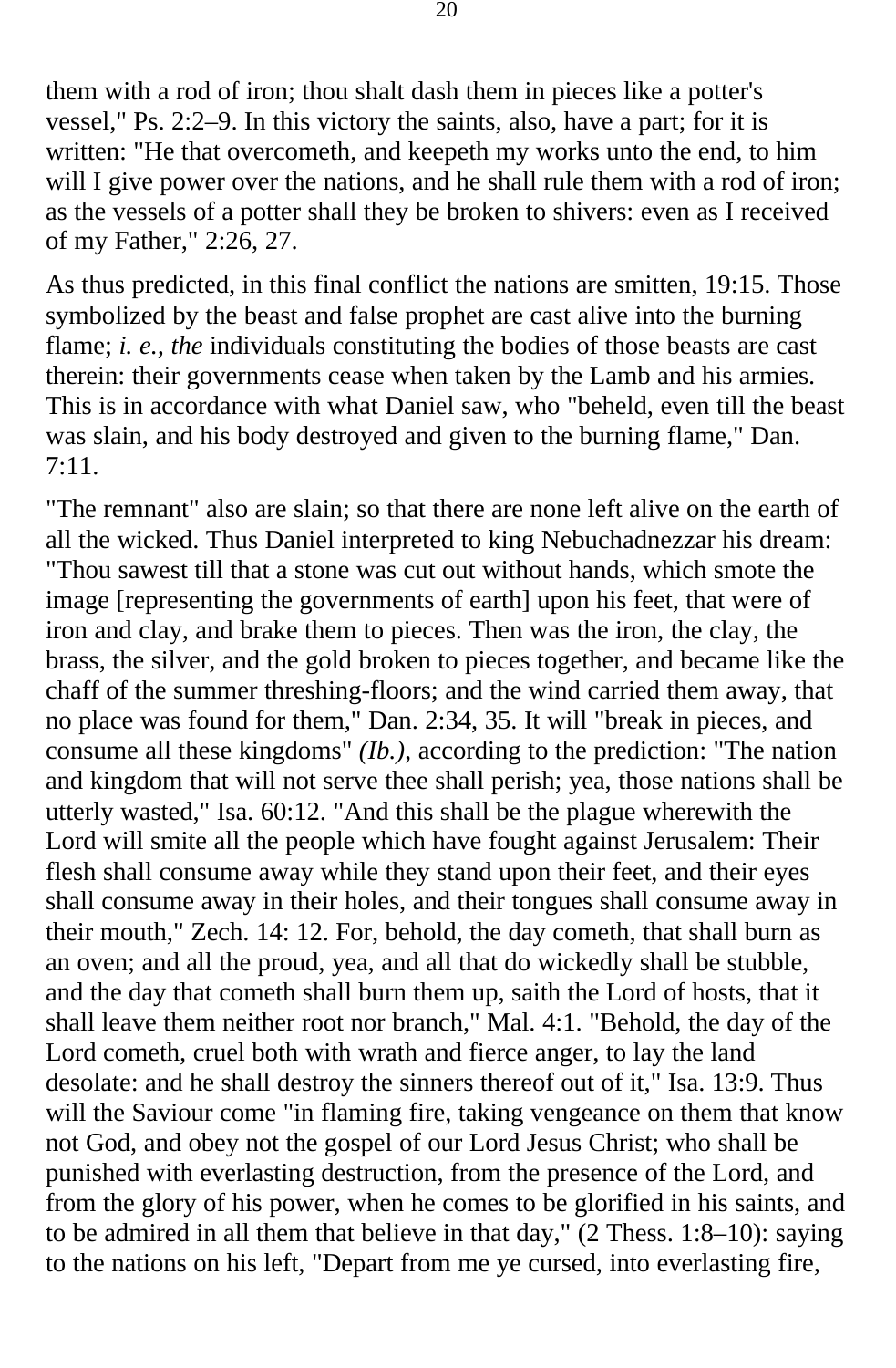prepared for the devil and his angels," Matt. 25:41. Thus will he "gather out of his kingdom all things that offend, and them which do iniquity, and shall cast them into a furnace of fire: there shall be wailing and gnashing of teeth," *Ib.,* 13:41, 42. The destruction of all the wicked from the earth is followed by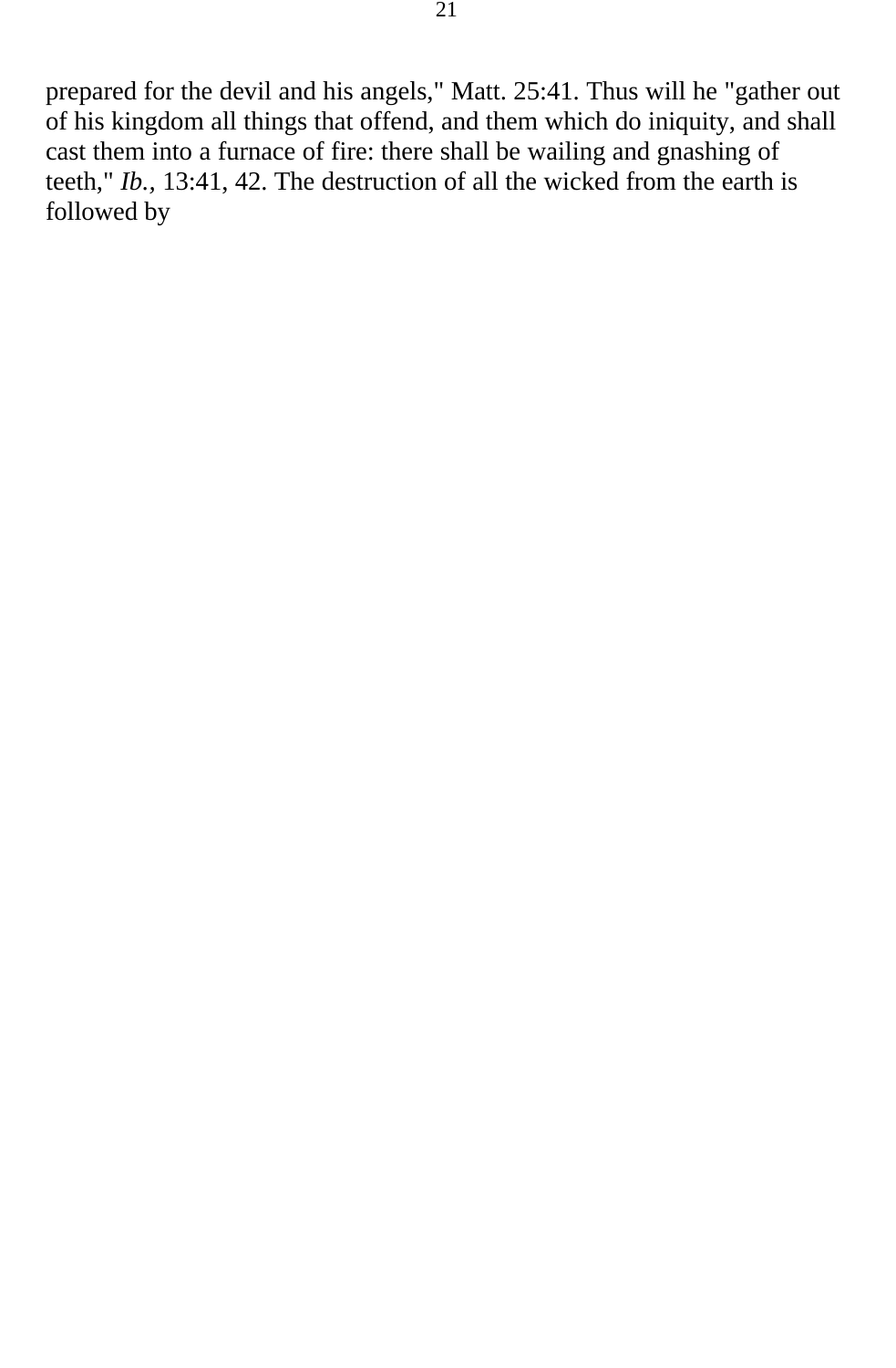# **The Binding Of Satan.**

<span id="page-21-0"></span>"And I saw an angel descending from heaven, having the key of the abyss and a great chain in his hand. And he seized the dragon, the old serpent, who is the Devil, and Satan, and bound him a thousand years, and cast him into the abyss, and shut him up, and set a seal over him, that he should deceive the nations no more, till the thousand years were completed; and after that, he must be loosed a short time." Rev. 20:1–3.

The angel descending from heaven, must be a representative of his own order; for at this epoch there are no other orders of beings for him to be a representative of. He therefore symbolizes the angels who are commissioned to "gather out of his kingdom all things that offend," Matt. 13:41.

The "key," "pit," and *'"chain,"* symbolize the instruments of restraint and confinement to which Satan is to be subjected; and his being bound and confined symbolize his restraint.

The "Dragon" is expressly called "that old serpent, which is the Devil and Satan." With the appendages of heads and horns– symbols of political sovereignty–he is used in Rev. 12:3, as a symbol of the Roman civil power, under Pagan rule; and in verse 7, when divested of political insignia, of the pagan hierarchy. But now, as the beast, another symbol of Roman civil rule, has been cast into "the lake of fire and *brimstone,"* and the *"remnant"* are "slain with the sword" (19:21), there are no *analogous* powers remaining on earth for him to be a representative *of,* and *consequently* he is here represented as a symbol of himself.

Of his identity there can be no question: He is "that Old Serpent," *who,*  being "more subtle than any beast of the field which the Lord God had made" (Gen. 3:1), "beguiled Eve through his subtlety," 2 Cor. 11:3. He is also the Devil, by whom our Saviour was tempted in the wilderness, (Matt. 4:1-12); and the Satan, whose working is "with all power and signs and lying wonders," 2 Thess. 2:9. He is our adversary the devil, who, "as a roaring lion, walketh about seeking whom he may devour," (1 Pet. 5:8); and against whom we are to guard continually, "lest Satan should get an advantage of us," 2 Cor. 2:11.

Coeval with the fall, the promise was given that his head should in due time be bruised, and he is not ignorant of his doom; for when the legion saw the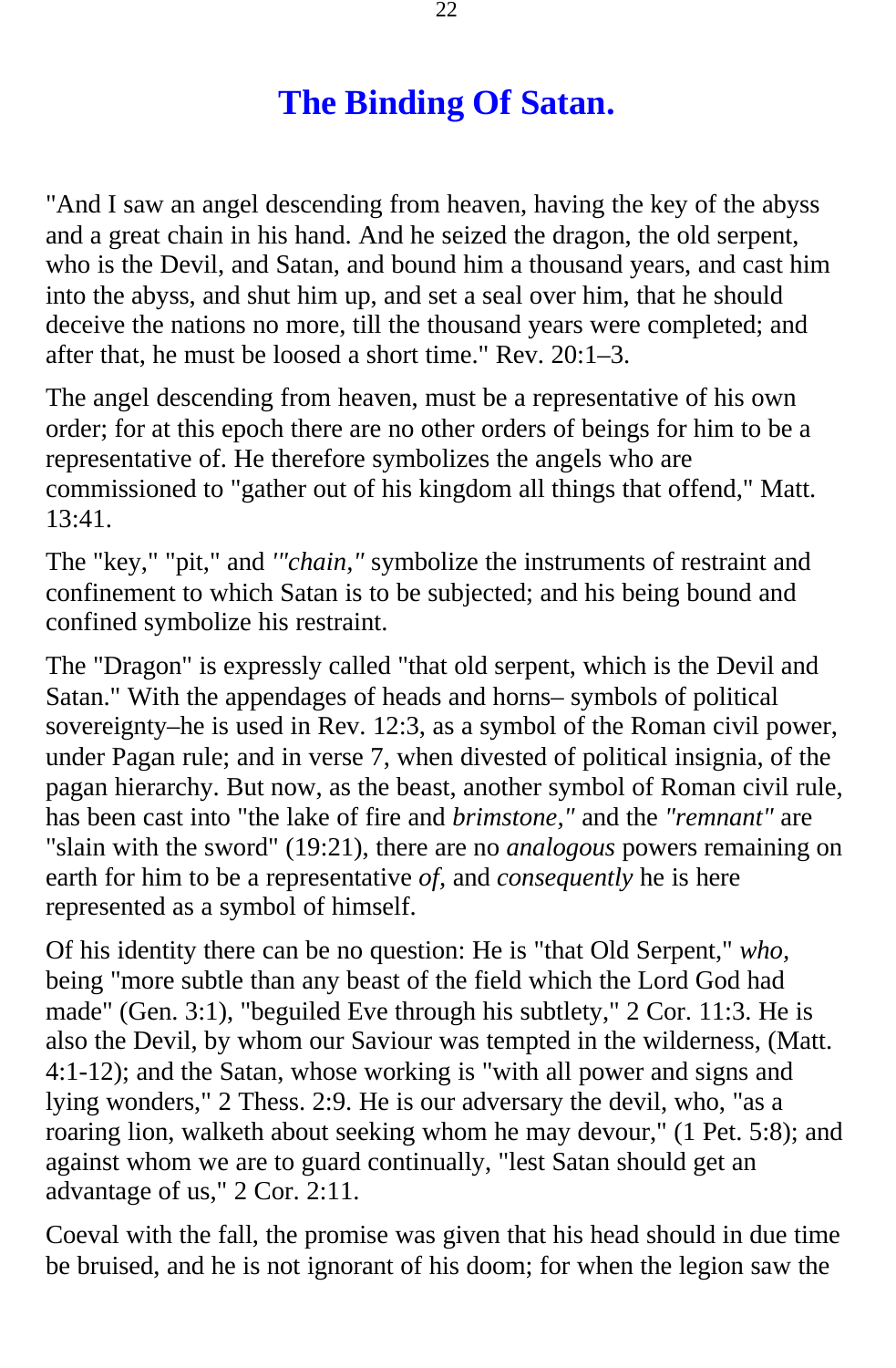Saviour about to dispossess them of the two men among the tombs, they recognized him as "the Son of God*,"* and cried, "Art thou come hither to torment us before the time?" (Matt. 8:29); "and they besought him, that he would not command them to go out into the *deep,"–the pit,* or *abyss,* Luke 8:31. The epoch when he should be there confined, is also shown by Isaiah to be when "the Lord cometh out of his place to punish the inhabitants of the earth for their iniquity," when "the earth also shall disclose her blood, and no more cover her slain," Isa. 26:21. For "in that day the Lord with his sore and great and strong sword shall punish leviathan [the dragon], the piercing serpent, even leviathan that crooked serpent," *Ib.* 27:1. This synchronizes with the slaying of the remnant with the sword, when Satan is bound and cast into the abyss, to continue there a thousand years.

His being bound and confined must symbolize his dejection to a position where he can have no possible influence over the nations during the time he is bound. It can be no *partial* restraint, as some theologians hold; for that is contrary to the conditions of the symbolic representation. His restraint is full, complete, and entire. Consequently his influence, for the time being, will have entirely ceased. The period of his confinement, therefore, cannot be one of partial exemption from sin; but the living will be perfectly free from all its contagious influences. He is to deceive the nations no more, till the thousand years shall be fulfilled.

"The nations" who are freed from his influences, and also those whom he is subsequently to deceive, are not, necessarily, organized political bodies, under civil rulers, as they now exist. The original term,  $\epsilon \theta \nu o \varsigma$ , is defined by Robinson to be "a multitude, people, race, belonging and living together. At this epoch, the national organizations having disappeared, and the people constituting them being translated or slain, the only nations remaining will be "the nations of them which are saved" (21:24), over whom the influence of Satan will have ceased forever: and those constituting "the rest of the dead" (20:5), who will not live again till the end of the thousand years–at the very time when Satan is to be loosed from his prison to go out to deceive them, 20:7,8.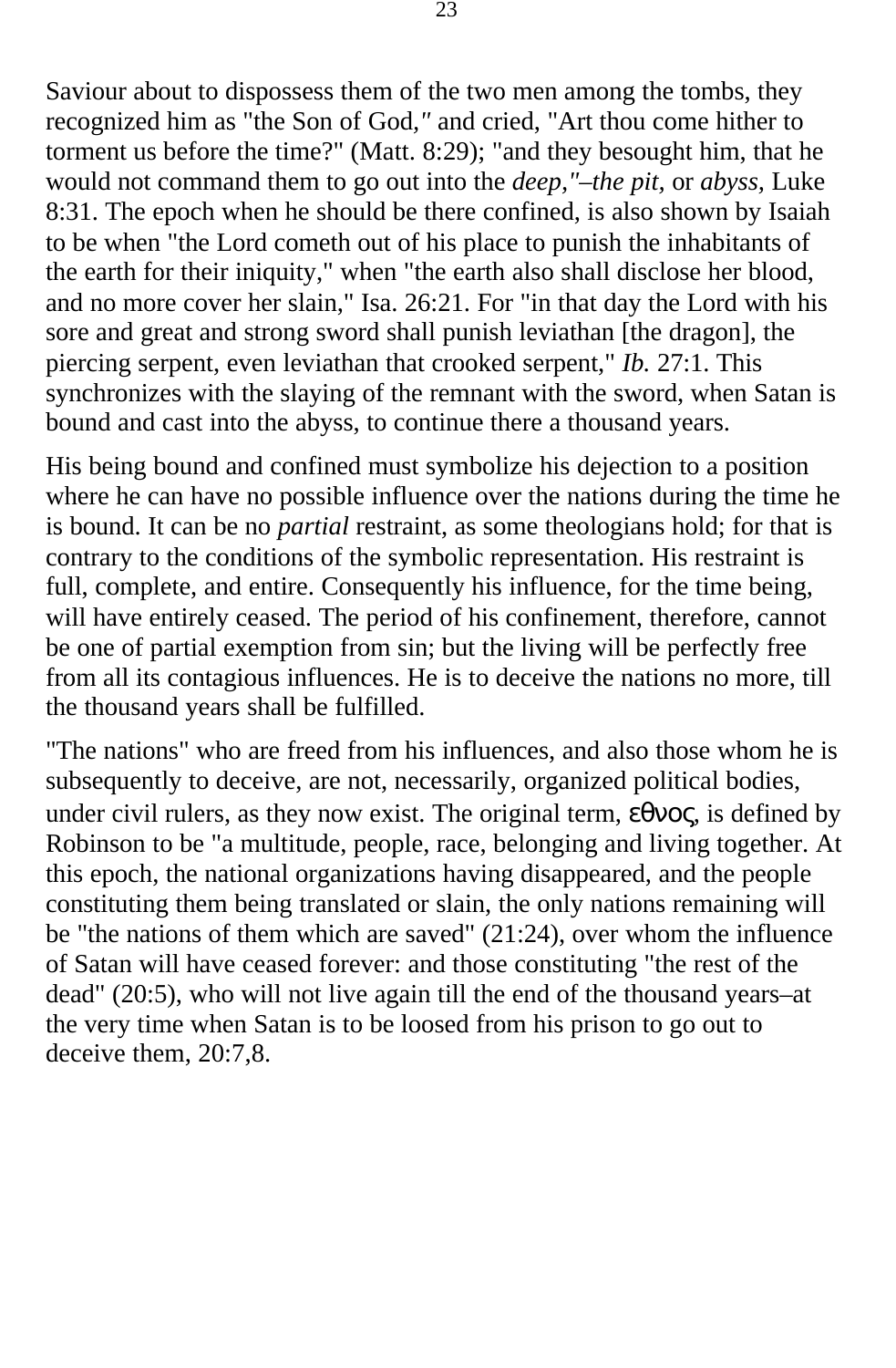# **The Cleansing Of The Earth.**

<span id="page-23-0"></span>There is, in the Apocalypse, no symbolic representation of the act of the cleansing of the earth, yet various scriptures show that it is at the epoch of the second advent, and of the establishment of the kingdom of God. If so, it follows the destruction of the wicked and the binding of Satan, while the raised and transfigured saints –constituting "the bride" –are still with the Lord in the clouds of heaven (19:7–9), where they were caught up to meet him in the air, 1 Thess. 4:17.A restoration of the earth, in connection with the first resurrection, is in accordance with the testimony of scripture, and was the opinion of the ancients. We read in Isaiah: "Behold, I create new heavens and a new earth: and the former shall not be remembered, nor come into mind," Isa. 65:17.

"As for my opinion," saith R. Menasse, a Jewish Rabbi, "I think that after six thousand years, the world shall be destroyed, upon one certain day, or in one hour; that the arches of heaven shall make a stand as immovable; that there will be no more generation or corruption; and that all things by the resurrection shall be renovated, and return to a better *condition."* He also assures us that "this, without doubt, is the opinion of the most learned Aben Ezra," who looked for it in the new earth of Isa. 65:17.

"Man shall be restored in that time, namely, in the days of the Messiah, to that state in which he was before the first man sinned."–R. *Moses Nachmanides in Duet §45.* 

"Although all things were created perfect, yet when the first man sinned, they were corrupted, and will not again return to their congruous state till PHEREZ (i. e., the MESSIAH) comes." . . "There are six things which shall be restored to their primitive state, viz.: the splendor of man, his life, the height of his stature, the fruits of the earth, the fruits of the trees, and the luminaries, (the sun, moon, and stars.)"– *R. Berakyah,* in the *name of R. Samuel–Bereshith Rabba, Fol. 11, Col. 3.* 

*"In* that time (i. e., of the Messiah) the whole work of creation shall be changed for the better, and shall return into its perfect and pure state, as it was in the time of the first man, before he had sinned.'–*R*. *Becai, in Shilcan Orba, Fol.* 9, *Col. 4, p.* 360.

"The opompus, who flourished three hundred and forty years B. C., relates that the Persian Magi taught that the present state of things would continue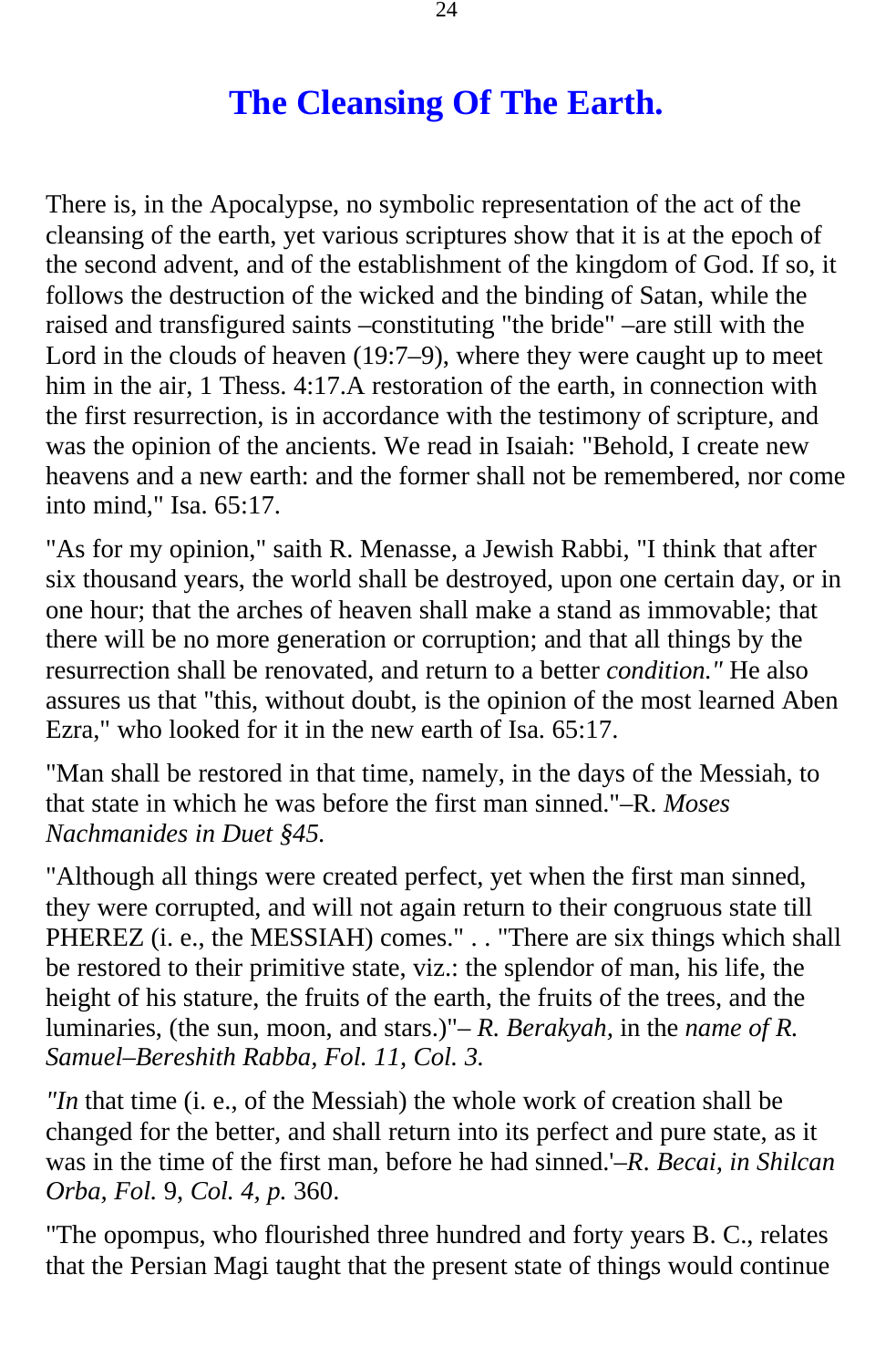6000 years; after which *hades,* or death, would be destroyed; and men would live happy," &c. "The opinion of the ancient Jews, on this head, may be gathered from the statement of one of their Rabbins, who said, 'The world endures 6000 years, and in the thousand, or millennium that follows, the enemies of God would be destroyed.' It was in like manner a tradition of the house of Elias, a holy man, who lived about B.C. 200, that the world was to endure 6000 years, and that the righteous, whom God should raise up, would not be turned again into dust. That, by this resurrection, he meant a resurrection prior to the millennium, is manifest from what follows. . . It is worthy of remark, that the two ancient authors, whose words have just been quoted, speak of the seventh millennium as 'that day'–the day in which God will renew the world, and in which he alone shall be exalted."–Dis. *on Mill. by Bishop Russell, Prof. Eccl. Hist. in the Scottish Epis. Ch.* 

"The Divine institution of a sabbatical, or seventh year's solemnity among the Jews, has a plain typical reference to the seventh chiliad, or millenary of the world, according to the well known tradition among the Jewish doctors, adopted by many in every age of the Christian Church, that this world will attain to its limit at the end of 6000 years." *–Mede.* 

*"*The observance of the Sabbath is essential to the faith; for such only as observe the Sabbath confess that the earth will be renewed: because He who created it out of nothing will renew it."–David *Kimchi, on Isa.* 55:5, *quoted by Mede.* 

"In as many days as this world was made, in so many thousand years it is perfected; for if the day of the Lord be as it were a 1000 years, and in six days those things that are made were finished, it is manifest that the perfecting of those things is in the 6000th year, when anti-Christ, reigning 1260 years, shall have wasted all things in the world, . . then shall the Lord come from heaven in the clouds, with the glory of his *Father."–Irenaeus, Bish. of Lyons, A. D.* 178.

"In six thousand years, the Lord will bring all things to an end, . .when iniquity shall be no more, all things being renewed by the Lord."–Epst. *of Barnabas, sec.* 14, 15.

"Let philosophers know, who number thousands of years, ages since the beginning of the world, that the 6000th year is not yet concluded or ended. But that number being fulfilled, of necessity there must be an end, and the state of human things must be transformed into that which is *better."– Lactantius, B. of Divine Inst.,* A. D. 310.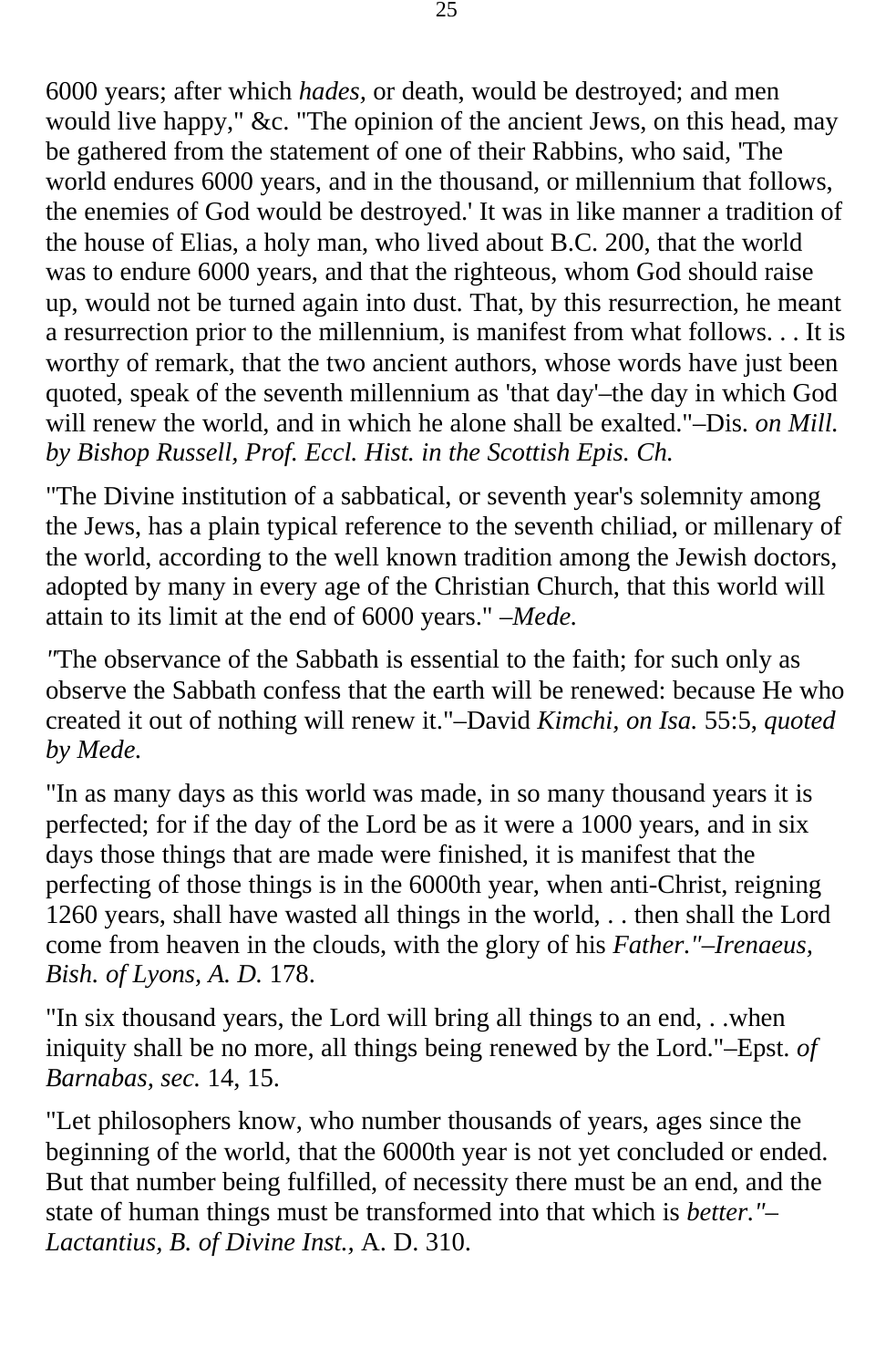Thomas Brunet (Theory of. Earth, Lon. 1697) states "that it was the received opinion of the primitive church from the days of the apostles to the council of Nice, that this earth would continue 6000 years, when the resurrection of the just, and conflagration of the earth, would usher in the millennium and reign of Christ on earth."

"God's blessing the Sabbath day*,* and resting on it from all his works, was a type of that glorious rest that the saints shall have when the six days of this world are fully ended . . . He will finish the toil and travail of his saints, with the burden of the beasts and the curse of the ground, and bring all into rest for a thousand years. . . None ever saw this world as it was in its first creation but Adam and his wife, neither will any see it until the manifestation of the children of God; i.e., until the redemption or resurrection of the *saints."–John Bunion's Works, vol. 6, pp.* 301, 329.

"I expect with Paul a reparation of all the evils caused by sin, for which he represents the creatures as groaning and travailing." *–John Calvin, in his*  "Institutes."

The reformation of the earth "never was, nor yet shall be, till the righteous King and Judge appear for the restoration of all things." *–John Knox.* 

> "The groans of nature in this nether world, Which heaven has heard for ages, have an end. Foretold by prophets, and by poets sung, Whose fire was kindled at the prophet's lamp, The time of rest, the promised Sabbath, comes: Six thousand years of sorrow have well nigh Fulfilled their tardy and disastrous course Over a sinful world; and what remains Of this tempestuous state of human things, Is merely as the working of a sea Before a calm, that rocks itself to rest; For He, whose car the winds are, and the clouds The dust that waits upon his sultry march, When sin hath moved him, and his wrath is hot, Shall visit earth in mercy; shall descend, Propitious, in his chariot paved with love; And what his storms have blasted and defaced For man's *revolt,* shall with a smile *repair." Cowper's Task.*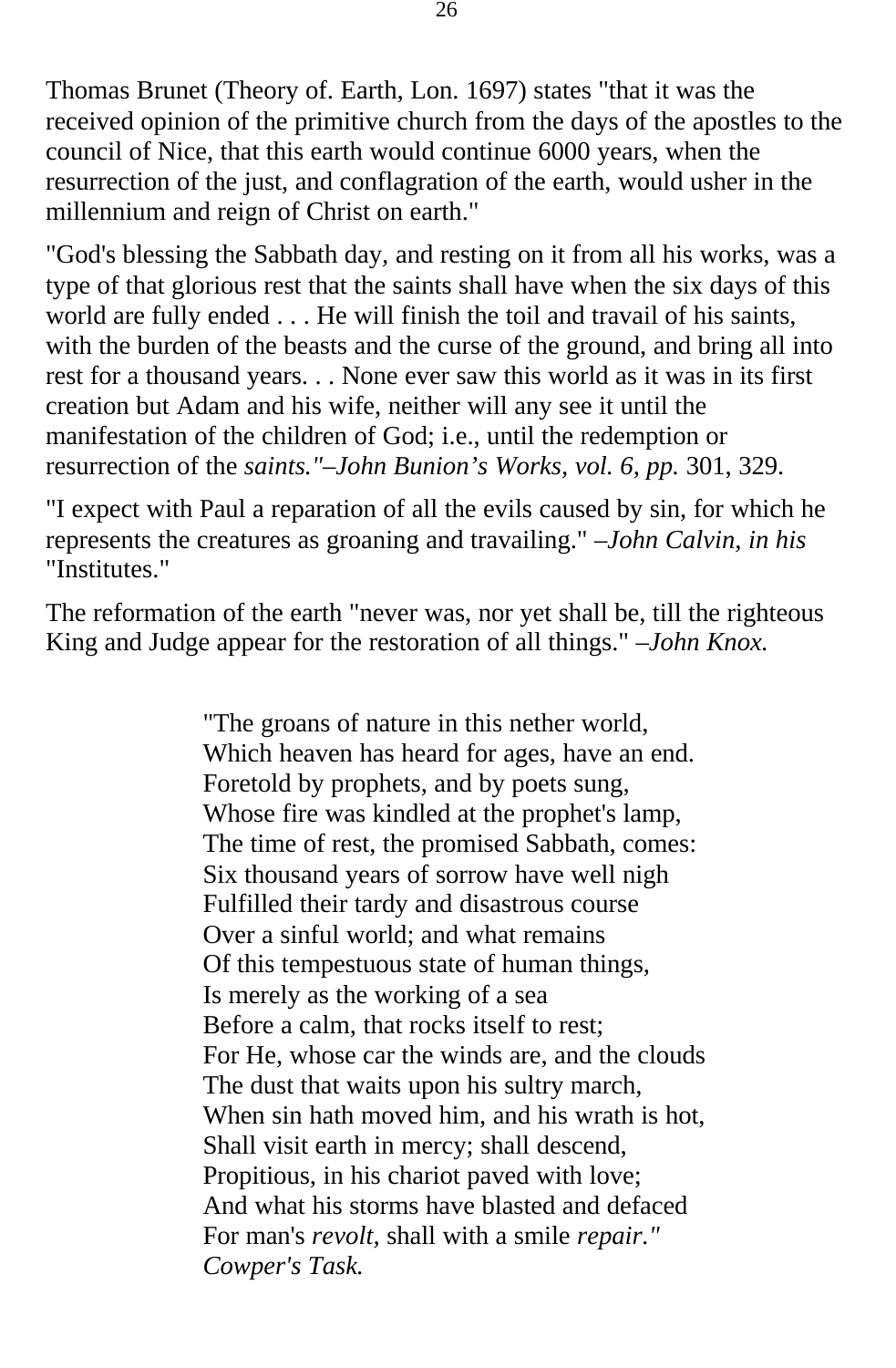The above are only a few of many extracts which might be made, showing the faith of the church in past ages; but which are of no weight, only as they are in accordance with the harmony of scriptural testimony.

When man sinned, this earth was cursed for his sake. The Lord said to him, "Cursed is the ground for thy sake; in sorrow shalt thou eat of it all the days of thy life; thorns also and thistles shall it bring forth unto thee, and thou shalt eat the herb of the field; in the sweat of thy face shalt thou eat bread, till thou return unto the ground; for out of it wast thou taken: for dust thou art, and unto dust shalt thou return," Gen. 3:17–19.

Such was the curse to which the whole creation was subjected because man sinned. "For the creature was made subject to vanity, not willingly, but by reason of him, who hath subjected the same in hope," Rom. 8: 20. And this hope is for a removal of the curse thus inflicted and a restoration: of all things to their original condition.

As the earth was subjected to the curse at the time when man was made subject to death, the removal of the former would naturally be expected at the epoch of the fulfillment of the promise to the just: "I will ransom them from the power of the grave; I will redeem them from death: O death I will be thy plagues; O grave I will be thy destruction," Hos. 13:14. And thus Paul testifies: "For the earnest expectation of the creature waiteth for the manifestation of the sons of God,... Because the creature itself, also, shall be delivered from the bondage of corruption into the glorious liberty of the children of God. For we know that the whole creation groaneth and travaileth in pain together until now. And not only they, but ourselves also, which have the first fruits of the Spirit, even we ourselves groan within ourselves, waiting for the adoption, to wit, the redemption of our body," Rom. 8:19, 21-23.

The removal of the curse removes also its consequences. Thus it is promised: "Instead of the thorn shall come up the fir tree, and instead of the briar shall come up the myrtle tree," Isa. 55:13. "The inhabitant shall not say I am sick: the people that dwell therein shall be forgiven their iniquity," Isa. 33:24. "He will swallow up death in victory; and the Lord God will wipe away tears from off all faces; and the rebuke of his people will he take away from off all the earth; for the Lord hath spoken it," Isa. 25: 8. "For behold, I create new heavens and a new earth," Isa. 65:17. "And there shall be no more curse," Rev. 22:3. "For the Lord shall comfort Zion: he will comfort all her waste places; and he will make her wilderness like Eden, and her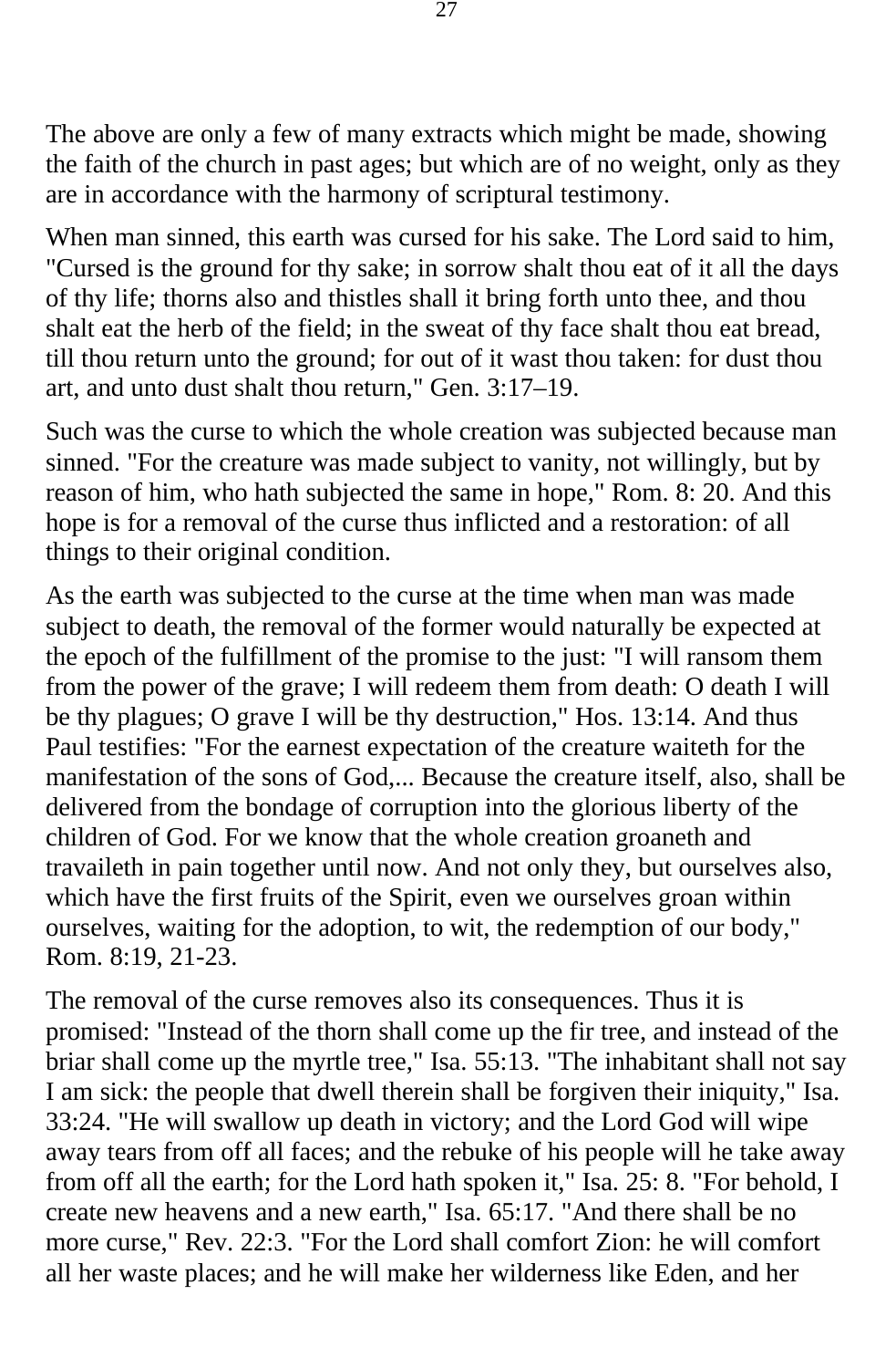desert like the garden of the Lord; joy and gladness shall be found therein, thanksgiving, and the voice of melody," Isa. 51:3.

The removal of the curse is called "the regeneration" (Matt. 19:28), "the times of refreshing," and of "restitution;" which Peter places at the advent of Christ: "whom the heavens must receive until the times of restitution **[\\*1](#page-54-0)** of all things, which God hath spoken by the mouth of all his *holy* prophets since the world began," Acts 3:21. He also places it at "the perdition of ungodly men," which must synchronize with the epoch when the beast "goeth into peridition" (17: 11), and "the remnant" are "slain with the sword," (19:21); "when the Lord Jesus shall be revealed from heaven, with his mighty angels, in flaming fire taking vengeance on them that know not God and that obey not the gospel of our Lord Jesus Christ," 2 Thess. 1:7*,* 8 Says Peter: "The heavens and the earth, which are now by the same word ["whereby the world that then was, being overflowed with water, perished" v. 6] are kept in store, reserved unto fire, against the day of judgment, and perdition of ungodly men But the day of the Lord will come, as a thief in the night; in the which the heavens shall pass away with a great noise, and the elements shall melt with fervent heat, the earth also; and the works that are therein shall be burned up... Nevertheless, we, according to his promise, look for new heavens and a new earth, wherein dwelleth righteousness," i.e., "righteous persons *"– Horsely,* 2 Pet. 3:7–13. This harmonizes with the day that "cometh that shall burn as an oven," when "all the proud, yea, and all that do wickedly" shall be burned up, and become "ashes under the soles" of those on whom "shall the Sun of righteousness arise," (Mal. 4:1– 3); which must be the time intervening between the resurrection of the righteous and that of the wicked. This also harmonizes with the testimony of our Saviour, that when, "in the end of this world," He *"shall* send forth his angels and gather out of his kingdom all things that offend, and them which do iniquity, and shall cast them into a furnace of fire; . . . *then* shall the righteous shine forth as the sun in the kingdom of their Father," Matt. 13:40-43.

The earth being cleansed, and all things made new, it will have been prepared for the "dwelling" of "righteous persons" (2 Pet. 3:13), who, – having "put on incorruption" (1 Cor. 15:53), and been "caught up. . . in the clouds to meet the Lord in the air" (1 Thess. 4:17), where, constituting "the bride," "the Lamb's wife," they were "called unto the marriage supper of the Lamb" (19:7–9),–will descend from heaven to take possession. Thus John writes, that one of the angels said to him: "Come hither, I will show thee the bride, the Lamb's wife. And he carried me away in the spirit to a great and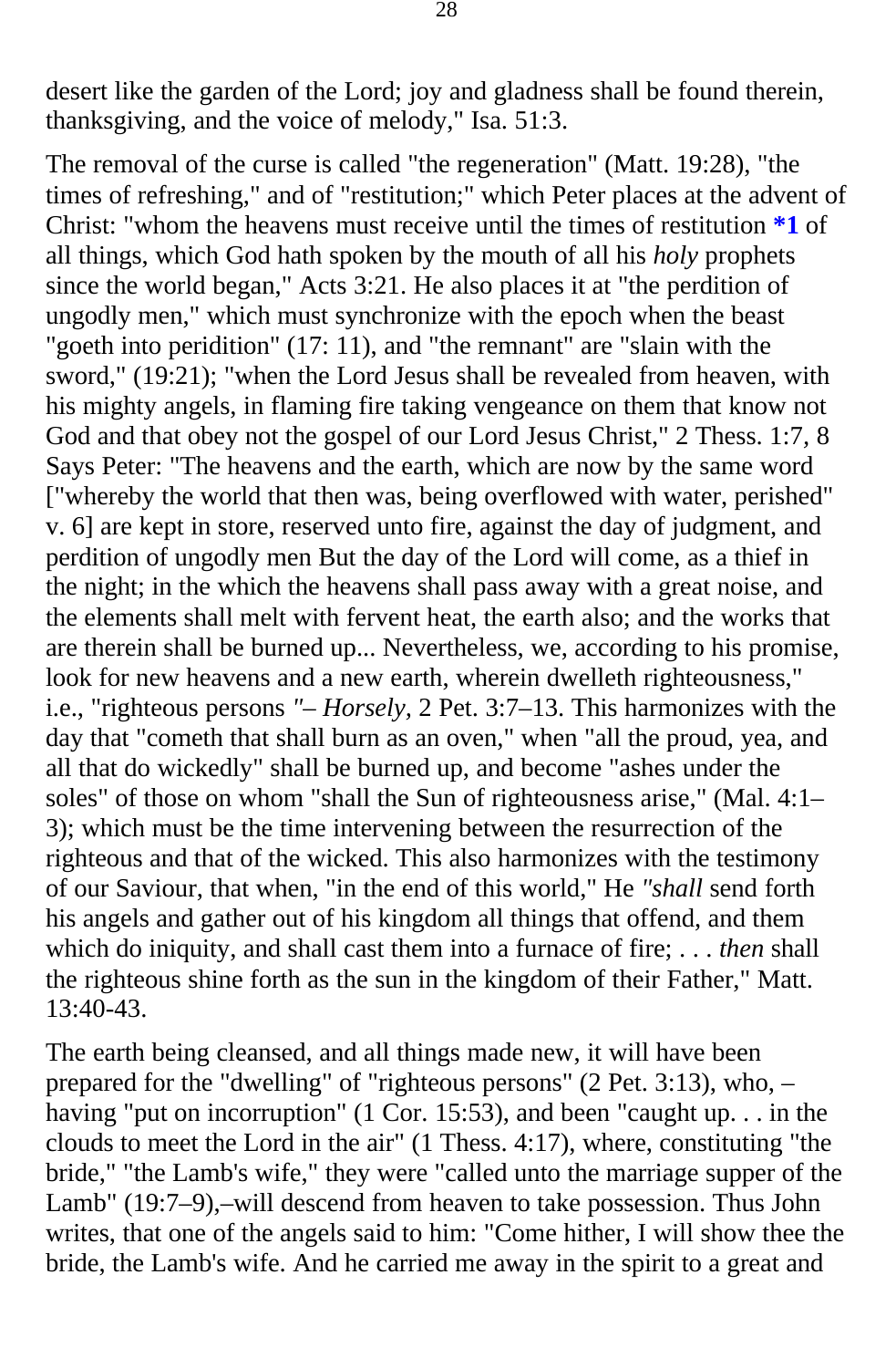high mountain, and he showed me that great city, the holy Jerusalem, descending out of heaven from God," 21:9, 10.

> "Lo, what a glorious sight appears To our believing eyes: The earth and seas are passed away, And the old rolling skies!

From the third heaven where God resides, That holy, happy place, The New Jerusalem comes down Adorned with shining grace.

Attending angels shout for joy, And the bright armies sing Mortals, behold the sacred seat - Of your descending King."–Watts.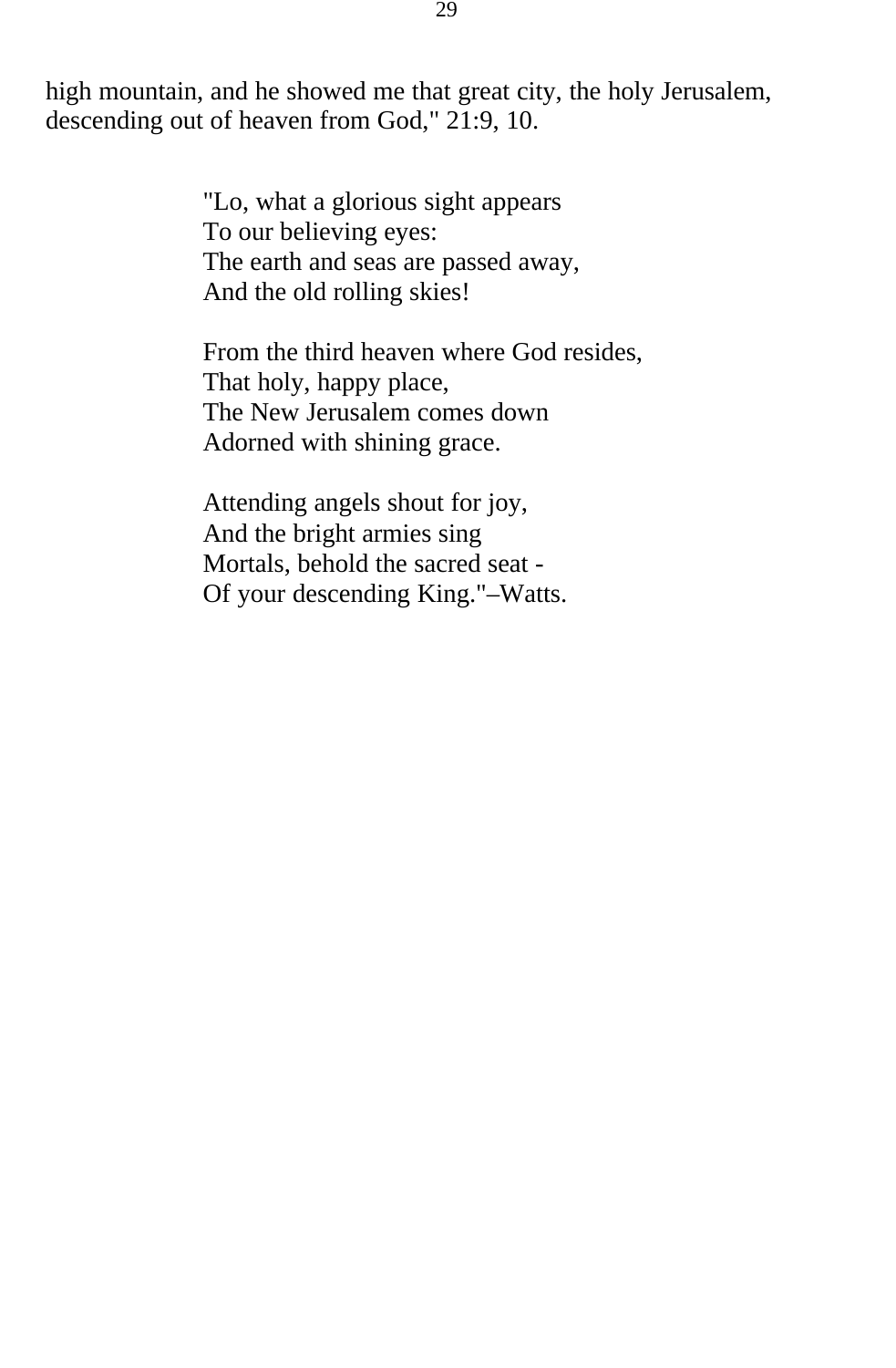# **The Kingdom Given To The Saints at The Resurrection Of The Just.**

<span id="page-29-0"></span>"And I saw thrones, and they sat on them, and judgment was given for them: and I saw the persons of those beheaded for the testimony of Jesus, and for the word of God, and those, who had not worshipped the wild beast. nor his image, nor had received the mark on their forehead, or on their hand; and they lived and reigned with Christ the thousand years. But the rest of the dead lived: not until the thousand years were completed. This is the first resurrection. Happy and holy is he, who hath part in the first resurrection: on such, the second death hath no power, but they will be priests of God and of Christ, and will reign with him a thousand years!" Rev. 20:4–6.

"Thrones" are symbols of power. As the saints are to reign with Christ on the renewed earth, in obedience to the invitation: "Come ye blessed of my Father, inherit the kingdom prepared for you from the foundation of the world," (Matt. 25:34); their being inducted into the kingdom is symbolized by their being seated on thrones. Thus they sing in the "new song," addressed to Christ: "Thou wast slain, and hast redeemed us to God by thy blood, out of every kindred, and tongue, and people, and nation, and hast made us unto our God kings and priests: and we shall reign on the earth," 5:9, 10. In the first chapter, also, all who ascribe praises to "Him that loved us, and washed us from our sins in his own blood," also add: "and hath made us kings and priests unto God, and his Fa*ther," 1:5, 6.* 

All the saints being thus exalted to kingly and priestly dignity, symbolizes the exalted rank they are to hold in the new creation the symbols of their station being taken from the most exalted offices known on earth. Thus God said to ancient Israel: "Ye shall be unto me a kingdom of priests, and a holy nation," (Ex. 19:6); and the Christian church is addressed as "a chosen generation, a royal priesthood, a holy nation, a peculiar people," 1 Pet. 2:9.

The time when the saints shall reign on the earth is in connection with the destruction of the "little horn" of Daniel's "fourth beast," which, as he saw, "made war with the saints and prevailed against them, until the Ancient of days came, and judgment was given to the saints of the Most High, and the time came that the saints possessed the kingdom," Dan. 7:21, 22. "The saints of the Most High shall take the kingdom, and possess the kingdom forever, even forever and ever," *Ib.* v. 18. "And the kingdom and dominion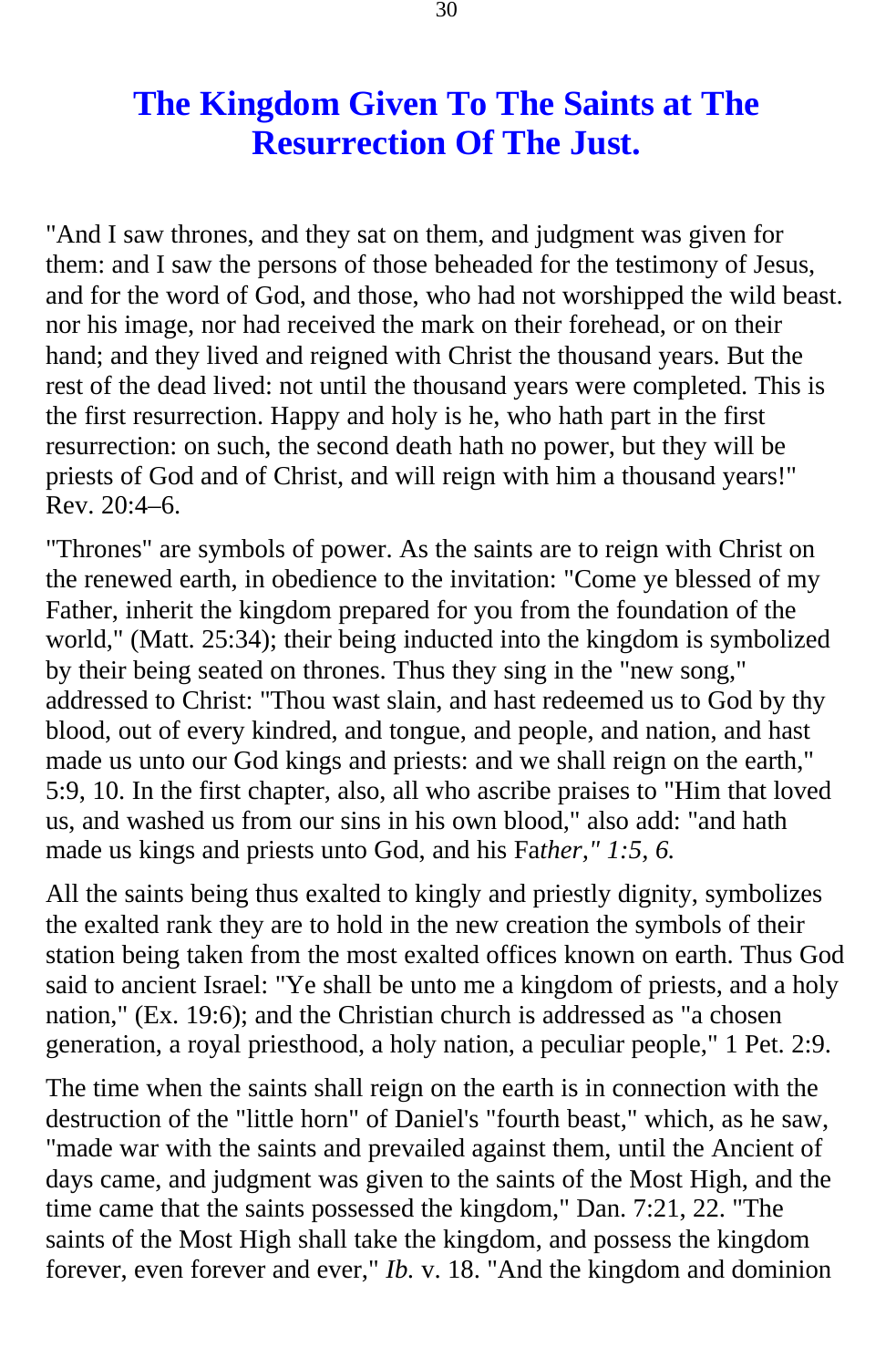and the greatness of the kingdom under the whole heaven, shall be given to the people of the saints of the Most High, whose kingdom is an everlasting kingdom, and all dominions shall serve and obey him," *Ib. v.* 27. "And they shall reign forever and ever," 22:5. Thus the Saviour said: "Fear not, little flock; for it is your Father's good pleasure to give you the kingdom," Luke  $12:32.$ 

Those who receive the kingdom are symbolized by the souls of martyrs, &c, living again and reigning with Christ." The symbol includes, with the martyred saints, those who had stood aloof from the worship of the beast and his image, and those who had not received his mark; who are shown by a parallel scripture to represent all who are redeemed to God "out of every kindred, and tongue, and people, and nation," 5:9, 10. Some of these were symbolized, under the fifth seal, as crying from under the altar in anticipation of this day, 6:9. Now, with "their fellow servants," they receive their reward.

The souls of the departed living again, can only symbolize those who have been subjected to death, and are again raised. Consequently they are the subjects of a real resurrection. And this is shown by the explanation of the symbol, which affirms that, "This is the first resurrection."

It is denied by many that a literal resurrection is here taught; but in so doing they deny the faith of the church in its best and purest ages. In the first two centuries after Christ, there was not an individual, who believed in any resurrection of the dead whose name or memory has survived to the present time, who denied that the resurrection of the just is here taught.

Eusebius, who opposed this view, quotes Papias, who he admits was a disciple of St. John and a companion of Polycarp, as saying that "after the resurrection of the dead the kingdom of Christ shall be established corporeally on this earth." And Jerome, another opposer, quotes from him that "he had the apostles for his authors; and that he considered what Andrew, what Peter said, what Philip, what Thomas said, and other disciples of the Lord."

Polycarp was another of John's disciples; and Irenaeus testifies in an epistle to Florinus, that he had seen Polycarp, "who related his conversation with John and others who had seen the Lord, and how he related their sayings, and the things he had heard of them concerning the Lord, both concerning his miracles and doctrine, as he had received them from the Lord of life; all of which Polycarp related agreeable to the scriptures." Following such a teacher, Irenaeus taught that at the resurrection of the just, the meek should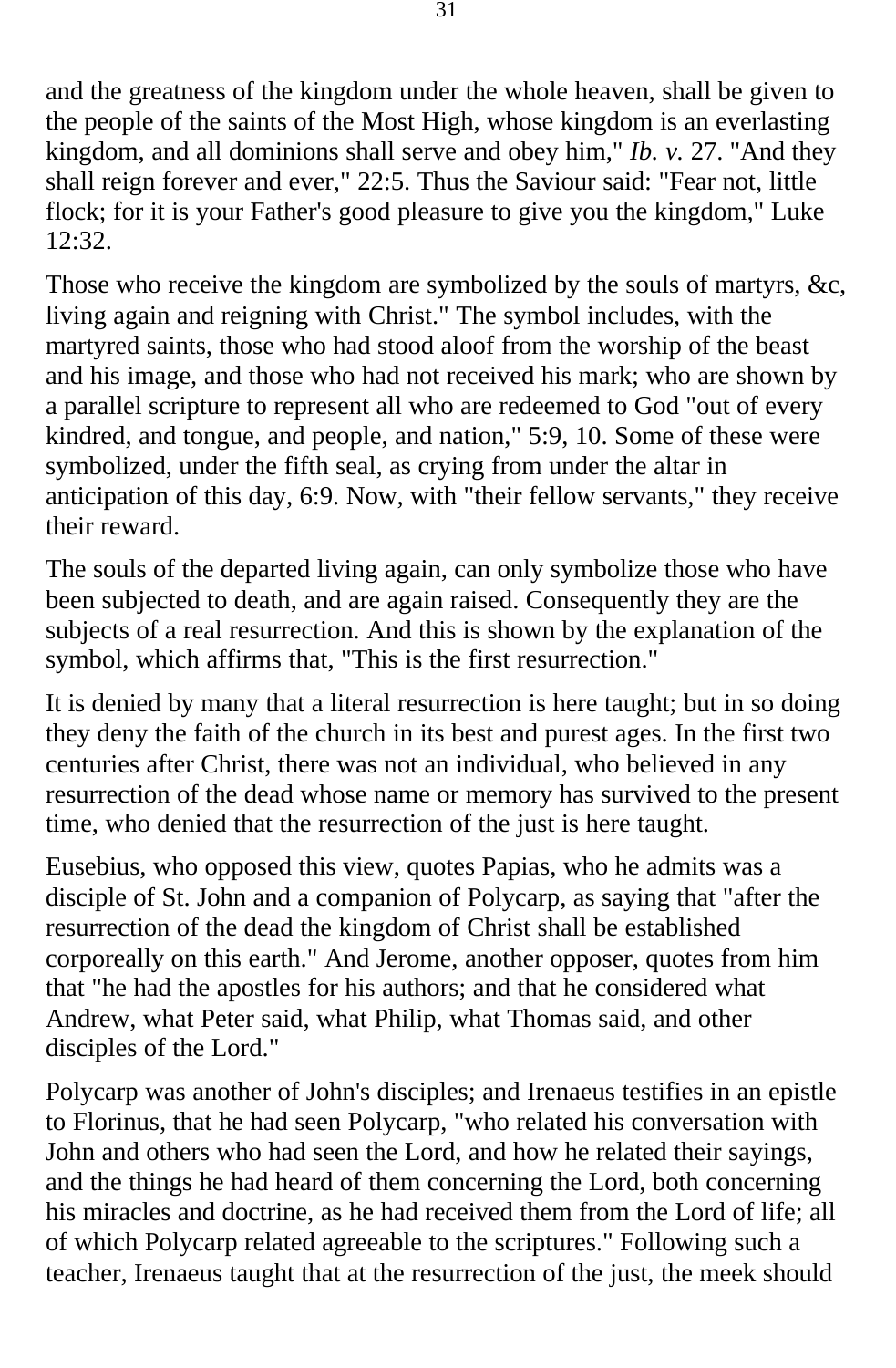inherit the earth; and that then would be fulfilled the promise which God made to Abraham.

Justyn Martyr, born A. D. 89, says that, "A certain man *among us,* whose name is John, being one of the twelve apostles of Christ, in that Revelation which was shown him, prophesied that those who believe in our Christ shall fulfil a thousand years at Jerusalem." He affirms that himself "and many others are of this mind."–"that Christ shall reign personally on: earth;" and that "all who were accounted orthodox so believed."

Tertullian, about A. D: 180, says it was a custom for Christians to pray that they might have part in the first resurrection. And Cyprian, about 220, says that Christians "had a thirst for martyrdom that they, might obtain a better resurrection."

Mosheim assures us that the opinion "that Christ was to come and reign 1000 years among men," had, before the time, of Origen, about the middle of the 3d century, "met with no opposition." And it is the testimony of ecclesiastical historians, that the first who opposed it, seeing no way of avoiding the meaning of the words in Rev. 20th, denied the authenticity of the Apocalypse, and claimed that it was written by one Cerenthus, a heretic, for the very purpose of sustaining what they called "his fiction of the reign of Christ on earth." This doctrine is not now evaded in this way, but by spiritualizing the language of the Apocalypse, and thus finding a meaning in it which is not expressed by any of the admitted laws of language. Theologians who thus reason make the first resurrection the conversion of the world. But those who are affirmed to be raised, are persons who have lived and are dead. If the resurrection is a mere metaphor, then the martyrs must have metaphorically died, and must have comprised only those who had been previously converted and were fallen away.

The rest of the dead must then be understood as persons morally dead, which would be inconsistent with the idea of a converted world. Those who were raised being those who were previously converted, they must have been literally dead, and the only resurrection predicable of such is a literal resurrection.

The Bible teaches such a resurrection of the righteous prior to that of the wicked. Thus the Psalmist says of them: "Like sheep they are laid in the grave; death shall feed on them, and the upright shall have dominion over them in the morning." But of himself he says: "But God will redeem my soul from the power of the grave," Ps. 49: 14, 15. Of the wicked Isaiah testifies: "They are dead, they shall not live; they are deceased, they shall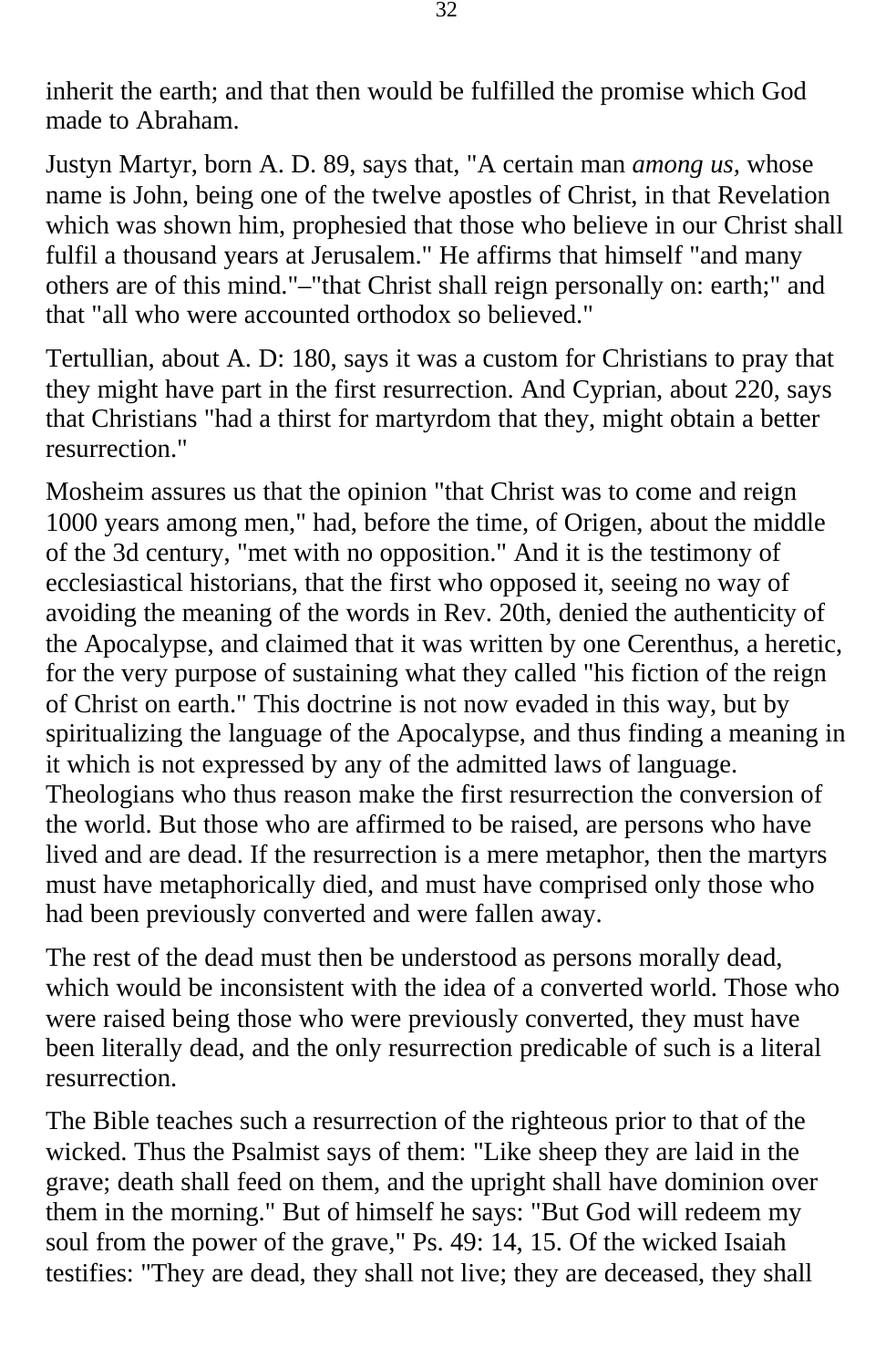not rise," i.e. with the righteous; but to Zion he says: "Thy dead men shall live, together with my dead body shall they arise. Awake and sing, ye that dwell in the dust: for thy dew is as the dew of herbs, and the earth shall cast out her dead," Isa. 26:14, 19. To the same import is the prophecy of Daniel, respecting the time when Michael shall stand up, and "thy people shall be delivered, every one that shall be found written in the book. And many of them that sleep in the dust of the earth shall awake, some, [the awakened, shall be] to everlasting life, and some, [the unawakened, shall be] to shame and everlasting contempt," Dan. 12: 1, 2. Such, according to Prof. Bush, is the precise rendering of the original.

The New Testament also teaches a resurrection of the just, in distinction from that of the wicked. Paul says, while all are to be made alive, that it will be "every man in his own order," or band–"Christ the first fruits; afterwards they that are Christ's at his coming,'' 1 Cor. 15:23. None others are spoken of as being raised at that epoch. When the Lord descends from heaven with a shout, at the trump of God, not the entire mass of the dead, but "the dead in Christ shall rise first," before the righteous living are changed, 1 Thess. 4:16. In accordance with this priority in the resurrection of the righteous, Paul teaches that the worthies who died in faith "accepted not deliverance, that they might obtain *a better* resurrection," (Heb. 11:13); and himself, he says, counted all things loss for Christ, "if by any means I might attain unto the resurrection of the dead," (Phil. 3: 11); which is "the resurrection from among the dead"–*it* being a resurrection to which some will not attain. Thus also the Saviour taught: while "they that have done good shall come forth *at*  [as it is literally] the resurrection of life, and they that have done evil *at* the resurrection of damnation" (John 5: 29), the two are not co-etaneous; for the righteous shall be "recompensed at the resurrection of the just," Lu. 14:14. That must be the resurrection of which those are the subjects who receive the kingdom; for "flesh and blood cannot inherit the kingdom of God," 1 Cor. 15:50. While "the children of this world marry and are given in marriage," "they which shall be accounted worthy to obtain that world, and the resurrection from the dead, neither marry, nor are given in marriage; neither can they die any more: for they are equal unto the angels, and are the children of God, being the children of the resurrection," Lu. 20:34-36.

The children of the resurrection thus include all who attain unto that world, which, consequently, the wicked do not obtain, and of which the righteous dead and the living saints are made equal subjects, according to Paul's "mystery:" "We shall not all sleep, but we shall all be changed, in a moment, in the twinkling of an eye, at the last trump: for the trumpet shall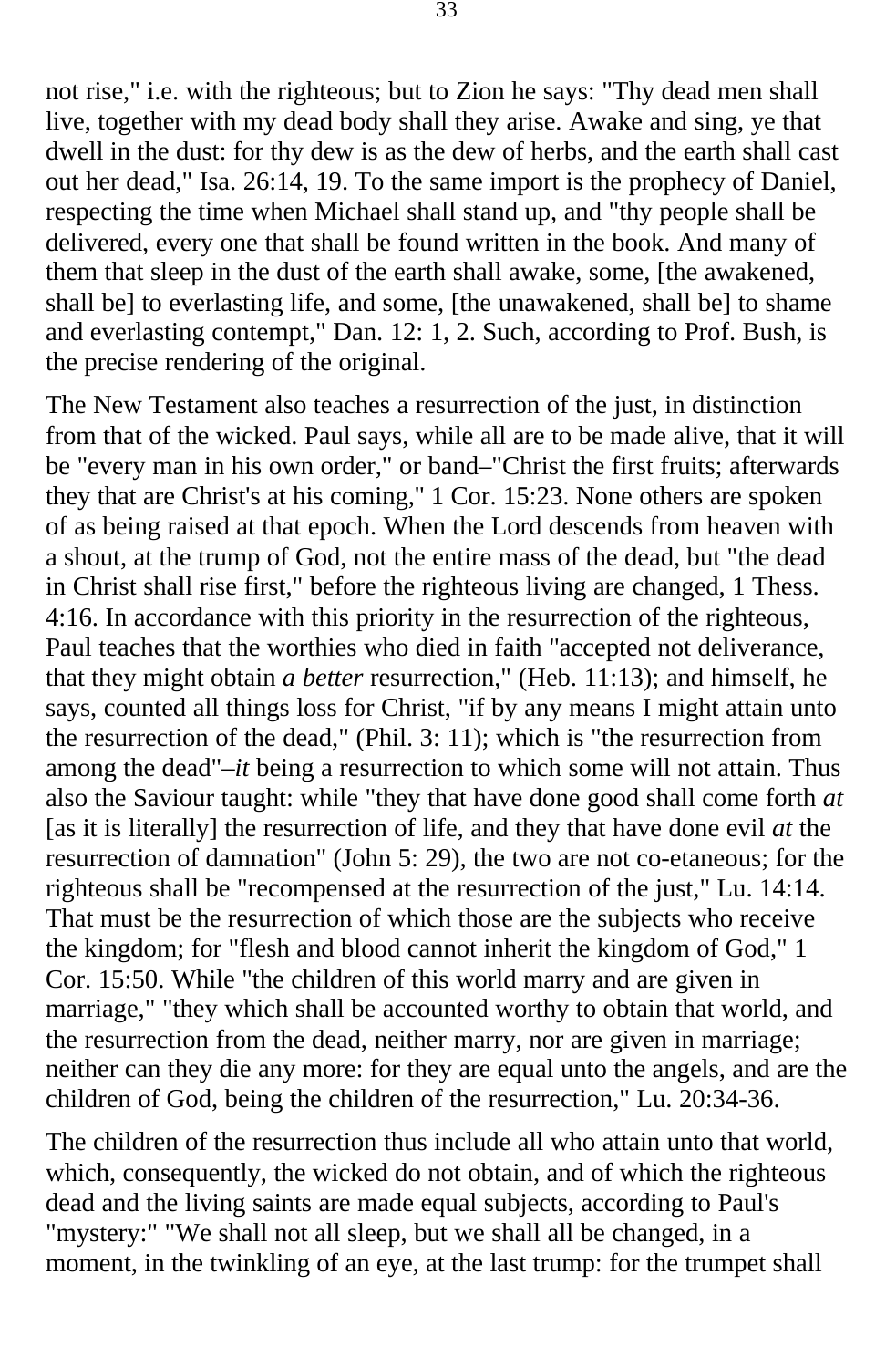sound, and the dead shall be raised incorruptible, and we shall be changed," *i.e.*, to the same incorruptible state to which the dead are raised, (1 Cor. 15:50–54); so that all the righteous will alike "bear the image of the heavenly" (v. 49) when they "shall be caught up together" (1 Thess. 4:16) "to meet the Lord in the air."

The resurrection state is that to which the ancients looked for the restoration of Israel.

Rabbi Eliezer the great, supposed to have lived just after the second temple was built applied Hosea 14:8 to the pious Jews, who seemed likely to die without seeing the glory of Israel, saying: "As I live, saith Jehovah, I will raise you up, in the resurrection of the dead; and I will gather you with all Israel."

The Sadducees are reported to have asked Rabbi Gamaliel, the preceptor of Paul, whence he would prove that God would raise the dead, who quoted Deut. 9:21: "Which land the Lord sware that he would, give to your *fathers."* He argued, as Abraham, Isaac and Jacob had it not, and as God cannot lie, that they must be raised from the dead to inherit it.

Rabbi Simai, though of later date, argues the same from Ex. 6:4, insisting that the law asserts in this place the resurrection from the dead, when it said: "And also I have established my covenant with them, to give them the Canaan;" for, he adds, "it is not said to *you,* but to them."

Mennasseh Ben Israel says: "It is plain that Abraham and the rest of the patriarchs did not possess that land; it follows, there fore, that they must be raised in order to enjoy the promised good, as otherwise the promises of God would be vain and false."–*De Resurrec. Mort., L. i., c. 1. § 4.* 

Rabbi Saahias Gaion, commenting on Dan. 12:2, says: "This is the resuscitation of the dead Israel, whose lot is eternal life, and those who shall not awake are the forsakers of Jehovah."

"In the world to come," says the Sahar, fol. 81, "the blessed God will vivify the dead and raise them from their dust, so that they shall be no more an earthly structure."

Thus "Abraham, when he was called to go out into a place which he should after receive for an inheritance . . . sojourned in the land of promise, as in a strange country, dwelling in tabernacles, with Isaac and, Jacob, the heirs with him of the same promise; for he looked for a city which hath foundations, whose builder and maker is God," Heb. 11: 8-10. While he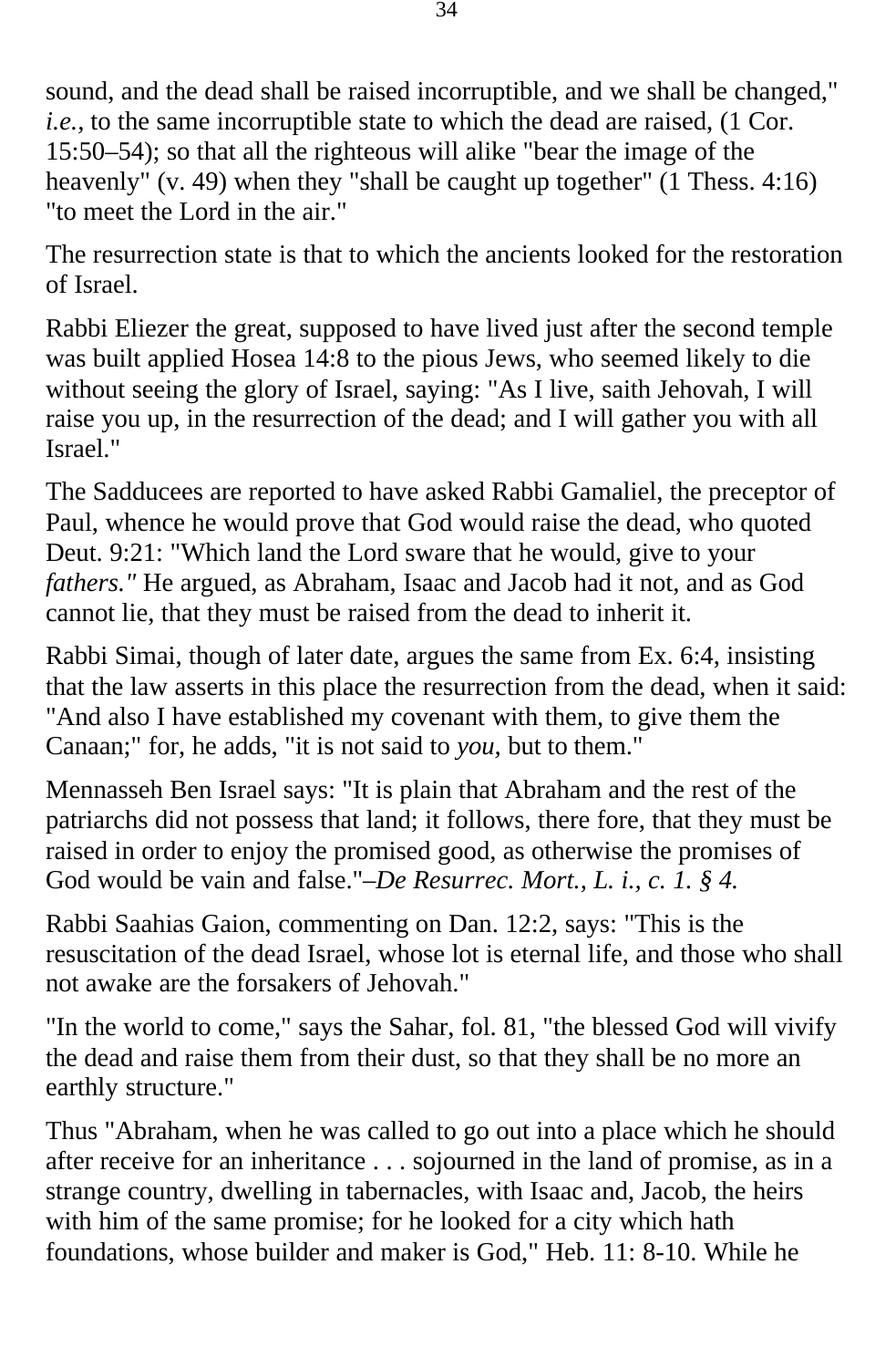dwelt in that land, God "gave him none inheritance in it, no, not so much as to set his foot on; yet he promised that he would give it to him for a possession, and to his seed after him," Acts 7:5. This was also true of all those "who died in faith, not having received the promises, but having seen them afar off, and were persuaded of them, and embraced them, and confessed that they were strangers and pilgrims on the earth,"–desiring "a better country, that is, a heavenly" (Heb. 11: 13-16), "not accepting deliverance, that they might obtain a better resurrection" (v. 35), "God having provided some better thing for us, that they without us should not be made perfect," v. 40.

When the promises are thus made good" to Israel, all who are of the faith of Abraham will participate in the same promises. For "Christ hath redeemed us from the curse of the law . . . that the blessing of Abraham might come on the Gentiles through Jesus Christ." "And if ye be Christ's, then are ye Abraham's seed, and heirs according to the promise," Gal. 3:13, 14, 29. So the Saviour said to the Jews: "Many shall come from the east and west, and shall sit down with Abraham, and Isaac, and Jacob, in the kingdom of heaven; but the children of the kingdom [unregenerate Jews] shall be cast into outer darkness," Matt. 8:11, 12. And then, as the Saviour said to the twelve: "Ye which have followed me, in the regeneration when the Son of man shall sit in the throne of his glory, ye also shall sit upon twelve thrones, judging the twelve tribes of Israel," Matt. 19: 28.

"The rest of the dead," who live not again till the thousand years are ended, must be the wicked dead; for, the righteous being raised, no other dead ones remain. They include all the wicked, who have died in all ages, and "the remnant" who "are slain with the sword" (19:21), when the kingdom is cleansed from all things that offend.

"The thousand years" to intervene between the two resurrections, are regarded by some as a symbol of 360,000 years. There seems to be no necessity for such an interpretation. When time is symbolized, it is always proportioned to the duration of the other symbols used. Thus, in Dan. 8th, when beasts symbolize kingdoms, it would have been incongruous to have specified the duration of the vision in literal years; for beasts do not continue during centuries, as the kingdoms symbolized by them have done. But days are proportioned to years, as beasts are to kingdoms; so that there is a fitness in symbolizing the years foreshadowed in that vision, by 2300 days; between which measure of time and the duration of the existence of beasts, there is a perfect congruity.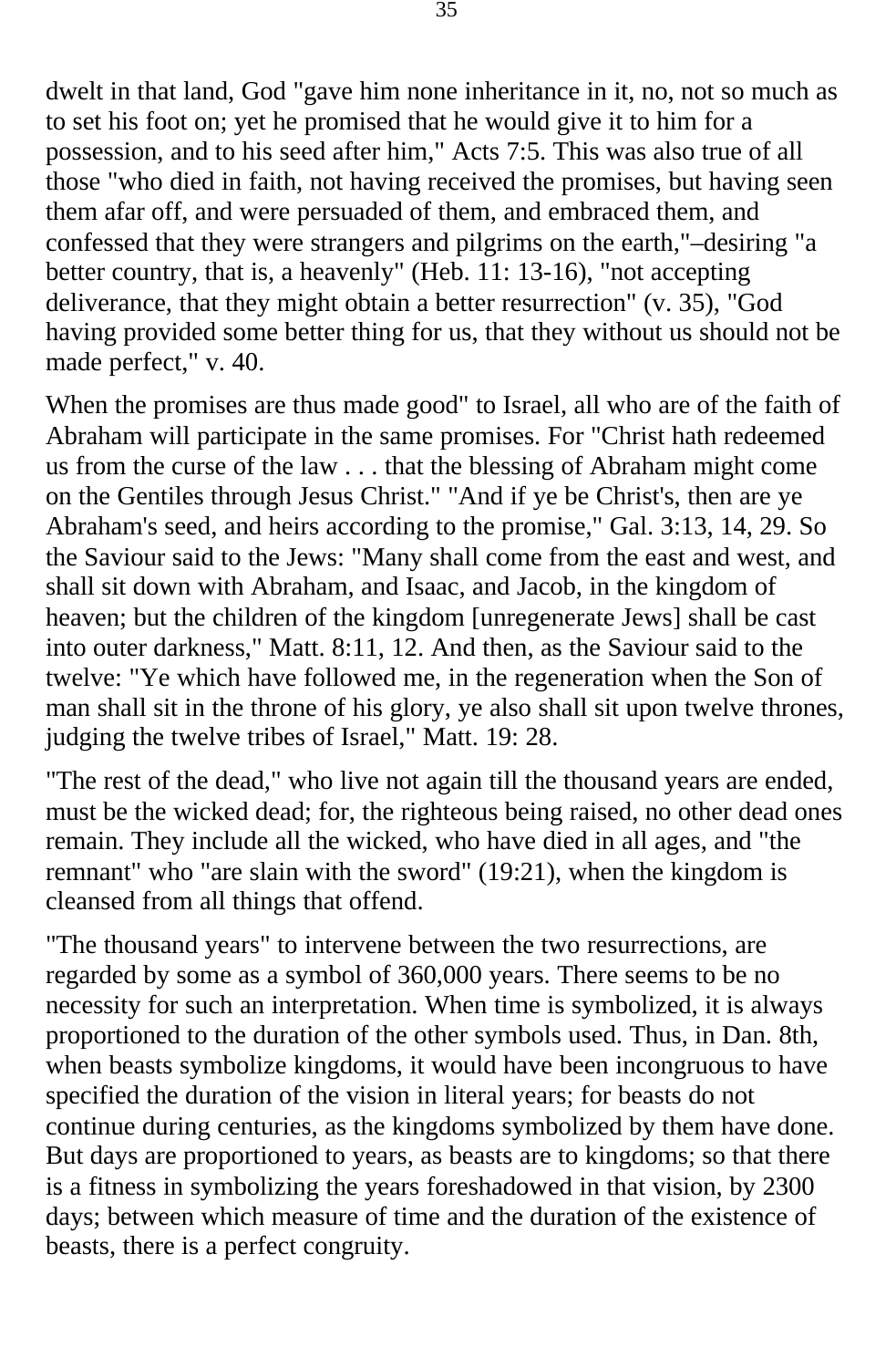In the 4th of Daniel, where the cutting down of a tree is used to symbolize the loss of the king's reason, there is no such disproportion between the duration of man's existence and that of a tree, as there is between the life of a beast and that of an empire. And therefore there is no incongruity if the time specified is a symbol of literal time, i. e., if a time is used to symbolize a year. In this case, the seven years could not have been symbolized by seven days; for there is no marked disproportion between the duration of the other symbols in connection, and the things symbolized; and had days been used, days must have been understood in the fulfilment.

There might be either 1000 years, or 360,000 between the first and second resurrections, without conflicting with any other Scripture. But there is no disproportion between the other symbols and the things symbolized,– the living again of the martyrs in vision, and their actual resurrection; and therefore the 1000 years need not, by any parallel usage or law of language, be understood to be other than a literal thousand.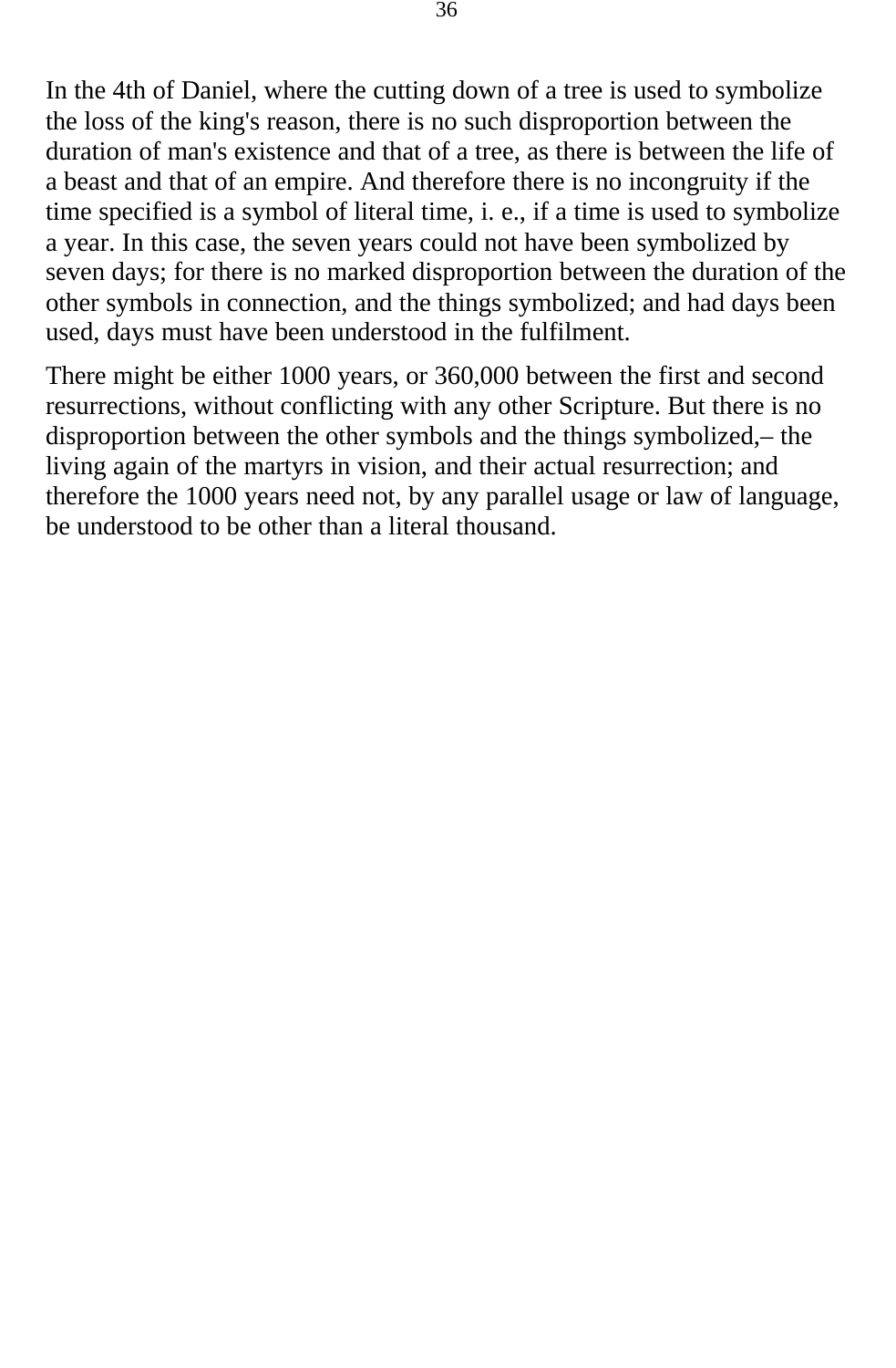## **The Wicked Raised, And Satan Loosed.**

<span id="page-36-0"></span>"And when the thousand years are completed, Satan will be loosed out of his prison, and will go out to deceive the nations in the four corners of the earth. Gog and Magog, to gather them to battle: the number *of* whom is like the sand of the sea. And they ascended on the breadth of the earth, and encompassed the camp of the saints, and the beloved city: and fire descended from God out of heaven, and devoured them. And the devil, who deceived them, was east into the lake of fire and brimstone, where both the wild beast and the false prophet are, and will be tormented day and night for ever and ever. And I saw a great white throne, and him who sat on it; from whose face the earth and the heaven fled away, and a place was not for them. And I saw the dead, the small and the great, standing before God; and the books were opened: and another book was opened, which is the book of life: and the dead were judged from the things written in the books, according to their works. And the sea gave up the dead in it; and death and the pit gave up the dead in them: and they were judged every one according to their works. And death and the pit were cast into the lake of fire. This is the second death, the lake of fire. And whoever was not found written in the book of life, was cast into the lake of fire." Rev. 20: 7–15.

Verses 11-15 contain the record of the symbolization John saw, of what was to transpire at the end of the thousand years; while verses 7-10 appear to be explanatory of events which would then be fulfilled. This explanation, previous to the exhibition of the symbolization, is appropriate in the connection, and makes more forcible the fact that "the rest of the dead lived not again until the thousand years were finished."

As the rest of the dead live not till the end of the thousand years, they come forth at "the resurrection of *damnation,"* at the end of a thousand years of the reign of the saints on the earth, and at the epoch when Satan was to be loosed from his prison. As all who had part in the first resurrection were to be exempted from the power of the second death, the nations who are then deceived by Satan, must be the nations composing the rest of the dead, who live again at that epoch.

Their number "as the sand of the sea," and their coming from "the four quarters of the earth," show that they are no obscure people, living unknown to the saints; and their existence can only be accounted for by the event of a resurrection of the wicked.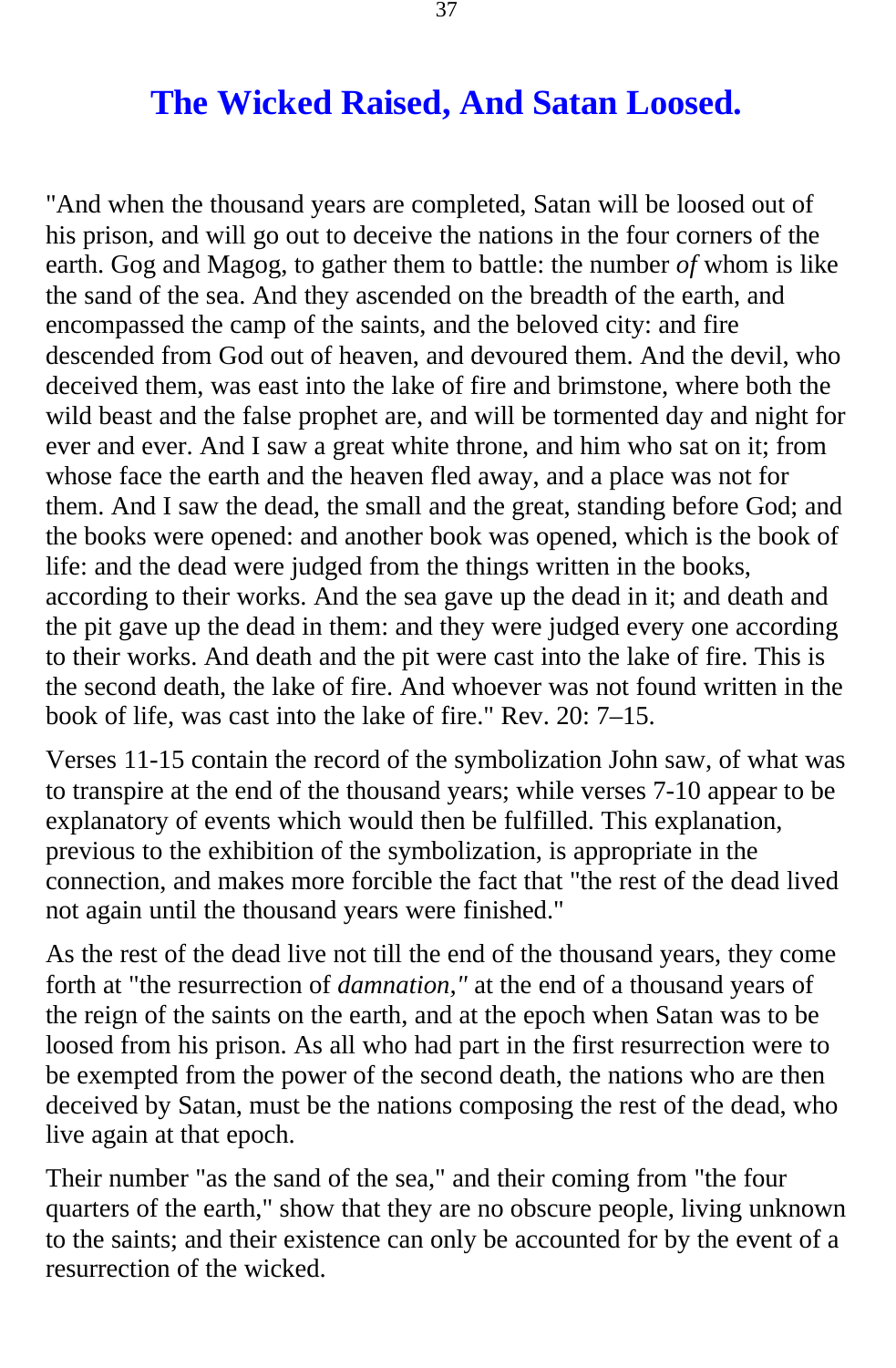Their names, "Gog and Magog,"–those applied to the ancient enemies of Israel, (Ezek. 38:38),–are appropriate titles to designate the subjects of the second resurrection.

They encompass the camp of the saints, and the beloved city–showing that the city descends at the commencement of the thousand years–but there is no battle: before they are permitted to harm the saints, fire from heaven devours them; and the devil that thought to lead them against the holy city, is cast into the lake of fire, where the beast and false prophet were cast at the commencement of the millennium.

In connection with the resurrection of the wicked, is their judgment–not following necessarily in the precise order of the record. The "small and great" who stand before *God,* are not small and large persons, but those from all stations and ranks in society. The king and the beggar equally receive according to their deserts. They are the bond and the free, the high and the low, the rich and the poor, including those who fought against the Lamb, and were overcome by Him, 19:18.

The open books symbolize the record of their evil deeds, for which they are to be judged. And the "book of Life" is opened to symbolize that the names of those who are judged are not there recorded, and that con sequently they are justly condemned. To "him that overcometh," the Saviour promised "I will not blot his name out of this book of life," *3:3.* 

The sea, death, and hell giving up their dead, indicates that all of the "rest of the dead" are here resurrected, and that none are left out from among whom these are raised, as these were, from whom came forth the subjects of the first resurrection.

The casting of death and hell into the lake of fire, symbolizes the casting in of those who were within their domains; and "the lake of fire," symbolizes the place into which the impenitent are consigned–which is the "second death."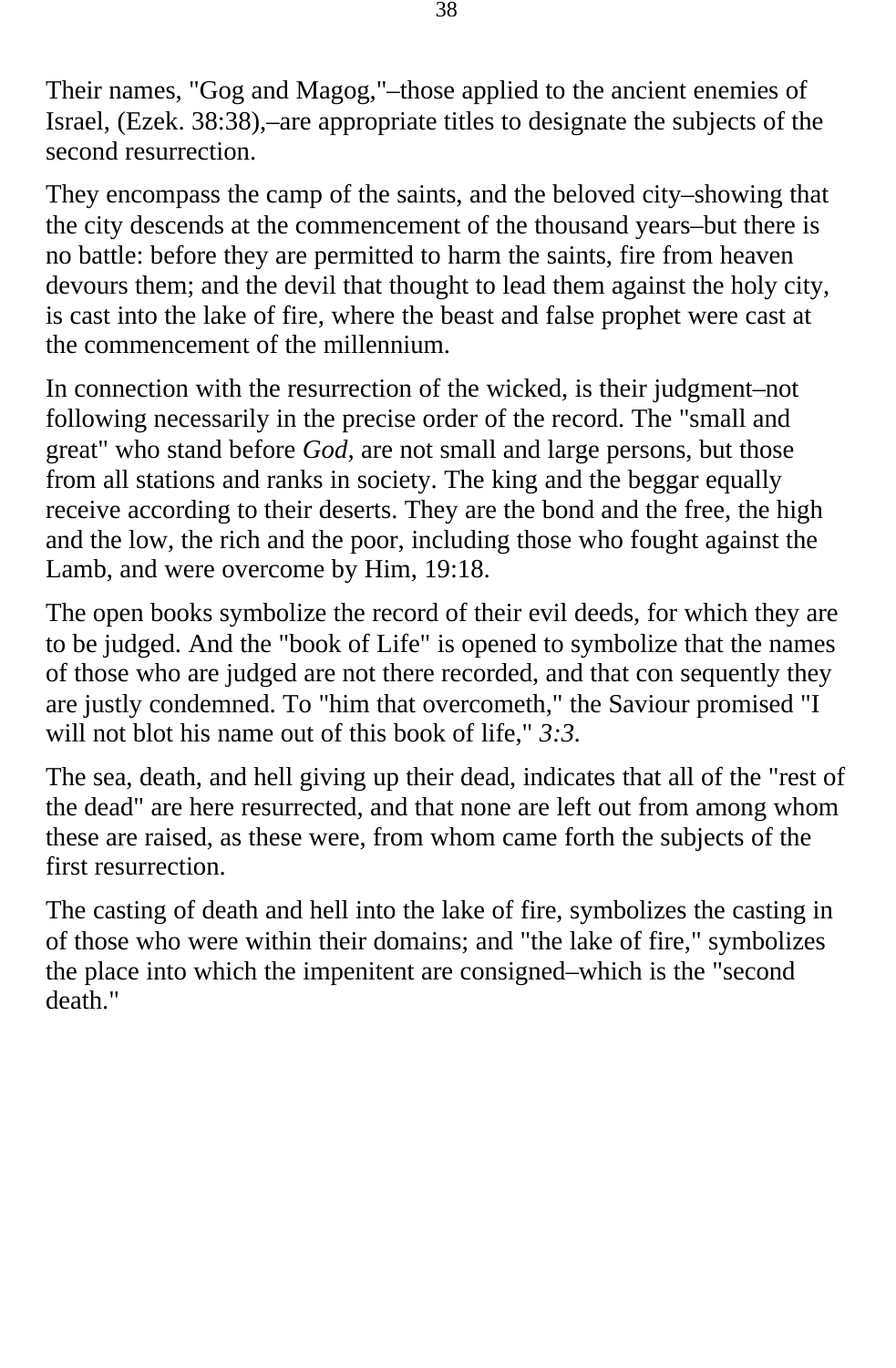# **The New Creation.**

<span id="page-38-0"></span>"And I saw a new heaven and a new earth: for the first heaven and the first earth were passed away; and the sea was no more. And I saw the holy city, new Jerusalem, descending out of heaven, from God, prepared like a bride adorned for her husband." Rev. 21:1, 2.

The new heaven and new earth are symbols of the new order of things. The old heavens and earth having been dissolved, their elements melting with fervent heat (2 Pet. 3:12), the "new heavens and the new earth, wherein dwelleth *righteousness,"* for which Peter looked, succeed to their place. So much more resplendent are these than the former, that those "shall not be remembered, nor come into mind," i. e., to be desired, Isa. 65:17. This is the eternal state in which we are commanded to be "*glad* and rejoice *forever,"*  when God shall "create Jerusalem a rejoicing, and her people a joy." Then "the voice of weeping shall be no more heard in her, nor the voice of crying." There "the elect shall long enjoy the work of their hands;" for *"as*  the days of a tree, are the days of my people," saith the Lord; who has also declared that, *"as* the new heavens and the new earth, which I will make, shall remain before me, so shall your seed and your name remain," Isa. 66:22.

The sea is now *"no more,"* in the same sense that the first heavens and earth are passed away–all having disappeared in the conflagration, and given place to the "restitution of all things spoken of by the mouth of all the holy prophets," Acts 3:21. Whether the new creation will comprise both sea and dry land, as was first created (Gen. 1:10), is not here decided; but there is no reason to suppose that this characteristic of the original creation will be forever obliterated.

The new Jerusalem descends, adorned as a bride for her husband. She is shown in the 19th chapter to be "arrayed in fine linen, clean and white"–a symbol of "the righteousness of the saints." As the corrupt Roman hierarchy was symbolized by an adulterous woman (17:3), and also by the corrupt city of Babylon (18:2), so symbols of an opposite character–a chaste bride, and the new Jerusalem–are chosen representations of the church triumphant, whose Maker is her husband.

Mr. Lord very justly remarks: "The descent of the city is to take place at the commencement of the millennium, manifestly from the representation that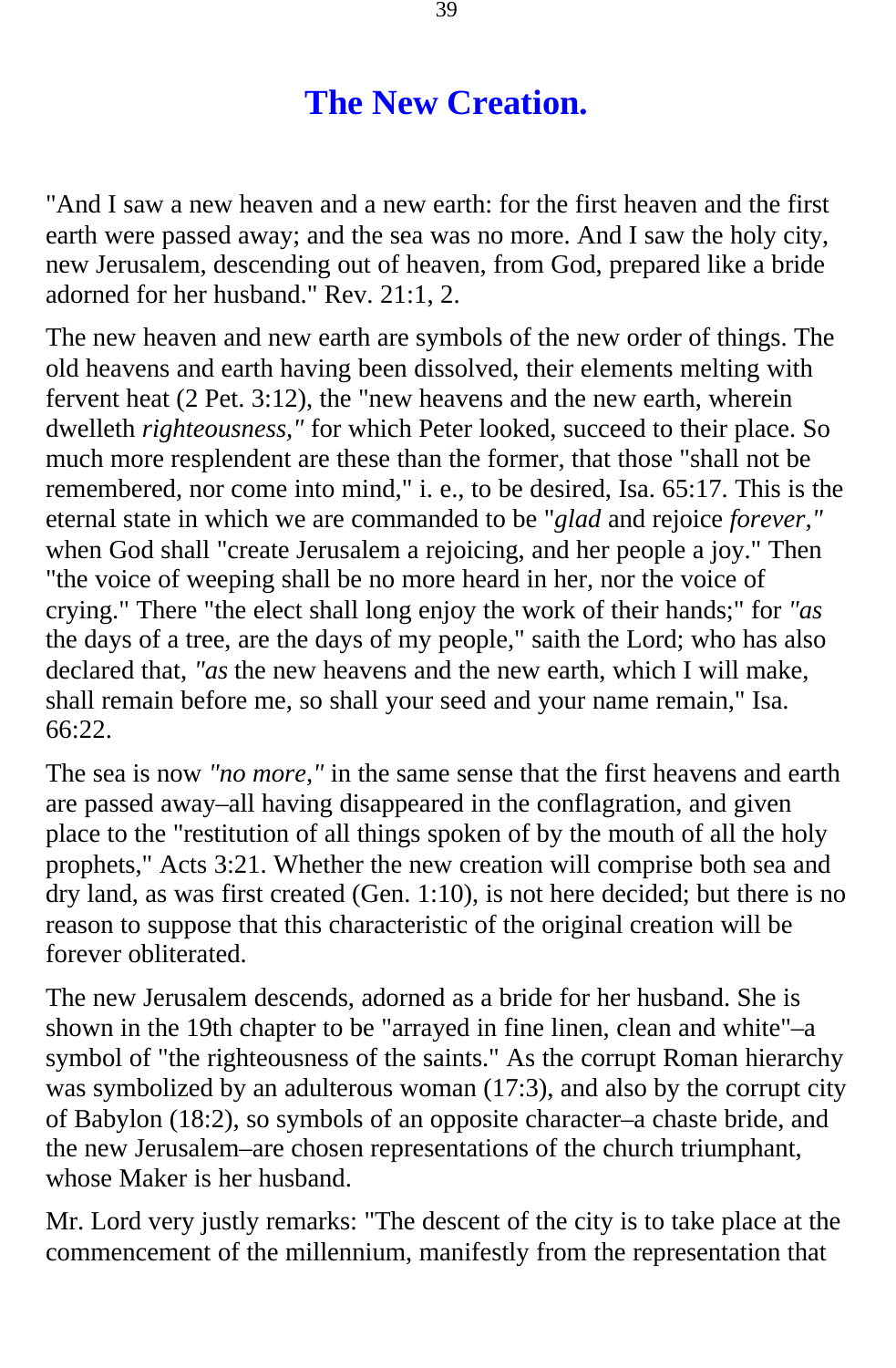the marriage of the Lamb was come, and that his wife had prepared herself, immediately after the destruction of great Babylon, (19:7, 8); from the exhibition of the risen and glorified saints, as seated on thrones, and reigning with Christ during the thousand years; and from the representation of the beloved city as on earth at the revolt of Gog and Magog, after the close of the thousand years."–"Ex. *Apoc."* p. 529.

> "Jerusalem, my happy home, O how I long for thee; When shall my sorrows have an end? Thy joys when shall I see!

"When shall these eyes thy heaven-built walls And pearly gates behold! Thy bulwarks with salvation strong, And streets of shining gold?

"O when, thou city of my God, Shall I thy courts ascend, Where congregations ne'er break up, And Sabbaths have no end?"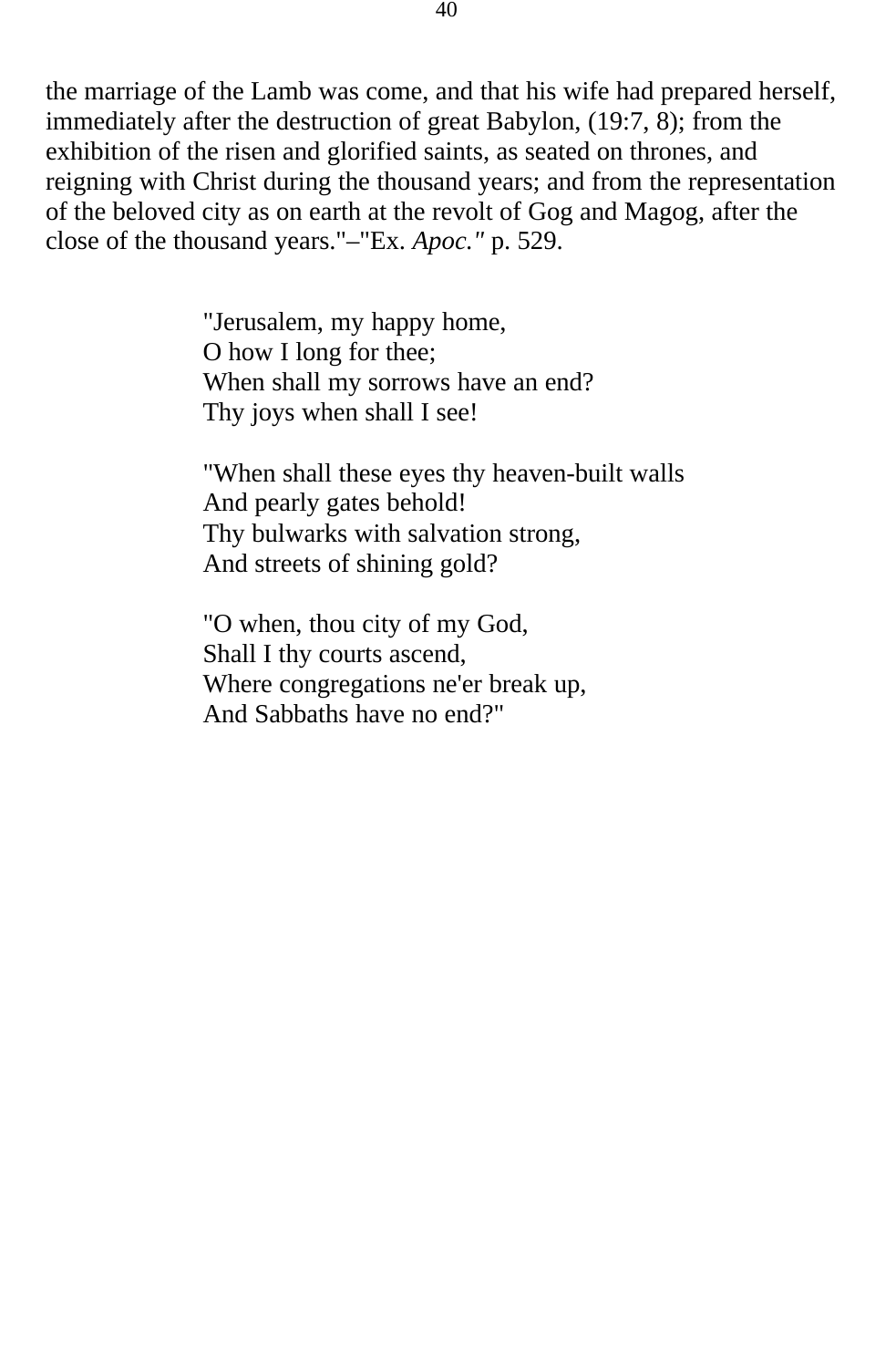## **The Tabernacle Of God With Men.**

<span id="page-40-0"></span>"And I heard a loud voice out of heaven, saying, Behold, the tabernacle of God is with men, and he will dwell with them, and they will be his people, and God himself will be with them, even their God. And God will wipe away every tear from their eyes; and there will be no more death, nor mourning, nor crying out, nor will there be any more pain: for the former things are passed away. And he who sat on the throne said, Behold, I make all things new. And he said, Write: for these words are faithful and true. And he said to me, It is done. I am the Alpha and the Omega, the beginning and the end. I will give to him, who thirsteth, from the fountain of the water of life freely. He, who overcometh, will inherit these things; and I will be his God, and he will be my son. But the cowardly, and unbelieving, and abominable, and murderers, and fornicators, and sorcerers, and idolaters, and all liars, will have their part in the lake burning with fire and brimstone, which is the second death." Rev. 21:3-8.

The utterances of the "great voice out of heaven" are not what John saw, but are what he heard; and are therefore to be interpreted, not by the laws of symbols, but by those of tropes and literal language.

The "tabernacle of God with men" is explained in the same connection to be his "dwelling with them."

"When our Saviour was incarnate, and vouchsafed to dwell amongst the children of men, the same phrase is used by this same author, *Eskeenoose*  John 1:14), 'The Word was made flesh, and tabernacled amongst us: and we beheld his glory,' etc. We read it, he dwelt amongst us: but rendered more closely, it is, he set his tabernacle amongst us. And that which the Hebrews call the *Shekinah,* or divine presence (Maimon, Mor. Nev. par. 1, chap. 25), comes from a word of the like signification, and found with the Greek word here used. Therefore there will be a *Shekinah* in that kingdom of Christ." *– Tho. Burnett.* 

When Israel first entered the wilderness, God entered into a *covenant* with them (Ex. 19:3–8), in consequence of which he said to Moses, "Let them make me a sanctuary, that I may dwell among them," (Ex. 25:8) –the pattern of which was shown Moses in the mount; and when completed "the glory of the Lord filled the tabernacle" (Ex. 40:34), and there "the Lord talked with Moses," Ex. 33:9. Thus did God dwell among them while they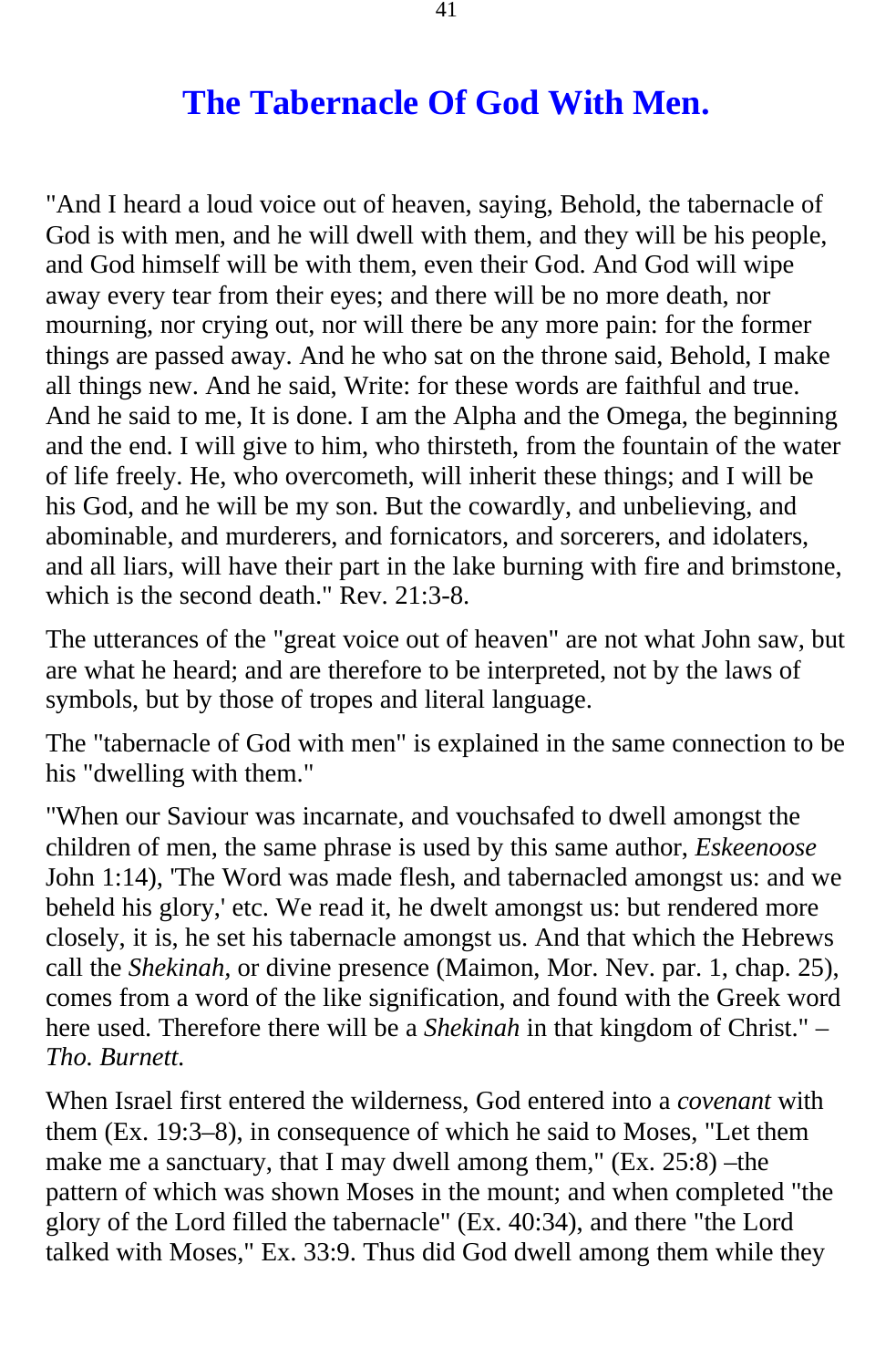were in a *probationary* state; but he indicated a more intimate connection with them, by promising, if they were obedient to his statutes in all things, that "I will set my tabernacle among you: and my soul shall not abhor you. And I will walk among you, and will be your *God,* and ye shall be my people," Lev. 26:11, 12. This promise was not fulfilled to the Jews, because of their sins; but Paul quotes it (2 Cor. 6:16), and applies it as a promise still to be made good to the church of Christ. Thus, the "Word" that "was *God,"*  who was made flesh and tabernacled among us at his incarnation, is again to come and dwell with us in his human tabernacle, as at his first advent. Then will God enter into a new covenant with his people, as he has said: "Behold, the days come, saith the Lord, that I will make a new covenant with the house of Israel, and with the house of Judah; not according to the covenant that I made with their fathers, in the day that I took them by the hand, to bring them out of the land of Egypt, which my covenant they brake, although I was a husband unto them, saith the Lord; but this shall be the covenant that I will make with the house of Israel; After those days, saith the Lord, I will put my law in their inward parts, and write it in their hearts; and will their God, and they shall be my people. And they shall teach no more every man his neighbor, and every man his brother, saying, Know the Lord: for they shall all know me, from the least of them unto the greatest of them, saith the Lord: for I will forgive their iniquity, and I will remember their sin no more," Jer. 31:31-34.

As the saints, before the resurrection of "the rest of the dead," "reign with Christ 1000 years," (20:4); it follows that during that period the tabernacle of God is with men, when he dwells among them, which is all additional evidence that "the restitution of all things" (Acts 3:21) is at the commencement of the millennium.

This is a tearless state–all tears being then wiped from every eye. Isaiah predicted, when "He will swallow up death in victory," that "the Lord God will wipe away tears from off all faces: and the rebuke of his people shall he take away from off all the earth: for the Lord hath spoken it. And it shall be said in that day, Lo, this is our God; we have waited for him, and he will save us: this is the Lord; we have waited for him, we will be glad and rejoice in his salvation," Isa. 25:8, 9. The commencement of the tearless state is thus placed by Isaiah at the resurrection, and at the appearance of Christ; which is confirmed by Paul, in his inspired commentary on the same, who affirms that at the last trump, "when this corruptible shall have put on incorruption, and this mortal shall have put on immortality, then shall be brought to pass the saying that is written, Death is swallowed up in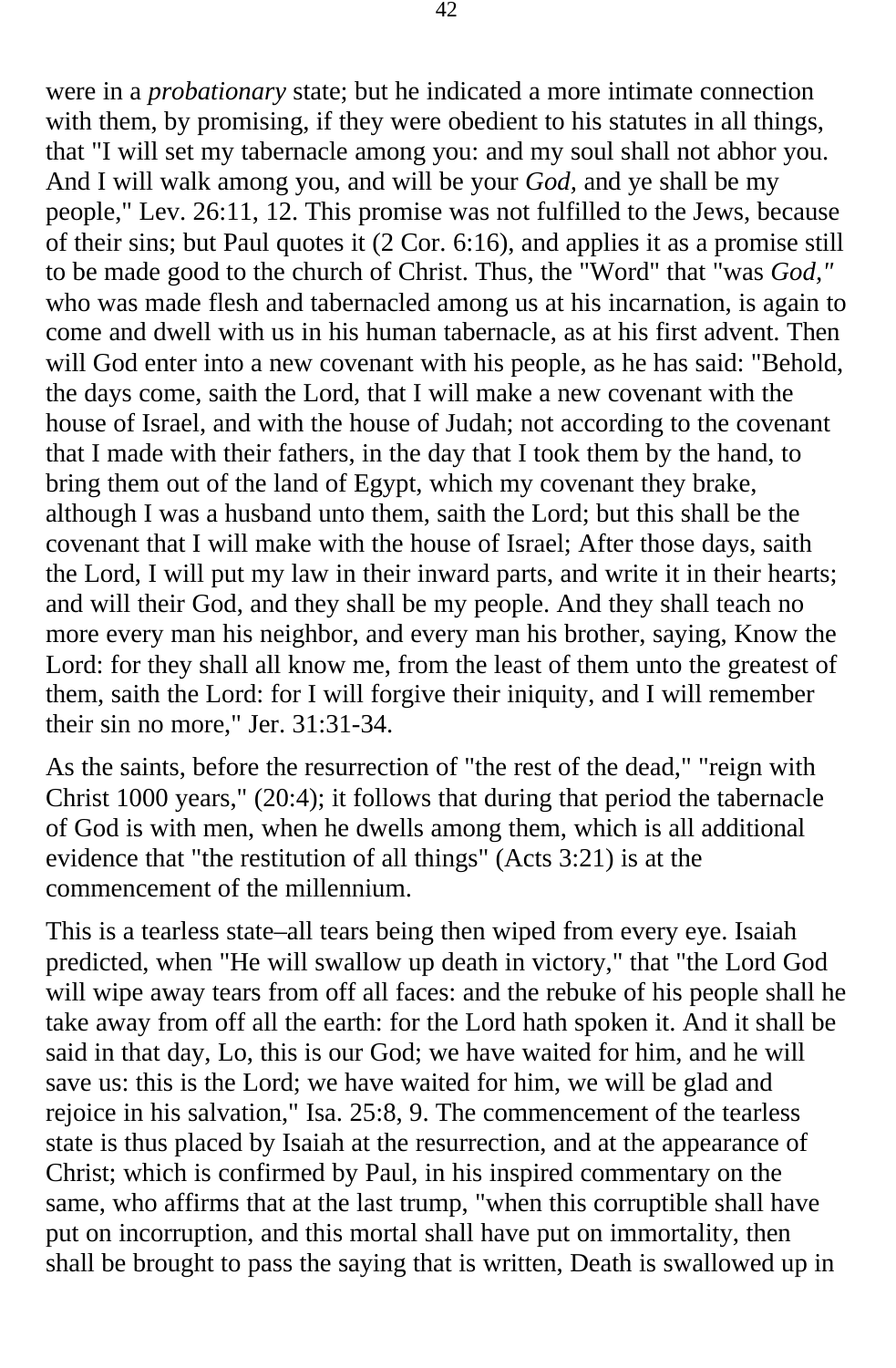victory," I Cor. 15:54. This state was also promised to the entire company "which came out of great tribulation, and have washed their robes, and made them white in the blood of the Lamb. Therefore are they before the throne of God, and serve him day and night in his temple: and he that sitteth on the throne shall dwell among them. They shall hunger no more, neither thirst any more; neither shall the sun light on them, nor any heat. For the Lamb, which is in the midst of the throne, shall feed them, and shall lead them unto living fountains of waters: and God shall wipe away all tears from their eyes," Rev. 7:14–17.

There shall then "be no more death"–for that "last enemy shall be destroyed" (1 Cor. 15:26), and there shall be nothing to "hurt nor destroy, in all my holy mountain, saith the Lord." Death will have been swallowed up in victory,' (Isa. 25:8)–the redeemed having been ransomed "from the power of the grave," Hos. 13:14. "Neither can they die any more: for they are equal unto the angels; and are the children of God, being the children of the resurrection," Luke 20:36.

After the destruction of death, there shall be "neither sorrow, nor crying, neither shall there be any more pain." This was to be when "the ransomed of the Lord shall return, and come to Zion with songs and everlasting joy upon their heads: they shall obtain joy and gladness, and sorrow and sighing shall flee away," Isa 35:10. And one of these songs was to be: '"Thou wast slain, and hast redeemed us to God by thy blood, out of every kindred and tongue, and people and nation; and hast made us unto our God kings and priests: and we shall reign on the earth," Rev. 5: 9, 10.

Then, everything which distinguishes the present world from that, will have passed away; for all things will be created anew. These words, uttered by Him who is the "Alpha and Omega," are no rhetorical flourishes, nor mere figures of speech, but contain the exact and literal truth, and are not to be set aside as unmeaning figures. For He who sat upon the throne has declared: "These words are true and faithful." Faithful is He who hath promised, and he will surely make good his words–bestowing on the righteous the inheritance of all things; and on the wicked, their fearful doom.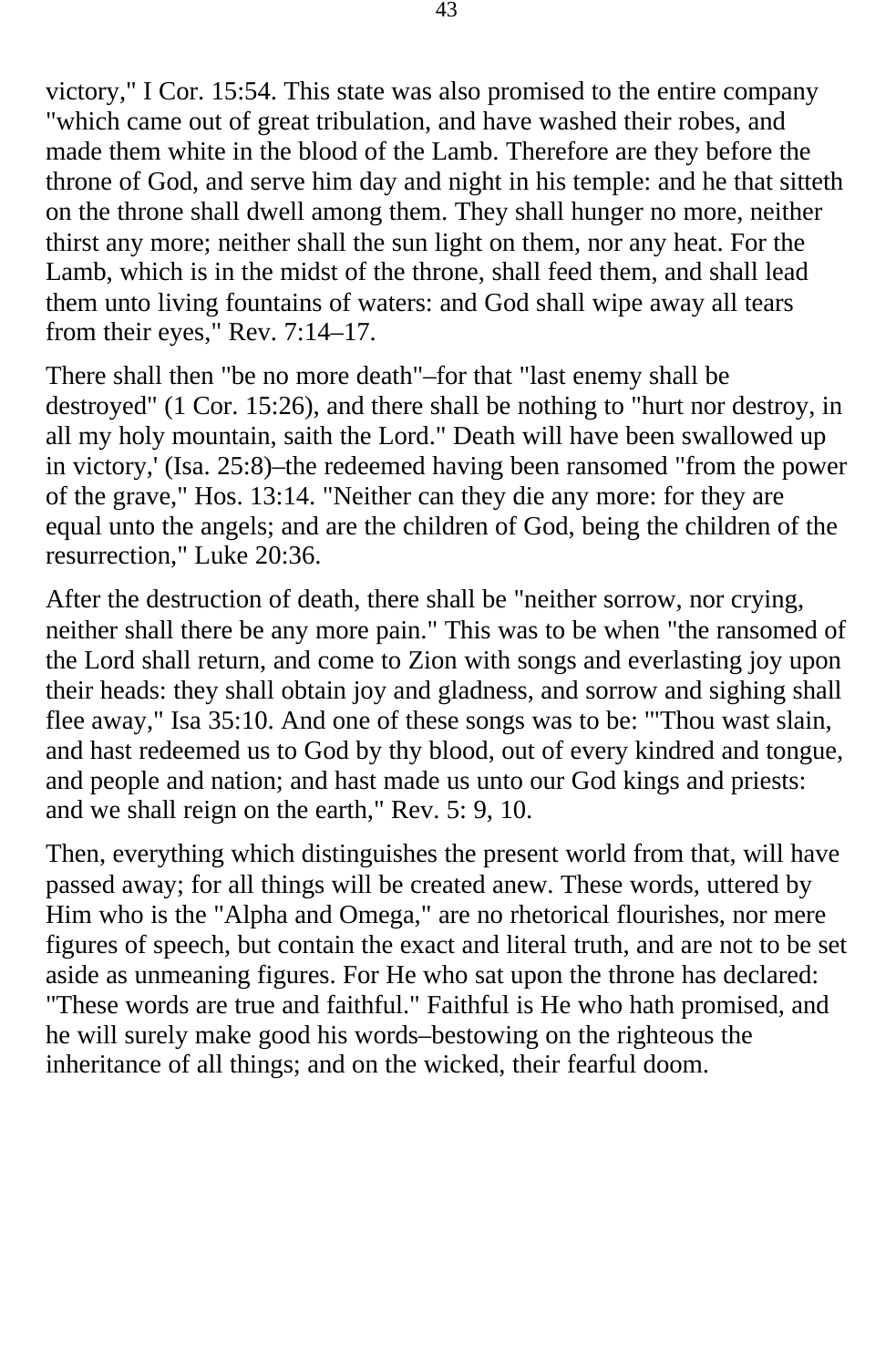#### **The New Jerusalem.**

<span id="page-43-0"></span>"And there came to me one of the seven angels, who had the seven bowls full of the seven last plagues, and talked with me, saying, Come, I will shew thee the bride, the wife of the Lamb. And he carried me away in spirit to a vast and high mountain, and shewed me the holy city Jerusalem, descending out of heaven from God, having the glory of God. Her light was like a meet precious stone, like a jasper stone, clear as crystal; having a wall wast and high, and having twelve gates, and at the gates twelve angels, and names written on the gates, which are the names of the twelve tribes of the sons of Israel. On the east, three gates; on the north, three gates; on the south, three gates; and on the west three gates. And the wall of the city had twelve foundations, and on them, the twelve names of the twelve apostles of the Lamb. And he, who talked with me, had a golden measuring-reed to measure the city, and its gates, and its wall. And the city lieth square, and the length is as much as the breadth: and he measured the city with the measuring-reed, twelve thousand furlongs. The length, and the breadth, and the height of it are equal. And he measured its wall, a hundred and fortyfour cubits, according to the measure of a man, that is, of the angel. And the structure of its wall was jasper: and the city was pure gold, like clear glass. And the foundations of the wall of the city were adorned with every kind of precious stone. The first foundation was a jasper; the second, a sapphire; the third, a chalcedony; the fourth, an emerald; the fifth, a sardonyx; the sixth, a saridus; the seventh, a chrysolite; the eighth, a beryl; the ninth, a topaz; the tenth, a chrysoprasus; the eleventh, a jacinth; the twelfth, an amethyst. And the twelve gates were twelve pearls; each one of the gates was of one pearl; and the wide street of the city was pure gold, like transparent glass." Rev.  $21: 9-21.$ 

"And he shewed me a pure river of water of life, clear as crystal, proceeding out of the throne of God and the Lamb. In the midst of its wide street, and on each side of the river, was the tree of life, bearing twelve kinds of fruit, yielding its fruit monthly, and the leaves of the tree were for the healing of the nations. And there will be no more curse: but the throne of God and of the Lamb will be in it; and his servants will serve him: and they will see his face; and his name will be on their foreheads. And there will be no night there; and they have no need of the light of a lamp, nor of the light of the sun; for the Lord God giveth them light: and they will reign forever and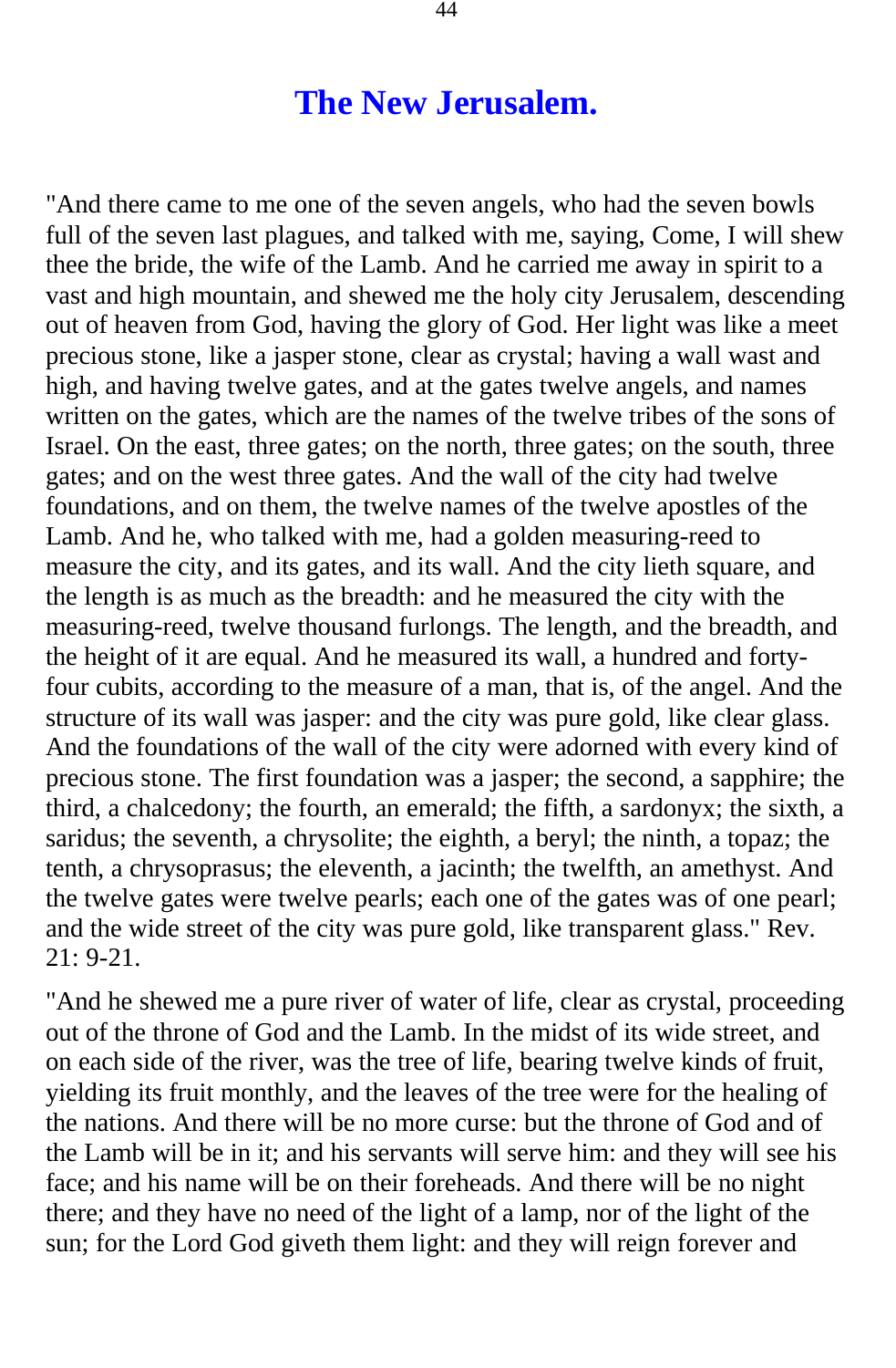ever." Rev. 22:1-5.

Objects of great interest, of which only a passing glance was permitted in previous visions, are again and again presented, until their relative glory is sufficiently manifested. Thus the new earth was considered worthy of being the subject of a special vision; and now the Bride, the Lamb's wife, although before referred to, is again made the subject of a special vision, under the symbol of a city, explained to be the bride.

The descent of the city, to harmonize with corresponding scriptures, has been shown to be at the commencement of the millennium, when those who are called to the marriage supper of the Lamb descend from the clouds of heaven, to receive *"an* inheritance incorruptible, and undefiled, and that fadeth not away, reserved in heaven for you read to be revealed in the last time," 1 Pet. 4:5.

"The glory of the Lord," which is the light of the city, is explained to be "the Lamb" (21:23), which "is the light thereof." "In him was life, and the life was the light of men." "That was the true light which lighteth every man that cometh into the world," John 1:4, 9. In Him dwelleth all the fullness of the Godhead bodily (Col. 2: 9), so that as the Holy Shekineh illumined the pathway of ancient Israel, the nations of the redeemed will walk in the light of His glory.

The gates of the city correspond with the number of the tribes of Israel; and the "names of the apostles" are in its *foundations.* Thus Paul affirms that the "fellow citizens" of "the household of God" "are built upon the foundation of the apostles and prophets, Jesus Christ himself being the chief cornerstone," Eph. 2:20.

The dimensions of the city are in length equal to the breadth–and 1500 miles in circumference, or 375 miles square. The length is in all parts equal; and so is the breadth, and the height,–the latter being 216 feet.

Its splendor is fully equal to all that inspiration has recorded respecting those on whom the Lord will have "everlasting kindness; and to whom he saith: "O thou afflicted, tossed with the tempest, and not comforted! behold, I will lay thy stones with fair colors, and lay thy foundations with sapphires. And I will make thy windows of agates, and thy gates of carbuncles, and all thy borders of pleasant stones. And all thy children shall be taught of the Lord; and great shall be the peace of thy children. In righteousness shall thou be established: thou shall be far from oppression; for thou shalt not fear: and from terror; for it shall not come near thee," Isa. 54:11–14.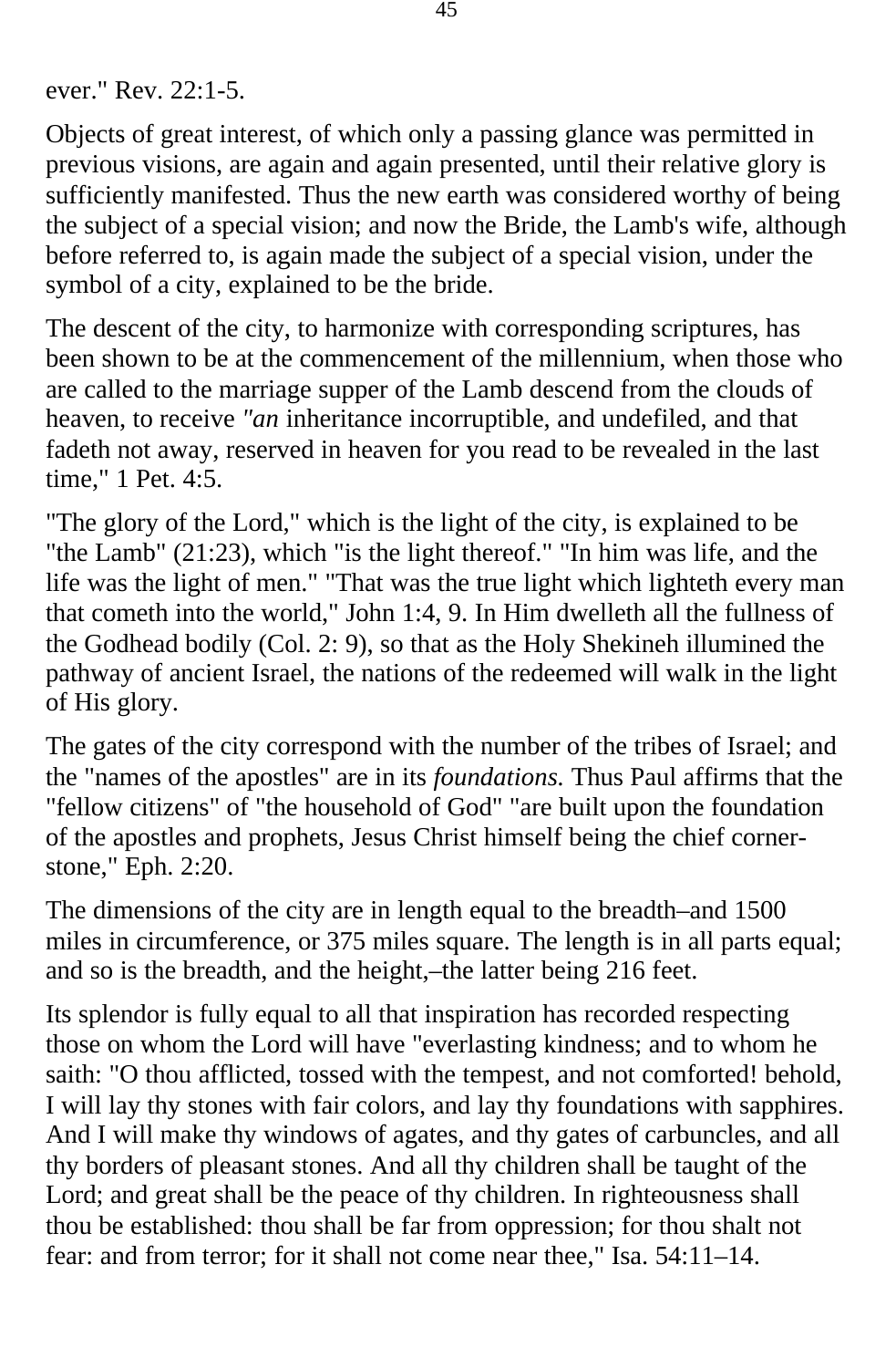"Therefore thy gates shall be open continually; they shall not be shut day nor night; that men may bring unto thee the forces of the Gentiles, and that their kings may be brought. For the nation and kingdom that will not serve thee shall perish; yea, those nations stroll be utterly wasted. The glory of Lebanon shall come unto thee, the fir-tree, the pine-tree, and the box together, to beautify the place of my sanctuary; and I will make the place of my feet glorious. The sons also of them that afflicted thee shall come bending unto thee; and all they that despised thee shall bow themselves down at the soles of thy feet; and they shall call thee, The city of the Lord, The Zion of the Holy One of Israel. Whereas thou hast been forsaken and hated, so that no man went through thee, I will make thee an eternal excellency, a joy of many generations. Thou shall also suck the milk of the Gentiles, and shalt suck the breast of kings: and thou shalt know that I the Lord am thy Saviour and thy Redeemer, the mighty One of Jacob. For brass I will bring gold, and for iron I will bring silver, and for wood brass, and for stones iron: I will also make thy officers peace, and thine exactors righteousness. Violence shall no more be heard in thy land, wasting nor destruction within thy borders; but thou shall call thy walls Salvation, and thy gates Praise. The sun shall be no more thy light by day; neither for brightness shall the moon give light unto thee: but the Lord shall be unto thee an everlasting light, and thy God thy glory. Thy sun shall no more go down; neither shall thy moon withdraw itself: for the Lord shall be thine everlasting light, and the days of thy mourning shall be ended. Thy people also shall be all righteous: they shall inherit the land forever, the branch of my planting, the work of my hands, that I may be glorified. A little one shall become a thousand, and a small one a strong nation; I the Lord will hasten it in his time," Isa. 60: 11-22.

> O scenes surpassing fable, and yet true, Scenes of accomplish'd bliss! which who can see, Though but in distant prospect, and not feel His soul refresh'd with foretaste of the joy? Rivers of gladness water all the Earth, And clothe all climes with beauty. The reproach Of barrenness is past. the fruitful field Laughs with abundance; and the land, once lean, Or fertile only in its own disgrace, Exults to see its thistly curse repeal'd. The various seasons woven into one,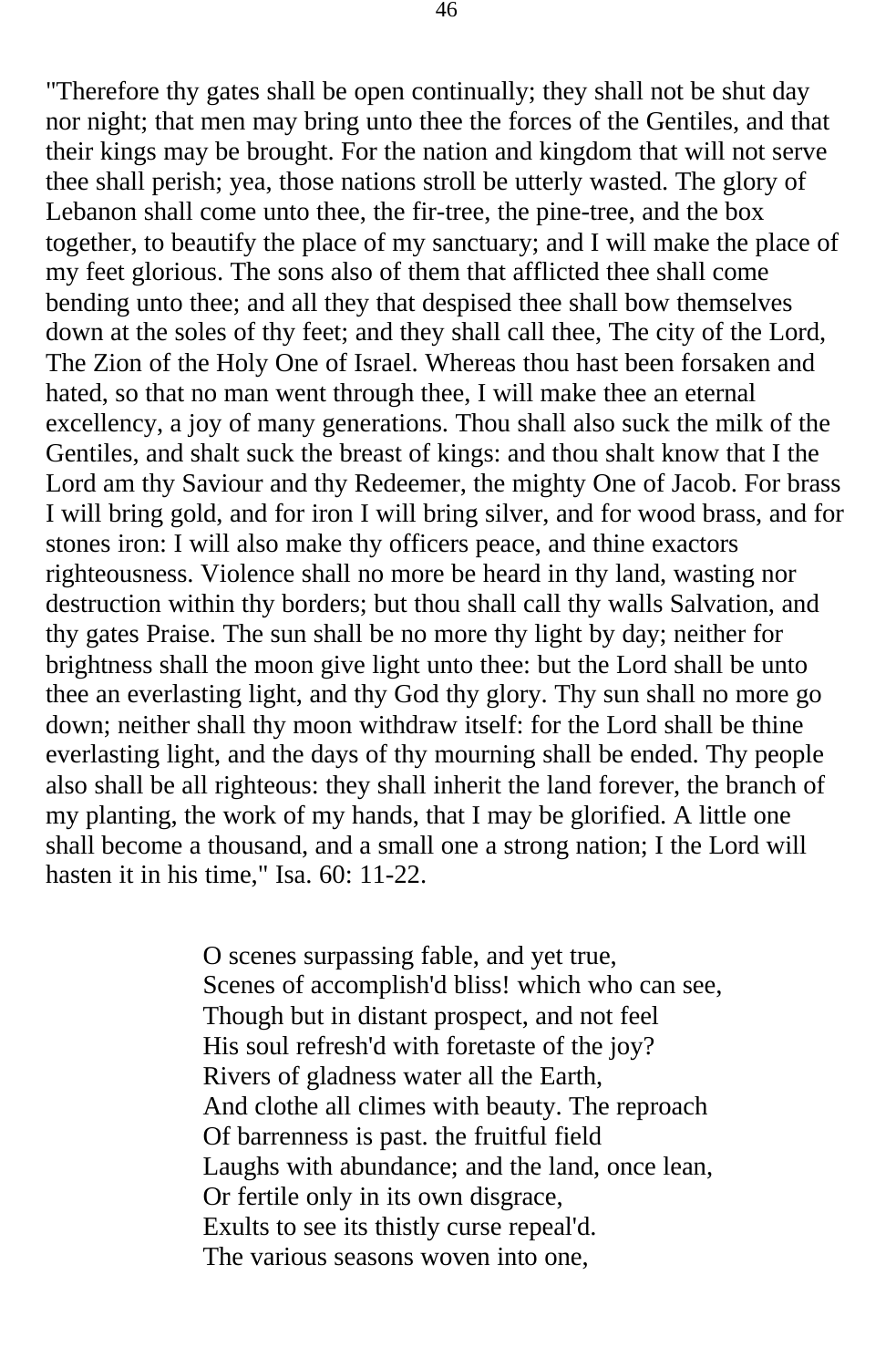And that one season an eternal spring, The garden fears no blight, and needs no fence; For there is none to covet: all are full. The lion, and the libbard, and the bear, Graze with the fearless flocks; all bask at noon Together, or all gambol in the shade Of the same grove, and drink one common stream. Antipathies are none. No foe to man Lurks in the serpent now: the mother sees, And smiles to see, her infant's playful hand Stretch'd forth to dally with the crested worm, To stroke his azure neck, or to receive The lambent homage of his arrowy tongue. All creatures worship man, and all mankind One Lord, one Father. Error has no place; That creeping pestilence is driv'n away: The breath of Heav'n has chas'd it. In the heart No passion touches a discordant string, But all is harmony and love. Disease Is not: the pure and uncontaminate blood Holds its due course, nor fears the frost of age. One song employs all nations; and all cry, "Worthy the Lamb, for he was slain for us!" the dwellers in the vales and on the rocks Shout to each other, and the mountain-tops From distant mountains catch the flying joy; Till, nation after nation taught the strain, Earth rolls the rapturous Hosanna round. Behold the measure of the promise fill'd! See Salem built, the labor of a God! Bright as a sun the sacred city shines: All kingdoms and all princes of the Earth Flock to that light; the glory of all lands Flows into her; unbounded is her joy, And endless her increase. Thy rams are there, Nebaioth, and the flocks of Kedar there: The looms of Ormus, and the mines of Ind, And Saba's spicy groves, pay tribute there. Praise is in all her gates; upon her walls, And in her streets, and in her spacious courts,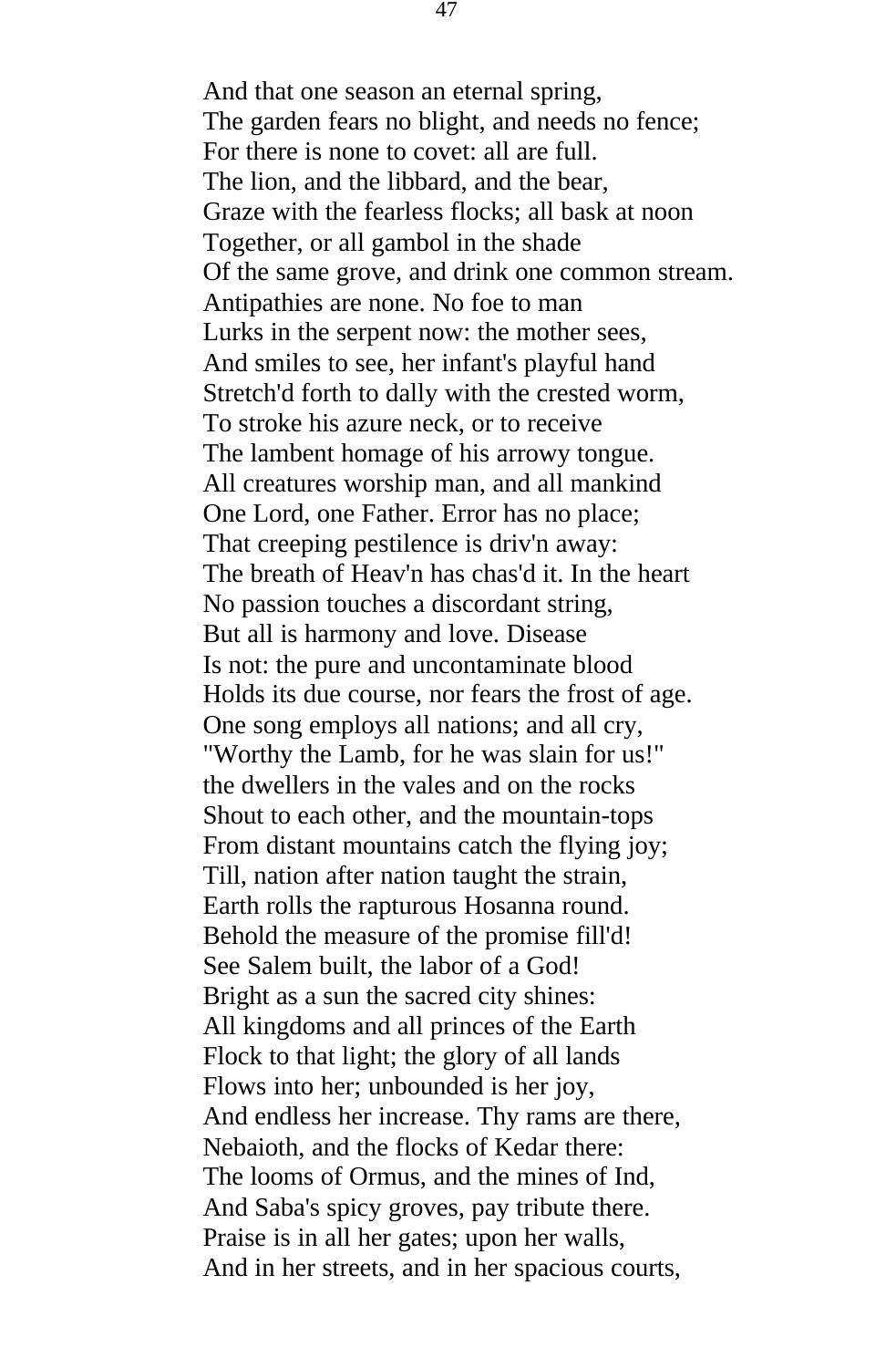Is heard salvation. Eastern Java there Kneels with the native of the farthest west; And Æthiopia spreads abroad the hand, And worships. Her report has travel'd forth Into all lands. From ev'ry clime they come To see thy beauty, and to share thy joy, O Sion! an assemby such as Earth Saw never, such as Heav'n stoops down to see. Thus Heav'nward all things tend. For all were once Perfect, and all must be at length rester'd, So God has greatly purpos'd: who would else In his dishonor'd works himself endure Dishonor, and be wrong'd without redress. Haste then, and wheel away a shatter'd world, Ye slow-revolving seasons! we would see (A sight to which our eyes are strangers yet) A world that does not dread and hate his laws, And suffer for its crime; would learn how fair The creature is, that God pronounces good, How pleasant in itself what pleases him. – *Cowper.*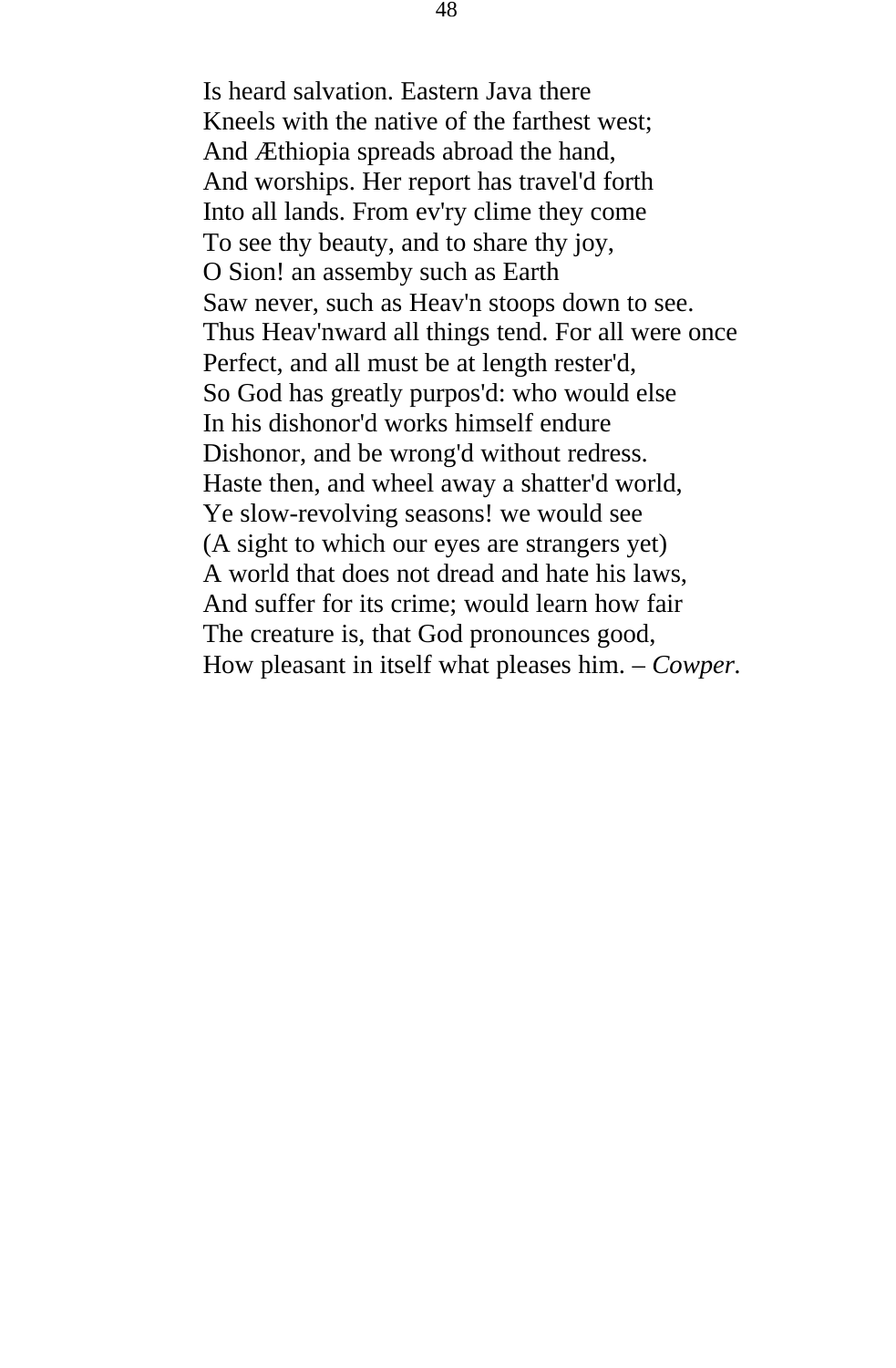### **Final Admonitions.**

<span id="page-48-0"></span>"And ho said to me, These words are faithful and true. And the Lord, the God of the spirits of the prophets, sent his angel to shew his servants the things, which must shortly take place. And behold, I come quickly: happy is he, who keepeth the words of the prophecy of this book. And I John saw and heard these things. And when I had heard and seen, I fell down to worship before the feet of the angel who shewed me these things. And he saith to me, See thou do it not: I am thy fellow-servant, and one of thy brethren the prophets, and one of those, who keep the words of this book: worship God. And he saith to me, Seal not up the words of the prophecy of this book: for the season is near. He, who is unjust, let him be unjust still: and he, who is filthy, let him be filthy still: and he, who is righteous, let him perform righteousness still: and he, who is holy, let him be holy still. Behold, I come quickly; and my reward is with me, to give each one as his work shall be. I am the Alpha and the Omega, the first and the last, the beginning and the end. Happy are those, who do his commandments*,* that they may have the privilege of the tree of life, and may enter through the gates into the city For without are the Sodomites, and the sorcerers, and the fornicators, and the murderers, and the idolaters, and whoever loveth and practiseth falsehood. I Jesus have sent mine angel to testify to you these things in the congregations. I am the root and the offspring of David, the bright morning-star. And the Spirit and the bride say, Come! And let him, who heareth, say, Come! And let him, who thirsteth, come. And whoever will, let him take the water of life freely.

"I testify to every one, who heareth the words of the prophecy of this book, If any one shall add to these things, God will add to him the plagues written in this book: and if any one shall take away from the words of thc book of this prophecy, God will take away his part from the tree of life, and out of the holy city, and from the things written in this book. He, who testifieth these things, saith, Surely I come quickly. So be it, come, 0 Lord Jesus!

"The grace of our Lord Jesus Christ be with all the saints." Rev. 22:6–21.

With the representation of the city, the symbols of the Apocalypse are terminated. What follows are the words of Christ. The import of these is guarded by his declaration that they are "true and faithful." There is a reality and definiteness in them, which will not admit of their being added to, or taken from. So that any attempt to fritter away their meaning, will be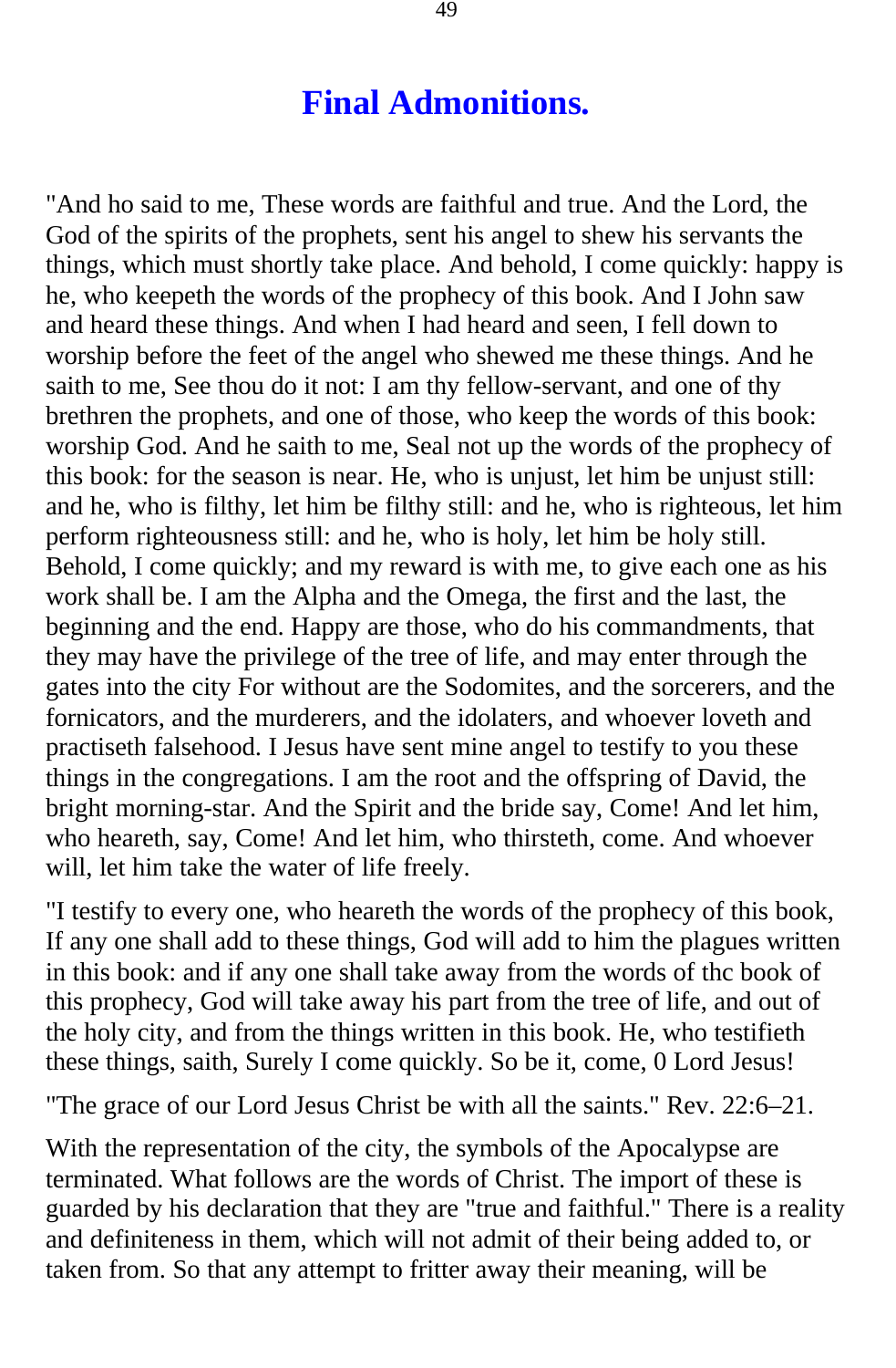followed by the curses written in the book, and a loss of the blessings therein promised.

The command not to seal this prophecy, is in contrast with the close of Daniel's prophecy, which was "closed up and sealed till the time of the end," Dan. 12:9. The Apocalypse, as its name imports, being an "unveiling" of the obscurities of Daniel, the seal from the former was removed–the time of the end, in that sense, being equivalent to the last days, or the gospel dispensation.

The time was "at hand," when the great series of predicted events was to commence. As he that was unjust was to be unjust still, and he that was righteous was thus to remain, it follows that the visions therein recorded, continue down to the close of probation; and that the new earth is one of everlasting reward, wherein is to be fulfilled the promise: "Blessed are the meek; for they shall inherit the earth," Matt. 5:3.

In this connection the Saviour answers the question, which so perplexed the Pharisees: If David then call him Lord, how is he his son? Matt. 22:45. Being the Root from whence David sprang, and in his humanity David's offspring, he was both his Lord and son.

The invitation appended is one of the most endearing that it is possible to conceive of, and the threats are the most terrific. These are given for the admonition of all; and yet how many will turn away from the study of the book, which commences with a blessing on him "that readeth, and they that hear the words of this *prophecy,* and keep those things which are written therein," (1:3); and closes with an invitation for all to come and "take of the water of life freely." It is no mystical record, and there is nothing equivocal in its predictions. Neither is it to be fulfilled in the distant future; for "He which testifieth these things saith: Surely I come quickly." And shall not every one who loves his Lord respond, "Even so; come, Lord Jesus."

> "The Church has waited long Her absent Lord to see; And still in loneliness she waits, A friendless stranger she. Age after age has gone, Sun after sun has set, And still, in weeds of widowhood, She weeps, a mourner yet."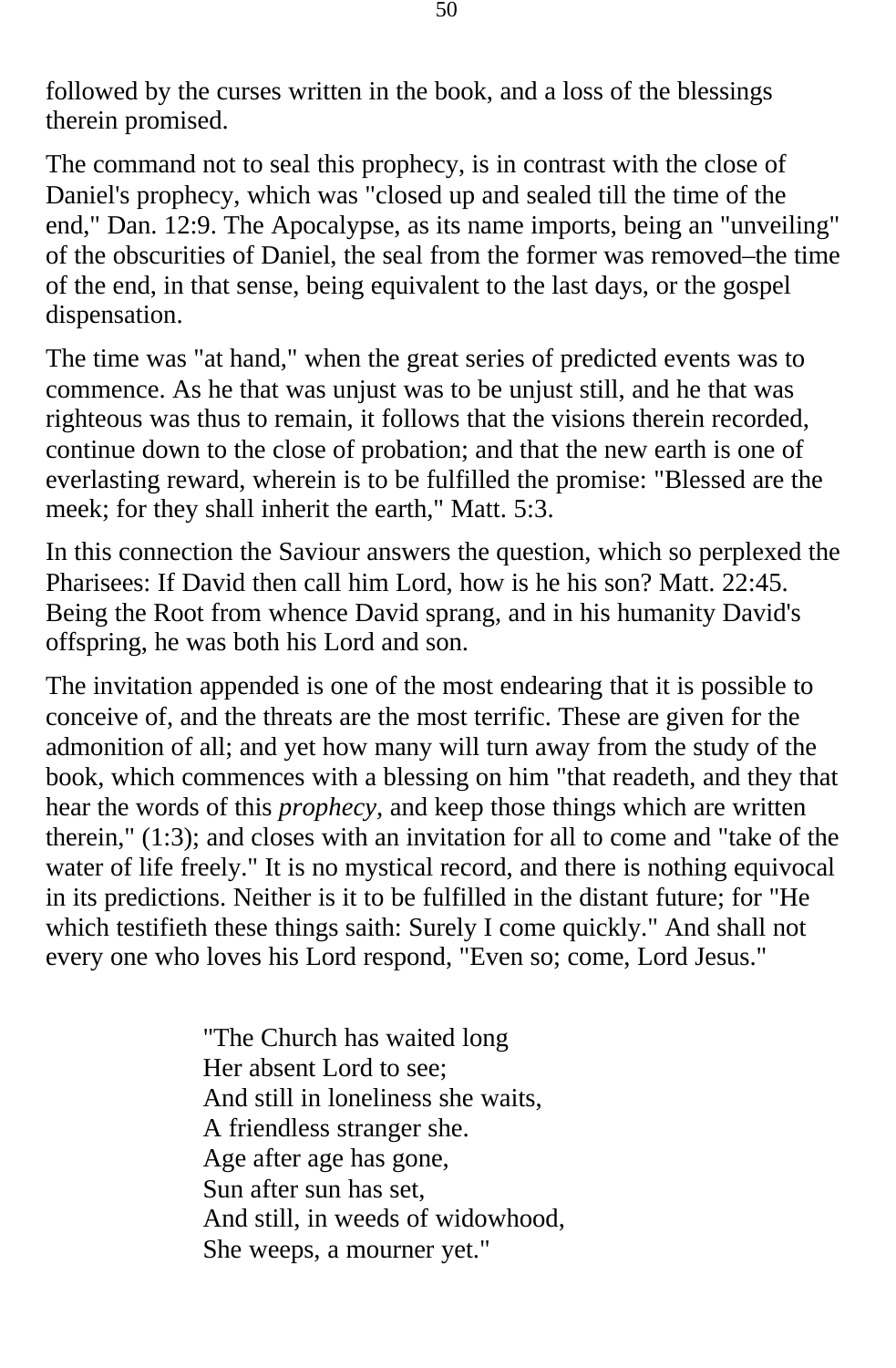"The whole creation groans, And waits to hear that voice That shall restore her comeliness, And make her wastes rejoice. Come, Lord, and wipe away The curse, the sin, the stain, And make this blighted world of ours , Thine own fair world again, Come, then, Lord Jesus, come!" *Rev. H. A. Bonar, (Eng.)*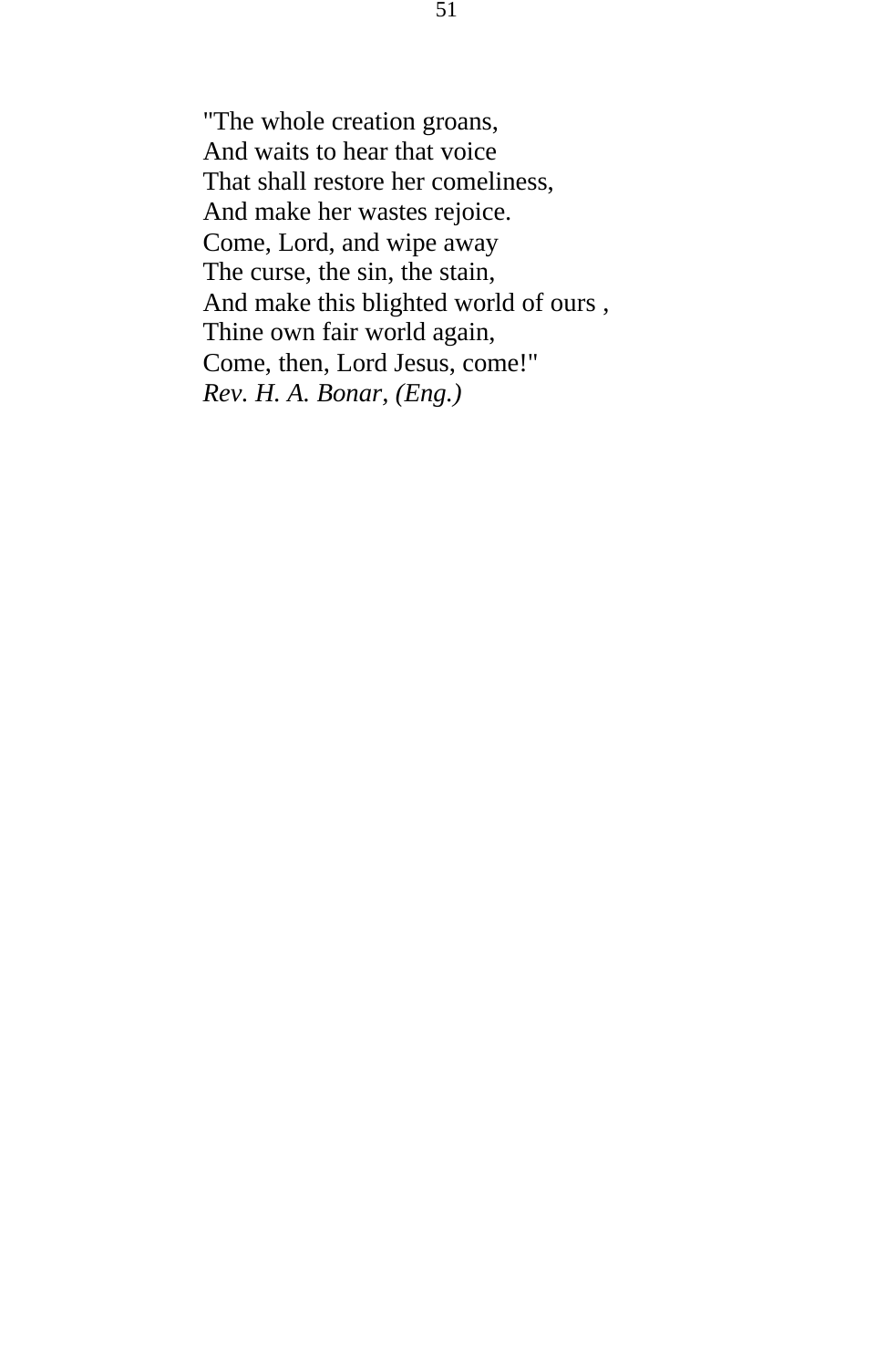### **The Old Earth.**

<span id="page-51-0"></span>OLD Mother Earth is wan and pale, Her face is wrinkled sore; Her locks are blanched, her heart is cold, Her garments stiff with gore; With furrowed brow and dim sad eyes, With trembling steps and slow, She marks the course that first she trod, Six thousand years ago!

The Earth is old, the Earth is cold, She shivers and complains; How many Winters fierce and chill Have racked her limbs with pains! Drear tempests, lightning, flood and flame Have scarred her visage so, That scarce we deem she shone so fair, Six thousand years ago!

Yet comely was the youthful Earth, And lightly tripped along To musio from a starry choir, Whose sweet celestial song Through Nature's temple echoed wild, And soft as streamlets flow, Where sister spheres replied with her, Six thousand years ago!

And many happy children there Upon her breast reclined, The young Earth smiled with aspect fair, The heavens were bright and kind; The asure cope above her head In love seemed bending low O happy was the youthful Earth, Six thousand years ago!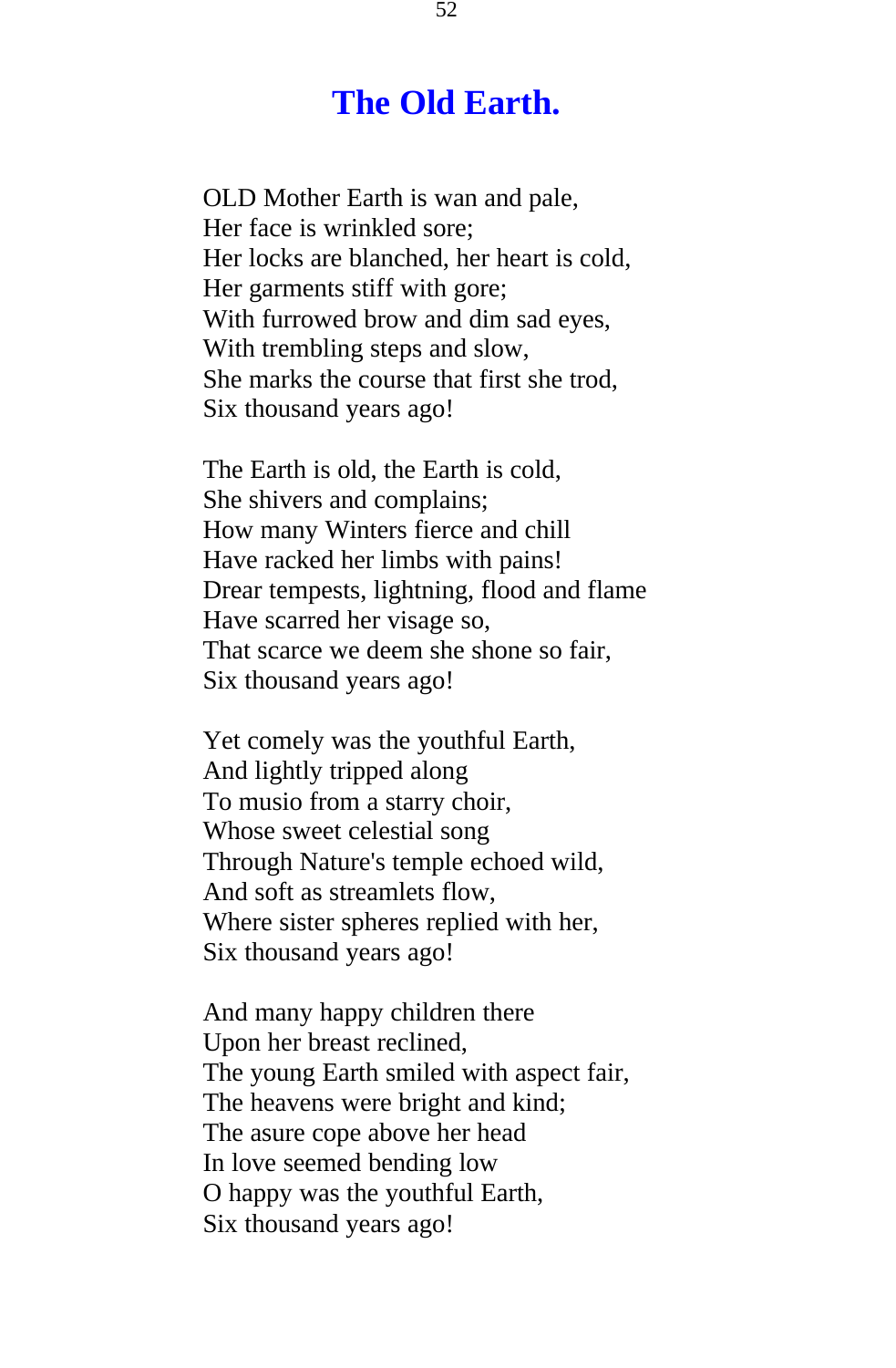Alas! those children of the Earth With hate began to burn, And Murder stained her beauteous robe, And bade the young Earth mourn. And ages, heavy ages, still Have bowed with gathering woe The form of her whose life was joy, Six thousand years ago!

Old Earth! drear Earth! thy tender heart Bewails thy chosen ones; Thou look'st upon the myriad graves That hide their gathered bones; For them, by day and night, thy tears Unceasingly must flow; Death chilled the fountain-head of life Six thousand years ago!

Old Earth! old Earth! above thy head The heavens are dark and chill, The sun looks coldly on thee now, The stars shine pale and still; No more the heavenly symphonies Through listening ether flow, Which swelled upon creation's ear, Six thousand years ago!

Weep not in bitter grief, O Earth! Weep not in hopelessness! From out the heavens "a still small voice" Whispers returning peace. Thy tears are precious in the sight Of one who marks their flow, Who purposes of mercy formed, Six thousand years ago!

Thy days of grief are numbered all, Their sum will soon be told: The joy of youth, the smile of God, Shall bless thee as of old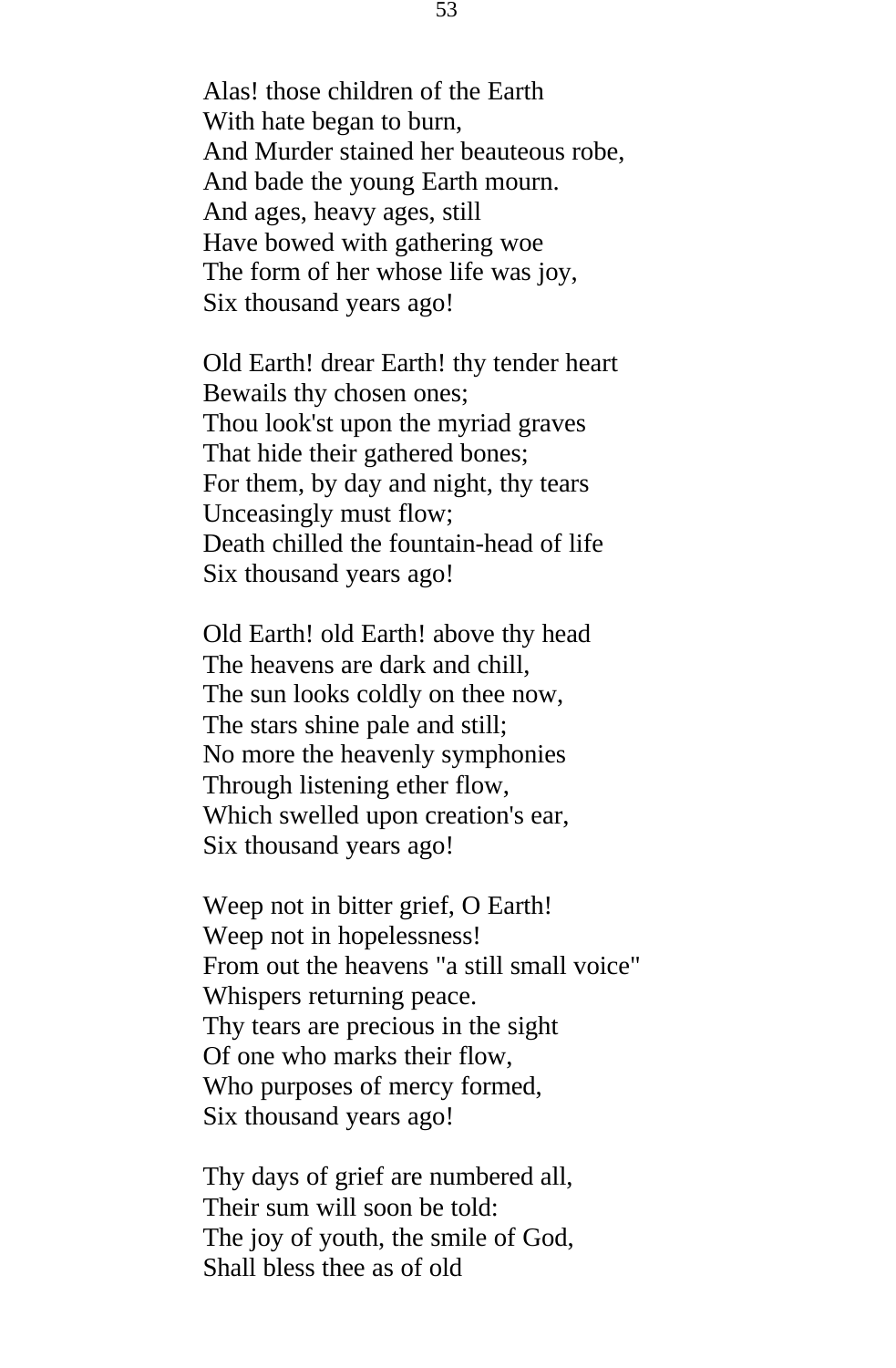Shall shed a purer, holier light Upon thy peaceful brow, Than beamed upon thy morning hour Six thousand years ago!

Thy chosen ones shall live again, A countless, tearless throng, To wake creation's voice anew, And swell the choral song. Go, Earth! go wipe thy falling tears, Forget thy heavy woe: Hope diet not with thy first-born sons, Six thousand years ago! Knickerbocker.